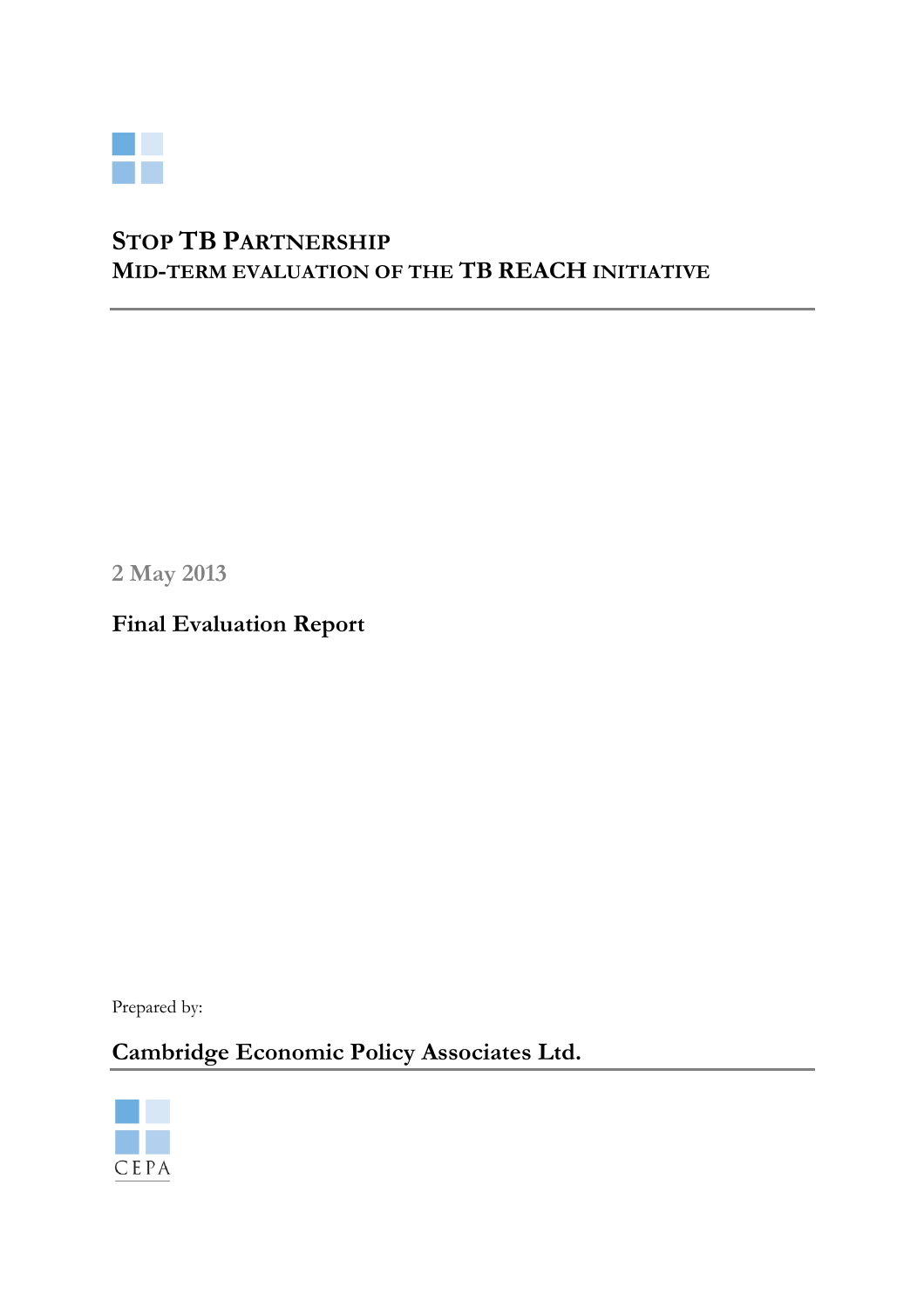# **CONTENTS**

| 1.   |  |
|------|--|
| 1.1. |  |
| 1.2. |  |
| 1.3. |  |
| 2.   |  |
| 2.1. |  |
| 2.2. |  |
| 3.   |  |
| 3.1. |  |
| 3.2. |  |
| 4.   |  |
| 4.1. |  |
| 4.2. |  |
| 4.3. |  |
| 4.4. |  |
| 4.5. |  |
| 5.   |  |
| 5.1. |  |
| 5.2. |  |
| 5.3. |  |
| 6.   |  |
| 6.1. |  |
| 6.2. |  |
| 7.   |  |
| 7.1. |  |
| 7.2. |  |
| 8.   |  |
| 8.1. |  |
| 8.2. |  |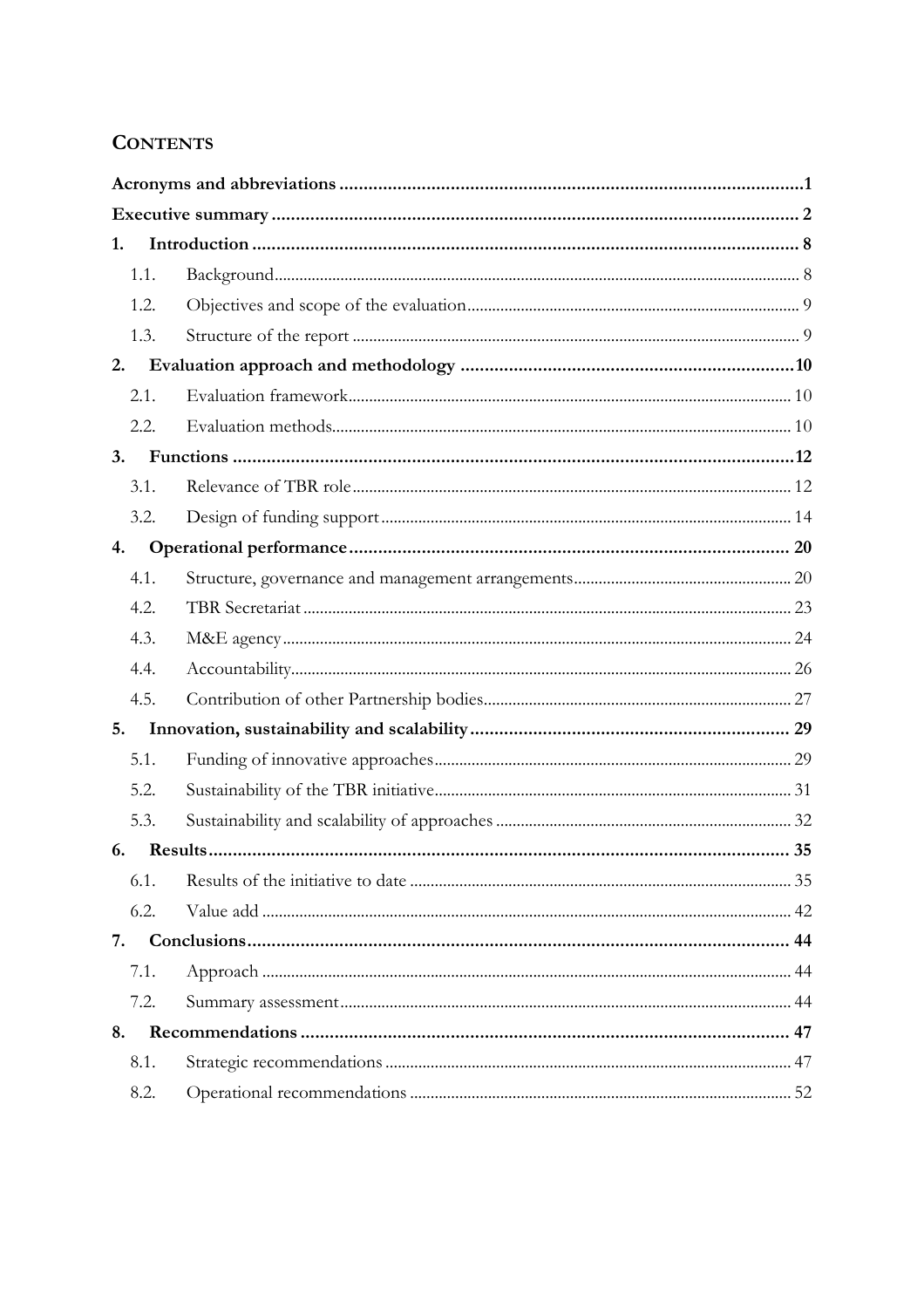# ACRONYMS AND ABBREVIATIONS

| Acronym        | <b>Full description</b>                                                     |
|----------------|-----------------------------------------------------------------------------|
| ACF            | <b>Active Case Finding</b>                                                  |
| <b>ACSM</b>    | Advocacy, Communication and Social Mobilisation                             |
| <b>AFRO</b>    | African Region                                                              |
| <b>BRICS</b>   | Brazil, Russia, India, China and South Africa                               |
| <b>CEPA</b>    | Cambridge Economic Policy Associates                                        |
| <b>CIDA</b>    | Canadian International Development Agency                                   |
| CBO            | Community Based Organisations                                               |
| <b>CSO</b>     | Civil Society Organisation                                                  |
| <b>DAC</b>     | Development Assistance Committee                                            |
| <b>DAH</b>     | Development Assistance for Health                                           |
| <b>DFID</b>    | UK Department for International Development                                 |
| <b>DOTS</b>    | Directly Observed Treatment, Short-course                                   |
| <b>FIDELIS</b> | Fund for Innovative DOTS Expansion through Local Initiatives to Stop TB     |
| <b>FIND</b>    | Foundation for Innovative New Diagnostics                                   |
| <b>GAIN</b>    | Global Alliance for Improved Nutrition                                      |
| <b>GAL</b>     | <b>Grant Letter Agreements</b>                                              |
| <b>GDF</b>     | Global Drug Facility                                                        |
| Global Fund    | The Global Fund to Fight AIDS, Tuberculosis and Malaria                     |
| GP             | <b>General Practitioner</b>                                                 |
| <b>HBC</b>     | High Burden Countries                                                       |
| HIV/AIDS       | Human Immuno deficiency Virus/ Acquired Immuno Deficiency Syndrome          |
| <b>IYCN</b>    | Infant and Young Child Nutrition Programme                                  |
| JICA           | Japanese International Cooperation Agency                                   |
| <b>KIT</b>     | Royal Tropical Institute (Netherlands)                                      |
| <b>KNCV</b>    | <b>KNCV</b> Tuberculosis Foundation                                         |
| M&E            | Monitoring and Evaluation                                                   |
| <b>NGO</b>     | Non-Governmental Organisation                                               |
| <b>NTP</b>     | National TB Programme                                                       |
| <b>ODA</b>     | <b>Official Development Assistance</b>                                      |
| <b>PEPFAR</b>  | President's Emergency Plan for AIDS Relief                                  |
| ${\rm PPM}$    | Public Private Mix                                                          |
| PRC            | Proposal Review Committee                                                   |
| <b>PSG</b>     | Programme Steering Group                                                    |
| <b>PRHCBP</b>  | Population and Reproductive Health Capacity Building Programme (World Bank) |
| RfP            | Request for Proposal                                                        |
| <b>SMS</b>     | Short Message Service                                                       |
| <b>TBR</b>     | <b>TB REACH</b>                                                             |
| $\rm{TB}$      | Tuberculosis                                                                |
| <b>USAID</b>   | United States Agency for International Development                          |
| <b>WHO</b>     | World Health Organization                                                   |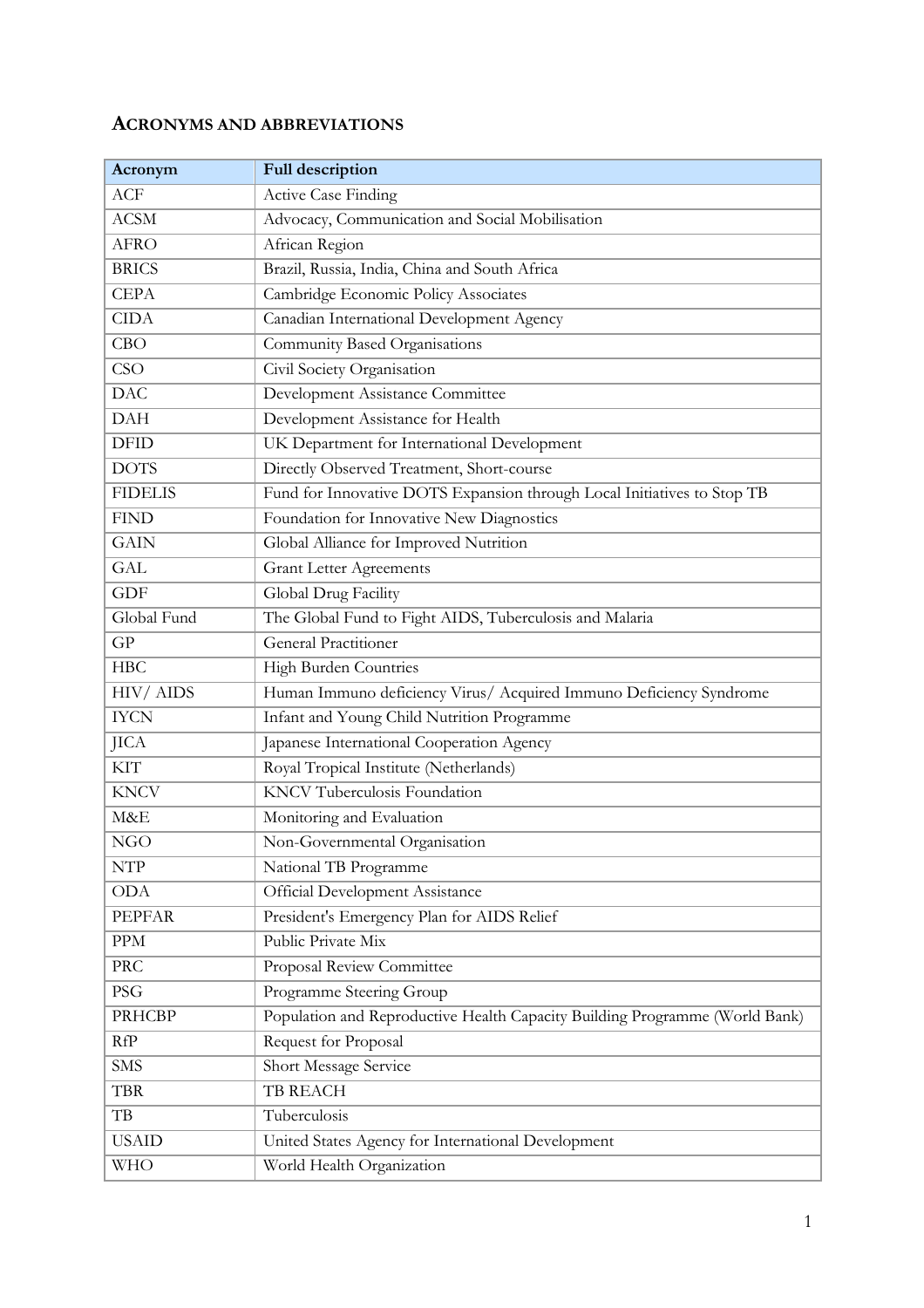# EXECUTIVE SUMMARY

This is a summary of CEPA's report on the mid-term evaluation of the TB REACH (TBR) initiative, comprising our evaluation findings, conclusions and recommendations.

TBR was launched in 2010 in response to the urgent need to improve the stagnating tuberculosis (TB) case detection rates and a recognition that innovative approaches would be needed for improvement.<sup>1</sup> It's objective is to fund short-term, fast-track and innovative grants focused on TB case detection, with an emphasis on poor and vulnerable populations with limited access to care. It was established with a multi-year CAD\$120m (approximately US\$118m) grant from the Canadian International Development Agency (CIDA) and is structured as an initiative within the Stop TB Partnership, hosted by WHO. To date, TBR has provided/ committed US\$78m to 112 projects across 43 countries over three waves of funding during 2010-12.

Our evaluation framework covers the various review aspects set out in the Request for Proposals and comprises four inter-related dimensions on functions; operational performance; innovation, sustainability and scalability; and results (refer Figure 1). We present our conclusions in terms of four evaluation criteria namely, efficacy, efficiency, sustainability and accountability. We also provide strategic and operational recommendations for TBR, based on the key issues identified in the evaluation.

|                               | <b>FUNCTIONS</b>                                                                                                                                                                                                                                                                    | <b>OPERATIONAL</b><br><b>PERFORMANCE</b>                                                                                                                                                                                                                                                                                                                                                                                                                                                                       | <b>INNOVATION,</b><br><b>SUSTAINABILITY, SCALABILITY</b>                                                                                                                                                                                                                                                                                                                                                                       | <b>RESULTS</b>                                                                                                                                                                                                                                                                                                                                                                     |
|-------------------------------|-------------------------------------------------------------------------------------------------------------------------------------------------------------------------------------------------------------------------------------------------------------------------------------|----------------------------------------------------------------------------------------------------------------------------------------------------------------------------------------------------------------------------------------------------------------------------------------------------------------------------------------------------------------------------------------------------------------------------------------------------------------------------------------------------------------|--------------------------------------------------------------------------------------------------------------------------------------------------------------------------------------------------------------------------------------------------------------------------------------------------------------------------------------------------------------------------------------------------------------------------------|------------------------------------------------------------------------------------------------------------------------------------------------------------------------------------------------------------------------------------------------------------------------------------------------------------------------------------------------------------------------------------|
| High-level<br>question        | What is the relevance of the<br>functions of the TB REACH<br>initiative in the context of the<br>external environment?                                                                                                                                                              | To what extent are the benefits of<br>TB REACH commensurate with<br>inputs (efficiency) and how does<br>the initiative measure up in terms<br>of being accountable to its<br>stakeholders?                                                                                                                                                                                                                                                                                                                     | Is the initiative likely to identify<br>approaches that are innovative<br>and are/have the potential to be<br>sustainable and / or scaled up by<br>other country partners?                                                                                                                                                                                                                                                     | To what extent does the initiative<br>achieve its stated mission and is<br>on track to achieve its targets<br>(efficacy)?                                                                                                                                                                                                                                                          |
| <b>Detailed sub-questions</b> | 1. Is the focus/ role of TB REACH<br>appropriate in the context of<br>other global health actors, the<br>need for TB support and the<br>changing<br>related<br><b>TB</b><br>landscape?<br>2. Has the funding approach of<br>the TB REACH initiative been<br>designed appropriately? | 3. Is the initiative structured<br>appropriately and are the<br>governance and management<br>arrangements fit for purpose?<br>4. Is the TB REACH Secretariat<br>performing its functions<br>efficiently?<br>5. Is the M&E agency performing<br>its functions efficiently and<br>does it add value?<br>6. How does the initiative<br>perform in terms of<br>accountability to its<br>stakeholders?<br>7. What is the contribution of<br>other Partnership bodies to<br>the work of the TB REACH<br>Secretariat? | 8T <sub>0</sub><br>what<br>extent<br>have<br>innovative approaches<br>been<br>funded and will these increase<br>case detection and treatment?<br>9. What is the sustainability of<br>the initiative and its funding<br>mechanisms<br>beyond<br>the<br>current funding cycle?<br>10.Can the approaches found<br>effective under TB REACH<br>subsequently be adopted and<br>scaled<br>up<br>by<br>national<br>agencies/partners? | 11. What have been the results to<br>date of the initiative and its<br>funded projects and is it on<br>track to achieve its targets?<br>Are the expected grant-level<br>results aligned with the vision,<br>goals and objectives of TB<br>REACH?<br>12. What has been the value<br>addition of the initiative and<br>its grant funded activities at<br>global and national levels? |
|                               |                                                                                                                                                                                                                                                                                     |                                                                                                                                                                                                                                                                                                                                                                                                                                                                                                                | Evaluation conclusions - Efficacy, Efficiency, Sustainability, Accountability                                                                                                                                                                                                                                                                                                                                                  |                                                                                                                                                                                                                                                                                                                                                                                    |

Figure 1: Evaluation framework

 $\overline{a}$ 

Recommendations – Strategic and operational

We have adopted a mixed-methods approach for this evaluation comprising: desk-based review of documents; consultations with stakeholders; four field visits (Cambodia, Kenya, Nigeria and Uganda) and telephone consultations with TBR grantees in Pakistan; an electronic survey; limited quantitative analysis; and comparator analysis. These methods have been used for all

 $1$ <sup>1</sup> TB case detection rates increased dramatically between 2001-07, but have stagnated in recent years at around 60-70% of total estimated TB cases, Ref: WHO (2012): "Global Tuberculosis Report 2012".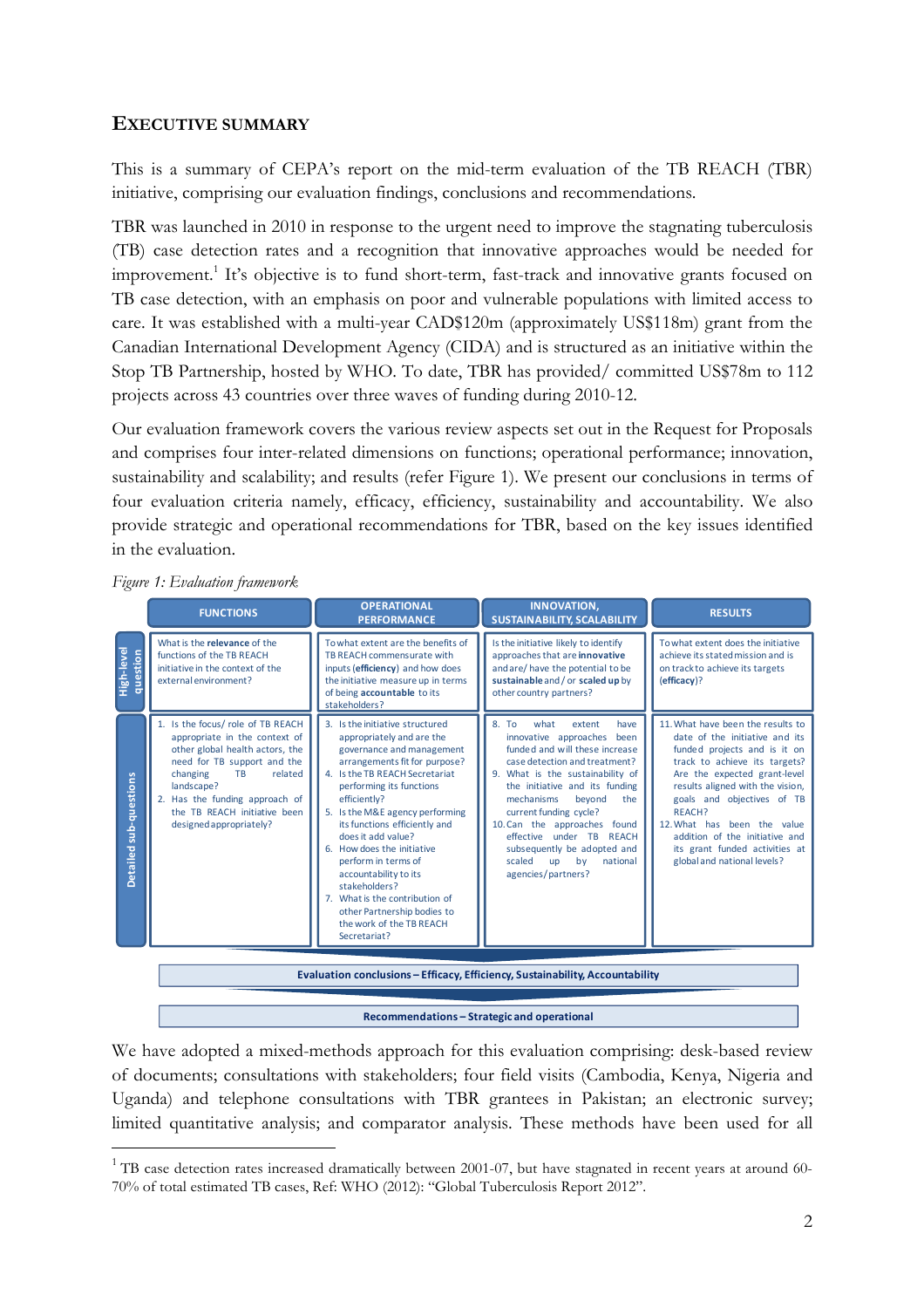dimensions of our evaluation framework, with some methods being more relevant for particular evaluation questions.

### Summary conclusion:

TBR is a relevant and value-added initiative in the current context of the need to improve TB case detection and the somewhat different focus/ scope of other donors supporting TB. The design of TBR's funding support is effective and works well, as also reflected by the high level of demand from countries proportionate to its available resources. In line with its mandate, TBR has successfully funded a number of innovative approaches leading to additional TB cases being detected amongst highrisk population groups and in high-burden countries. Feedback is also unanimous on the efficient functioning of the TBR Secretariat and the independent M&E agency.

The level of strategic direction to the initiative by its governance bodies can be enhanced, especially as TBR seeks to mobilise additional resources and expand its operations going forward. There is also a need to ensure greater attention to, and investment on, promoting the sustainability and scalability of successful approaches as well as continued coordination with national treatment programmes.

Our assessment is that TBR serves a unique and arguably unmet need for improved/ early case detection, and given its overall effective performance to date, the initiative should aim to diversify its resource base and continue to support and scale up innovative approaches to TB case detection in countries.

We summarise our findings/ conclusions on the four evaluation dimensions, followed by key recommendations below.

## Evaluation findings and conclusions

 $\overline{a}$ 

## Functions – TBR relevance and design of funding approach

TBR's role, mandate and funded projects are very relevant – both in terms of their focus on improving case detection and approach of funding innovative interventions. TBR also plays a unique role in the global aid architecture as it has the 'appetite' to fund previously untested approaches that would otherwise not be typically funded by other donors.

TBR aims to ensure that its projects are coordinated with the country National TB Programme (NTP) by requiring their letter of support at the time of proposal submission<sup>2</sup>, and in terms of treatment/ follow-up of the additional cases detected through TBR grants. In practice, while there has generally been a good degree of coordination between TBR grants and NTPs/ country health systems, this has not uniformly been the case in all countries. For example, in Kenya, there have been some problems in adequately incentivising health workers to focus on TBR projects, given they are already over-burdened with other responsibilities. There have also been some issues with ensuring adequate treatment capacity with the NTP in some countries. While these issues are not unexpected, and represent the challenging environment in which TBR

<sup>&</sup>lt;sup>2</sup> The exact procedure for this has changed over successive waves. Refer to the main report for details.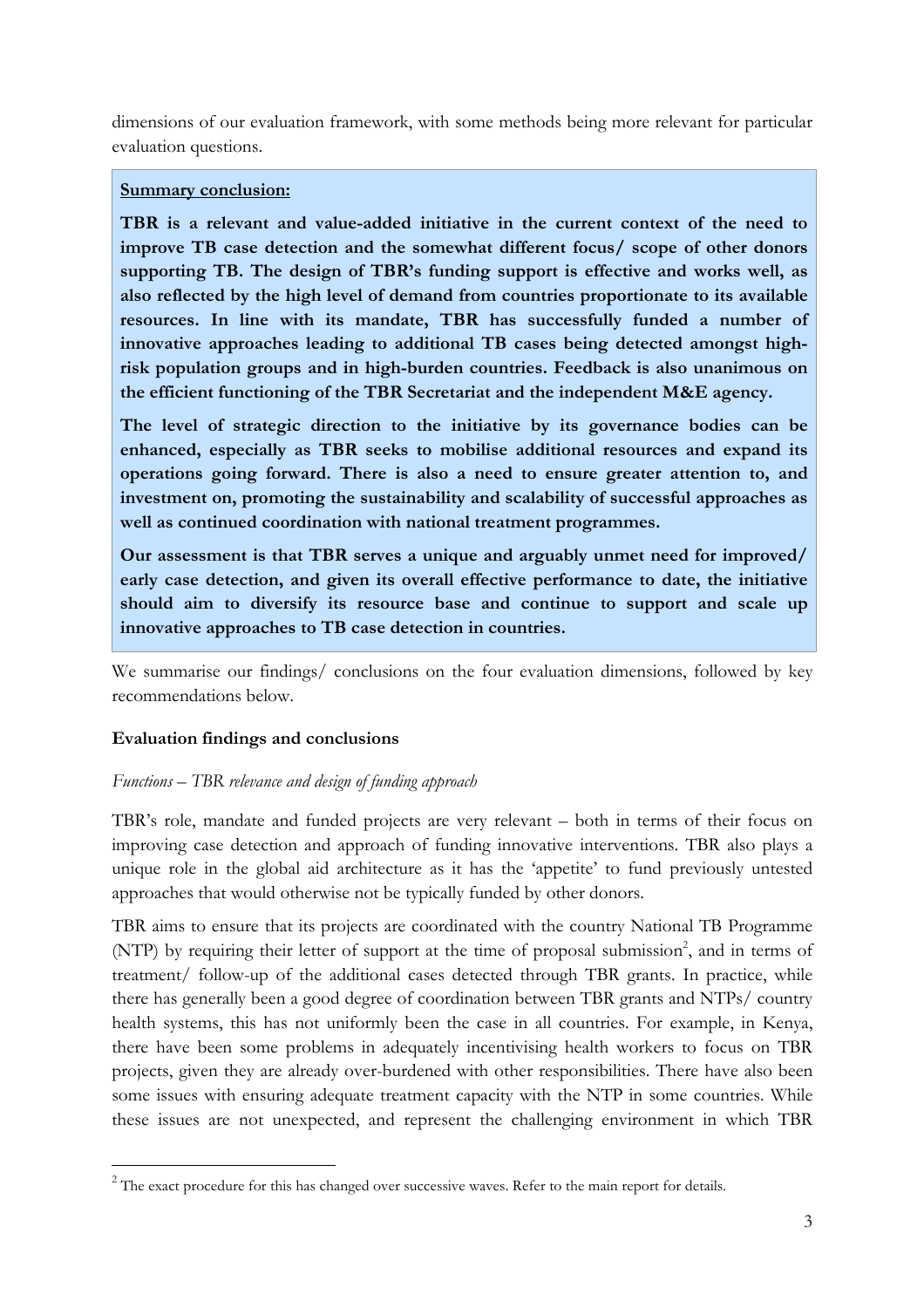projects are being implemented, they affect the alignment of TBR grants with national health systems.

A noteworthy characteristic of TBR's functioning is that it has continually sought to improve its funding design over successive waves in response to grantee feedback and lessons learnt. The overall design of its funding support works well, including its eligibility criteria and structure of funding. Some aspects that would benefit from further consideration include:

- *Proposal review and approval process*. TBR has received a very high number of proposals relative to its budget, which has led to a lengthy proposal review and approval process and some inefficiencies in terms of time and resources expended by both the applicants and the Proposal Review Committee (PRC). While the PRC review criteria are generally viewed as appropriate, greater importance needs to be accorded to project sustainability and potential for scale-up.
- Second year of funding. There has been a lack of clarity on the intended objectives and basis for award for the second year of support, especially amongst grantees.
- Support for grassroots organisations. There has been a concern that TBR could do more to fund 'grassroots' organisations, where there is significant potential for innovation (given these organisations' proximity to and close understanding of the target population).

## Operational performance – governance and management arrangements

The location of TBR within the Stop TB Partnership hosted by WHO has generally worked well and there is no compelling reason to change this arrangement at present. In addition, TBR has leveraged the Partnership bodies (e.g. Executive Secretary and support services such as finance, communications) to contribute towards its efficient functioning.

Some aspects of its institutional/ management arrangements have worked well, while others could be improved. In particular:

- The TBR governance structure, including the Coordinating Board and Programme Steering Group (PSG) could engage more to provide strategic direction and support, especially as TBR looks to expand its operations and donor-base.
- The PRC has been effective in selecting the most appropriate projects. Some stakeholders have however commented that the PRC is too focused on the scientific aspects of projects, rather than the practical implications of applying new approaches to a country context.
- The Secretariat has been efficient, responsive and effective in delivering its mandate, despite being thinly staffed. An area where it needs to do more is in disseminating TBR project results at the global and national levels, particularly among NTPs and other TB donors - for example, through greater engagement/ awareness building efforts during country visits and better publicity of TBR's activities and results. This is likely to require some additional Secretariat capacity but would, amongst other things, help foster the sustainability and scalability of successful approaches (see below).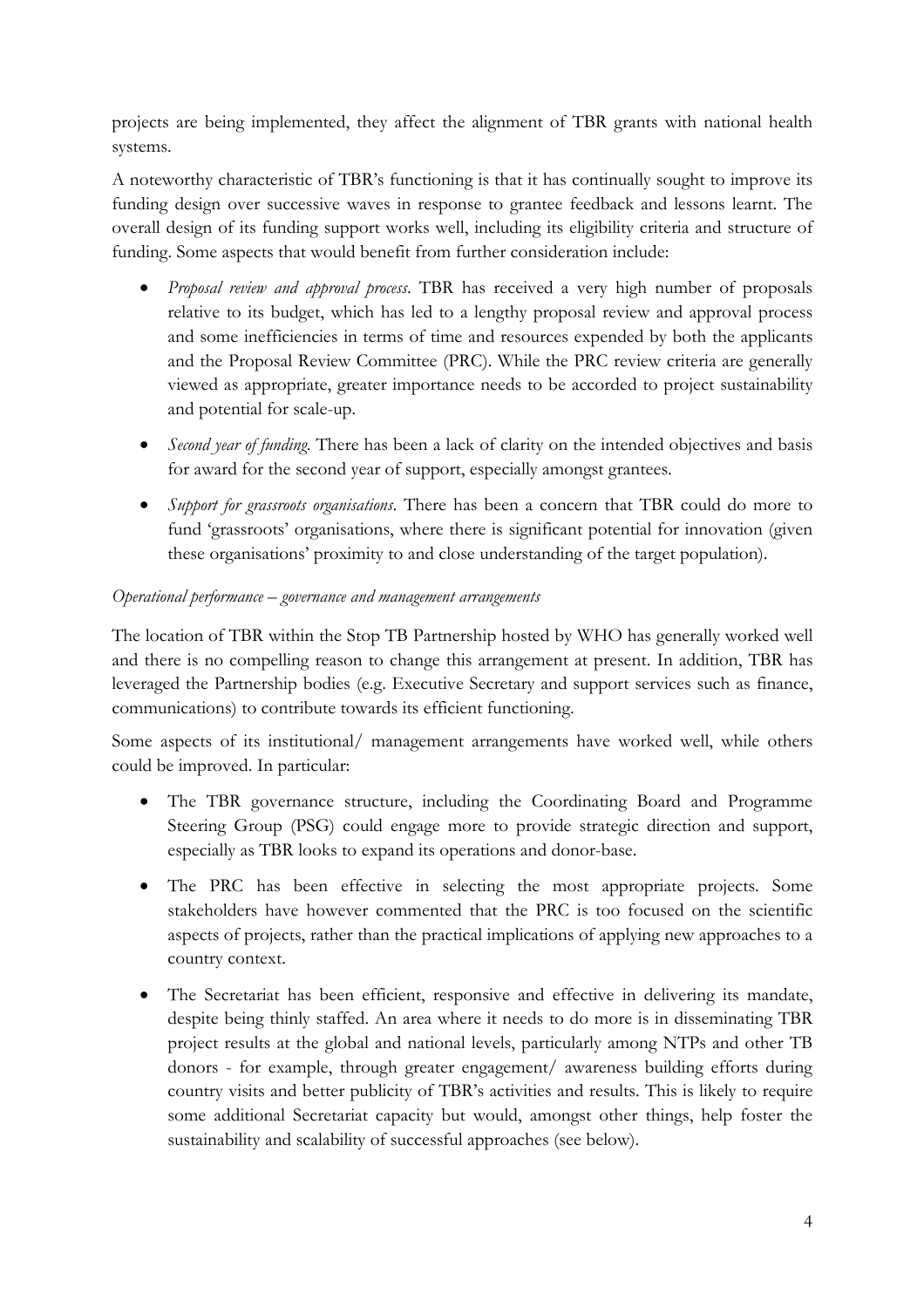• The external M&E agency has performed well and enhanced the independence, credibility and rigour of the M&E process. More could be done to collect information on early case detection; treatment adherence and success rates; and qualitative aspects of grantee performance (i.e. what worked well and less well).

### Innovation, sustainability and scalability

A majority of TBR grants have been innovative in that they have supported approaches that have: (i) not previously been introduced in a country/ population group (e.g. introduction of the GeneXpert technology); (ii) not been routinely practiced in a country or at scale (e.g. active case finding (ACF) approaches such as contact investigation); and/ or (iii) provided/ increased access to TB-related health services for high risk/ remote population groups (e.g. TB screening for border immigrants, prisoners, nomadic groups).

However, the extent to which grants have been innovative has varied across countries and projects. For example, it could be argued that Wave 2 funding for the introduction of the GeneXpert technology in Uganda was innovative, however, this might not be the case for the subsequent Wave 3 approvals for this, given the NTP strategic plan for roll out of GeneXpert and funding for this being provided by other donors as well.

While there have been some examples of TBR projects that are being sustained/ scaled-up (as notified by the Secretariat), a majority of our consultations, including during the country visits, suggest the need for improvements in this regard. There are a number of reasons for this including funding constraints of the NTPs; their preference to support routine approaches over innovations; and limited awareness of the NTPs and other donors on TBR projects and results. We recognise these inherent challenges and also that TBR has been mandated/ designed to support innovations rather than promote sustainability/ scalability of its grants. Nonetheless, these aspects need considerably more attention in terms of both the design and implementation of TBR support – otherwise proven innovations risk being abandoned after TBR support, reducing the longer-term impact of these grants and approaches.

To date, TBR has received funding commitments from CIDA and UNITAID. Its donor base is therefore extremely concentrated, which poses a high degree of risk for sustainability of the initiative. The demand for TBR's support is substantially higher than its funding levels and a recognised priority is to increase and diversify its resource base.

## Results and value added

 $\overline{a}$ 

TBR is making good progress in identifying successful approaches to improve case detection rates.<sup>3</sup> Several aspects of its funding design are of added value including: (i) focus on innovative approaches to case detection that would not have (at least initially) received funding from other sources; (ii) provision of fast track grants that have brought forward the adoption of innovative approaches; (iii) focus on vulnerable and high risk population groups which have limited access to care; and (iv) the independent M&E agency and its robust approach, and increase in M&E capacity among grantees. Examples of TBR's added value at the country level include its focus

<sup>&</sup>lt;sup>3</sup> The absence of a results framework for the initiative, with targets and milestones, as well as unrealistic targets included in some grantee proposals have constrained our assessment of the 'extent' of progress made.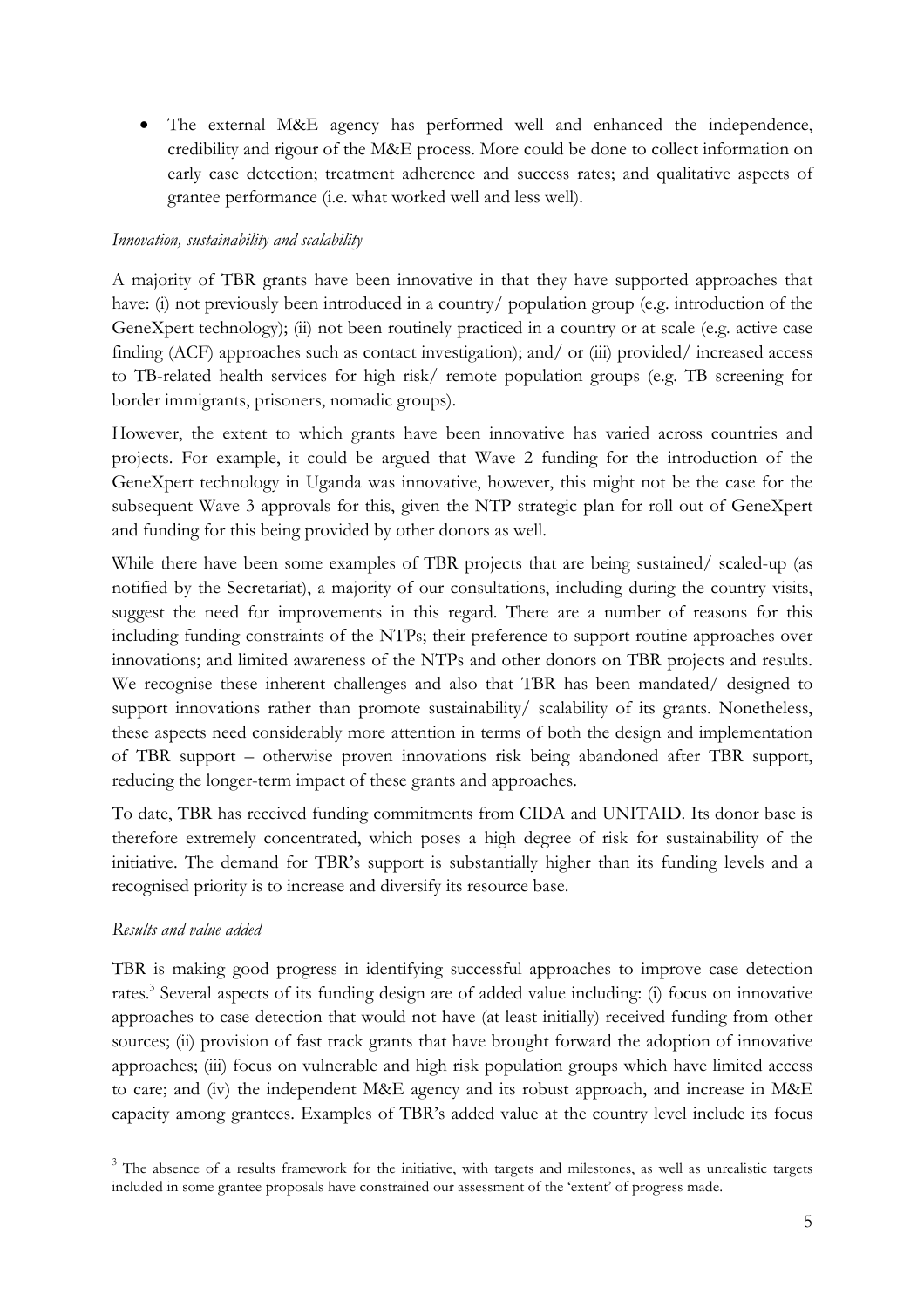on early case detection (e.g. in Cambodia and Pakistan), as well as facilitating greater coordination amongst country stakeholders such as NTPs and CSOs (e.g. in Uganda).

Key aspects of TBR's results achieved are as follows:

- Grantee results. Wave 1 grants have led to 17,223 additional TB cases being detected and put on treatment. The percentage adjusted increase in TB cases notified from baseline was 25.6%, at a total intervention cost per TB case detected of US\$804.
- Timeliness of grants. The average length of grants across Waves 1 and 2 has been 1.3 years, in comparison to the intended one year duration. Timeliness in grant execution has been a particular issue for a sub-set of grants, with 27% and 10% of projects in Wave 1 exceeding 1.5 and 2 years respectively in duration.
- Coordination with country health systems and adequacy of TB treatment services. As noted, TBR supported activities have generally been well aligned and coordinated with the NTP and national health systems, although this has varied somewhat across countries. Increased case detection by TBR grants has underscored the need to ensure adequate and timely access to treatment drugs and services. This has been an issue in some countries where TBR grants have been implemented (e.g. Uganda, Pakistan) and remains an important risk as successful case detection approaches are scaled up. Therefore, there is a public health imperative to ensure that TBR projects are well coordinated with treatment programmes and services in a country.
- *Allocation of resources*. TBR's allocation of funding over Waves 1 and 2 is appropriate with: over 70% of funds allocated to 16 of the world's 22 High Burden Countries (HBCs); almost 60% to the AFRO (African) region; and relatively greater funding allocated to countries with lower case detection rates.

## Recommendations

In general, TBR's focus and approach are effectively designed and the initiative has performed well to date. Hence our recommendations are in the nature of suggestions for incremental improvements to the initiative, rather than a substantial re-think of its strategy and operating model. We provide the following strategic recommendations for TBR:

- Design of proposal process. Given the disproportionately high number of proposals received in comparison to its available resources, TBR should consider refining its proposal solicitation and review process to be more 'fit for purpose'. TBR could institute a requirement for applicants to submit an 'intent to apply', followed by a two-stage application process, comprising a short concept note and then a detailed proposals by short-listed proponents.
- Greater emphasis and investment on sustainability and scalability of grants/ approaches. The focus of TBR should continue to be on innovation, however, it should approach the issue of sustainability and scalability of grants/ approaches in a more strategic, focused and comprehensive manner. This could include: distinguishing between 'high' and 'poor' performing grants, with a view to focus its efforts on supporting sustainability/ scalability on the best performing grants; establishing linkages with other TB funders;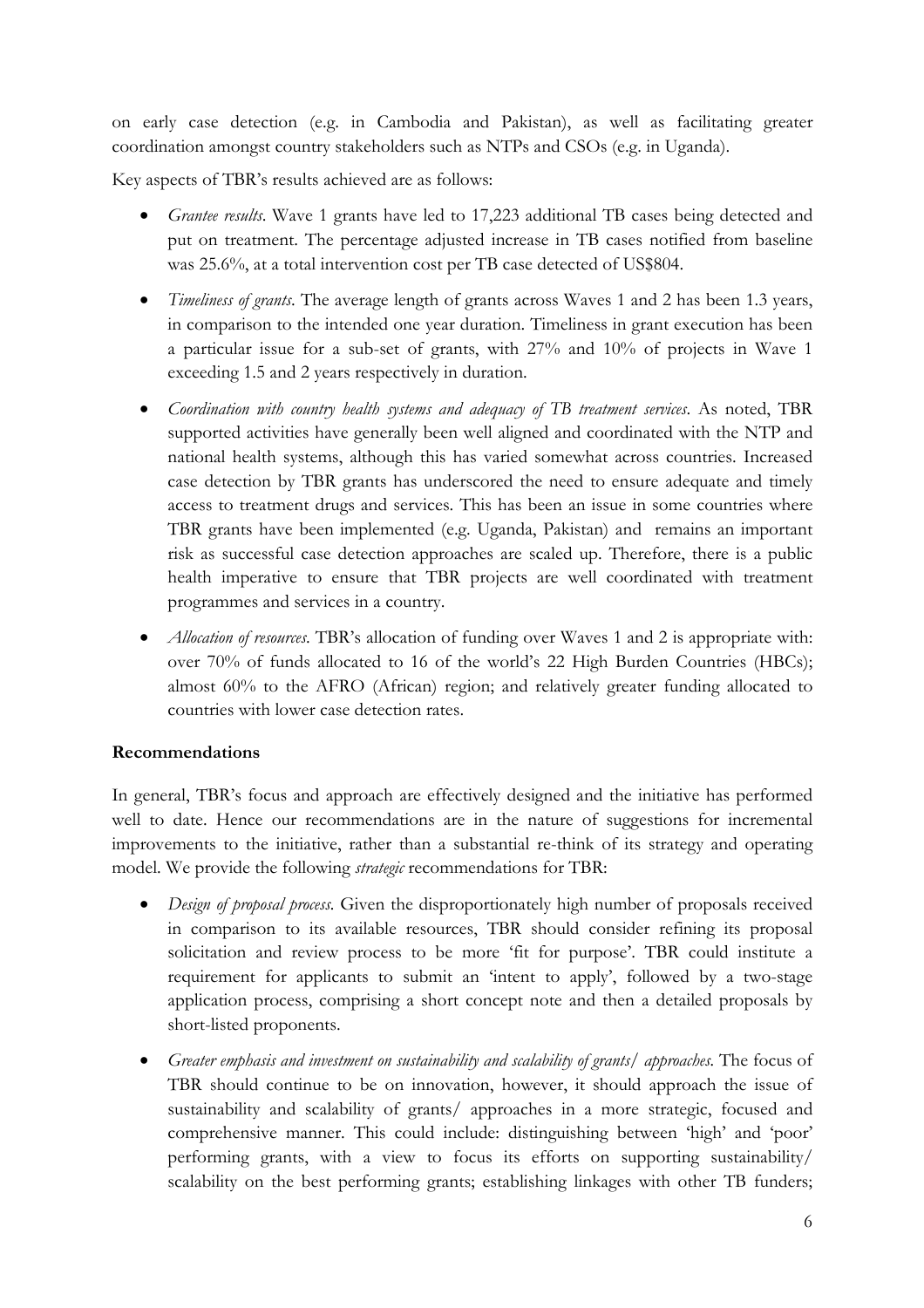ensuring its funded interventions are aligned and coordinated with NTPs; disseminating the results of TBR grants and lessons learned; according higher priority to sustainability and scalability at the proposal review stage; and focusing the second year of support on promoting sustainability/ scalability (see below). We note that operationalising some of these recommendations may require enhancing the Secretariat's capacity.

- Design of second year of funding. The second year of funding should be designed with the clear objective of promoting sustainability/ scaling-up of proven approaches. TBR might consider increasing the relative funding allocation for the second year of support, particularly if it mobilises additional donor funding. The selection of projects should be performance based, and TBR should clearly define the selection criteria and provide more information to grantees to balance grantee expectations (e.g. on funding availability, number of projects expected to receive a second year of support). Year 2 funding proposals should be submitted after grantees have completed three quarters of project activities (which would provide better evidence of case finding results and prospects for sustainability/ scale-up) and accelerate the review of these proposals by organising e-meetings of the PRC (as is being practised at present as well).
- Development of a results framework for the initiative. TBR should establish a robust and detailed results framework, clearly defining its overall goals and objectives, and a 'logical framework' of outputs, outcomes and impacts to achieve these. It should also specify achievable targets, along with milestones for key results parameters.

In addition, we also provide some *operational recommendations*, relating to the governance and implementation of the initiative:

- Governance roles. Both the Coordinating Board (or Executive Committee) and PSG need to be encouraged to engage more with TBR and provide strategic guidance. In case the PSG members are unable to attend all meetings, it is good practice to nominate alternates, albeit with a clear requirement that each member should participate in a defined minimum number of meetings per year.
- $M\ddot{\varphi}E$  approach. The M&E approach should accord greater emphasis on measuring early case detection, treatment success rates, and what worked well and less well on the project. More emphasis is also needed on quality assurance of the data collected.
- Funding for local CSOs. TBR should consider instituting incremental measures to ensure that local CSOs are able to access funding, where they have adequate capacity to do so. This may include working through in-country partners to provide technical assistance for concept development and proposal writing; encouraging applicants with low financial/ technical capacity to partner/ form consortia with other stakeholders (as has been the case in Wave 3); and raising awareness of TBR's funding among these organisations.
- Other. TBR should also institute measures such as encouraging greater inter-project exchanges (e.g. through grantee workshops and online platforms); and ensuring that grantee targets are realistic at the start as well as permitting the update of proposed targets (with supporting rationale) once grants have commenced (say, within the first quarter).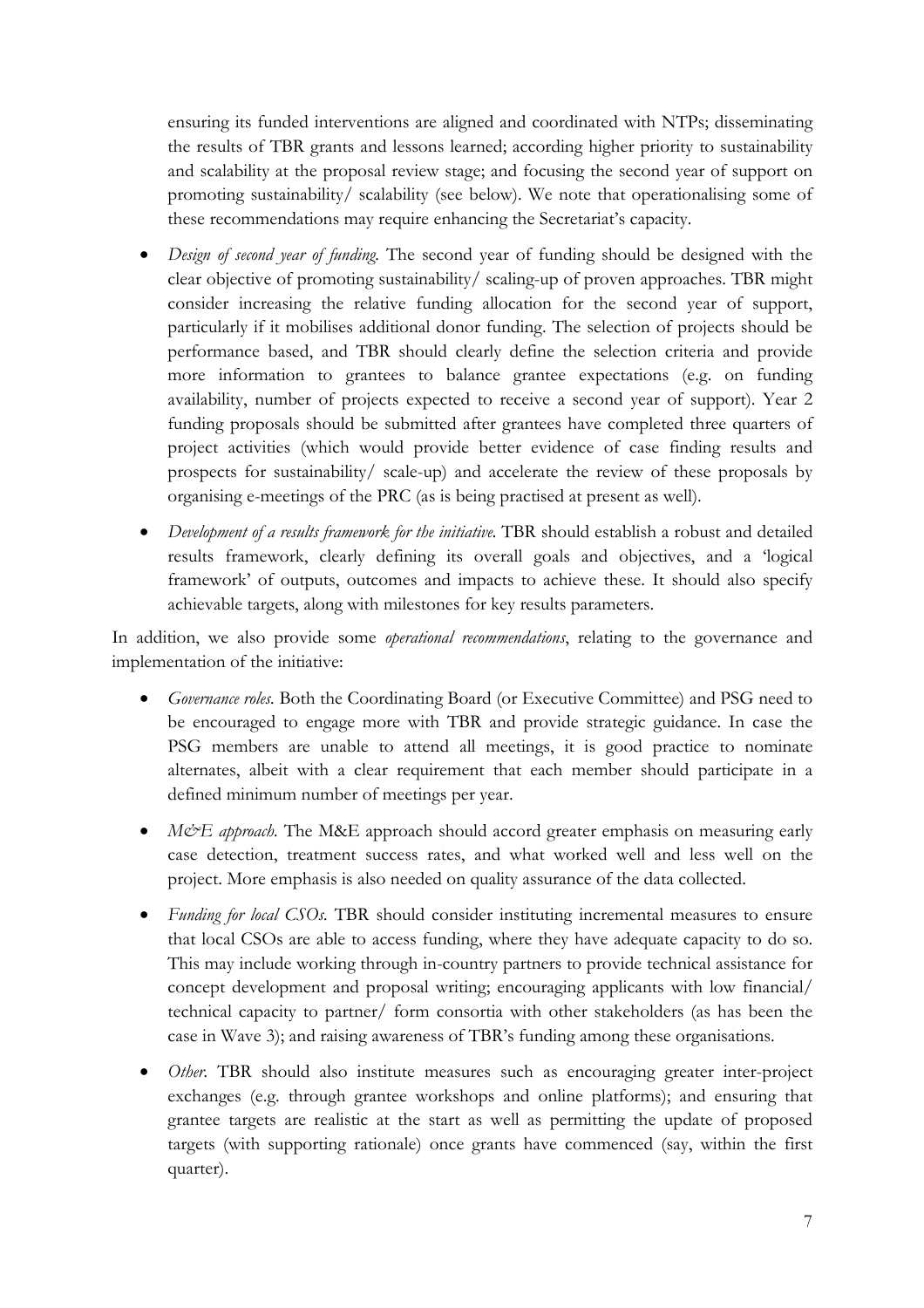# 1. INTRODUCTION

Cambridge Economic Policy Associates (CEPA) has been appointed by the Stop TB Partnership to carry out a mid-term evaluation of the TB REACH (TBR) initiative. This is our Final Report, providing our evaluation findings, conclusions and recommendations.<sup>4</sup> In this section, we set out a brief description of the TBR initiative (Section 1.1), objectives and scope of the evaluation (Section 1.2) and structure of the report (Section 1.3).

# 1.1. Background

With approximately one-third of tuberculosis (TB) cases being undetected globally<sup>5</sup>, TBR was launched in 2010 to provide short-term and fast-track grants that aim to "achieve early and increased TB case detection using innovative approaches in populations that are poor and vulnerable and have limited access to care".<sup>6</sup> TBR is funded through a CAD\$120m (approximately US\$118m) grant from the Canadian International Development Agency (CIDA) with the objective being "to fill the gaps and bottlenecks in order to improve TB control and access to TB services in marginalised and underserved populations ...the funding from this grant is expected to result in (at least) an additional 200,000 people treated successfully for TB".<sup>7</sup> It is structured as an initiative within the Stop TB Partnership, currently hosted at WHO, and governed by the Partnership Coordinating Board. A Programme Steering Group (PSG) provides strategic advice and a Proposal Review Committee (PRC) recommends proposals to be approved for funding. A Secretariat is responsible for daily administration and Monitoring and Evaluation (M&E) is outsourced to an external agency.

TBR has adopted a 'wave based funding' approach, which involves a call for proposals for a specified funding round. The initiative awards grants of up to US\$1m for a one year period (extended to 18 months in Wave  $3^{\circ}$ ), and well performing projects are eligible to apply for a second year of funding. Eligible organisations include NGOs/ civil society organisations (CSOs), community based organisations (CBOs), academic institutions, National TB Programmes (NTPs) and other government agencies. To date, TBR has provided/ committed US\$78m to 112 projects across 36 countries over three waves of funding in 2010-12 (Table 1.1).

| Description              | <b>Wave 1</b> | Wave 1<br>Year 2 | Wave 2  | Wave 2<br>Year 2 | Wave 3  |
|--------------------------|---------------|------------------|---------|------------------|---------|
| Number of projects       | 30            | 11               | 45      | 13               | 37      |
| Number of countries      | 19            |                  | 28      |                  | 25      |
| Total funding commitment | \$18.2m       | \$4.5m           | \$28.8m | \$6.3m           | \$20.2m |

|  | Table 1.1: Key metrics on Wave 1 and Wave 2 funding |  |  |  |  |
|--|-----------------------------------------------------|--|--|--|--|
|--|-----------------------------------------------------|--|--|--|--|

 $\overline{a}$ 

<sup>&</sup>lt;sup>4</sup>The report benefits from input and review by Dr. Remi Verduin and Dr. Henk Eggens (CEPA Associates).

<sup>&</sup>lt;sup>5</sup> TB case detection rates increased dramatically between 2001-07, but have stagnated in recent years at around 60-70% of total estimated TB cases, Ref: WHO (2012): "Global Tuberculosis Report 2012".

<sup>&</sup>lt;sup>6</sup>http://www.stoptb.org/global/awards/tbreach/

 $^7$  Grant agreement between the Govt of Canada and WHO. We note that the CIDA grant agreement focuses on the final impact of TBR grants (i.e. treatment success) rather than outputs (disbursement of grants) or outcomes (additional TB cases detected).

<sup>&</sup>lt;sup>8</sup> The grant implementation period still remains one year, but an additional quarter each has been provided for project preparatory and wrap-up.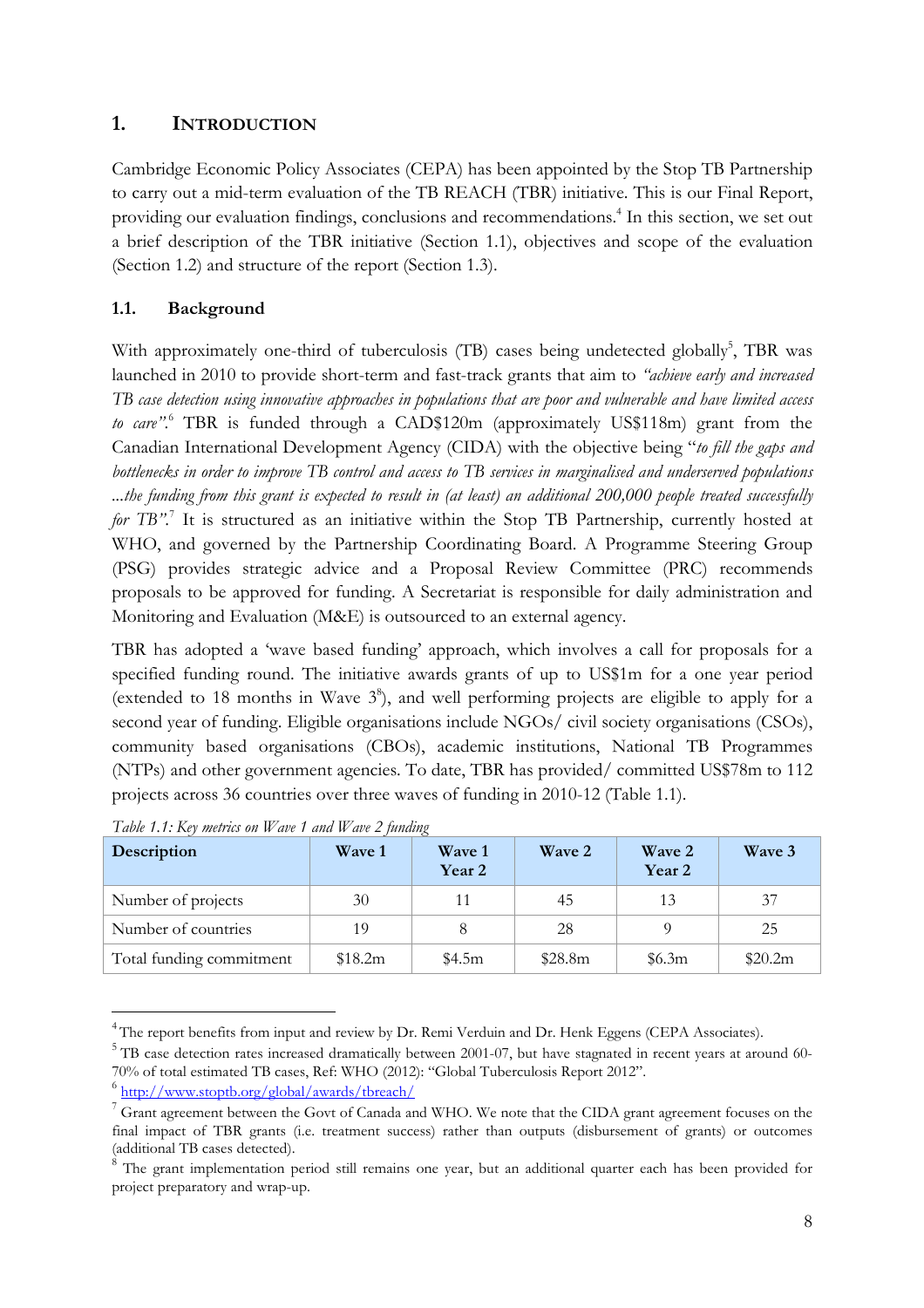### 1.2. Objectives and scope of the evaluation

We understand that this mid-term evaluation is a requirement in the CIDA grant agreement. The objectives of the evaluation, as set out in the Request for Proposal (RfP), are to assess whether the initiative is:

- (i) on track to achieve expected results in terms of increase in case detection and numbers of additional patients treated successfully in comparison with the baseline.
- (ii) likely to identify some innovative approaches which would support the intended results and subsequently be adopted and scaled up by national partners.
- (iii) well managed, in terms of its governance, management and operational arrangements for approving and disbursing grants.

In addition, we propose key recommendations to improve the performance of the initiative.

The evaluation covers the time period from the inception of TBR (Q1, 2010) to end October 2012.<sup>9</sup> This period encompasses Waves 1 and 2 as well as the commencement of Wave 3 (at the time of writing this report, Wave 3 grantees have just been announced). Further, the evaluation reviews the work of the M&E agency in assessing the performance of the grantees, but excludes the work of the grantees themselves.

### 1.3. Structure of the report

 $\overline{a}$ 

The report is structured as follows:

- Section 2 provides an overview of our evaluation framework and methods.
- Sections 3-6 present our evaluation findings.
- Section 7 presents a summary of our findings and conclusions.
- Section 8 provides recommendations.

The report is supported by the following annexes: approach to evaluation questions (Annex 1); limitations to evaluation methods (Annex 2); bibliography (Annex 3); list of consultations (Annex 4); structured interview guide for the core phase (Annex 5); criteria for country selection of field visits (Annex 6); e-survey questionnaire (Annex 7); e-survey responses (Annex 8); a review of TBR funding in Pakistan (Annex 9); review of donor funding trends in TB (Annex 10); donor funding support for TB in countries (Annex 11); TBR eligibility criteria and application requirements across waves (Annex 12); comparator case studies of donor approaches to funding innovations (Annex 13); proposal review and approval, fund disbursement and M&E processes (Annex 14); analysis of the duration of grants (Annex 15); analysis of TBR grant portfolio for Waves 1 and 2 (Annex 16); and key decisions and recommendations by the PSG (Annex 17). In addition, we include four country studies on Cambodia, Kenya, Nigeria and Uganda as separate documents.

<sup>&</sup>lt;sup>9</sup> As per the RfP, the scope of the evaluation was to cover the duration from the inception of the initiative to end-June 2012. This has since been revised following discussions with the TBR Secretariat.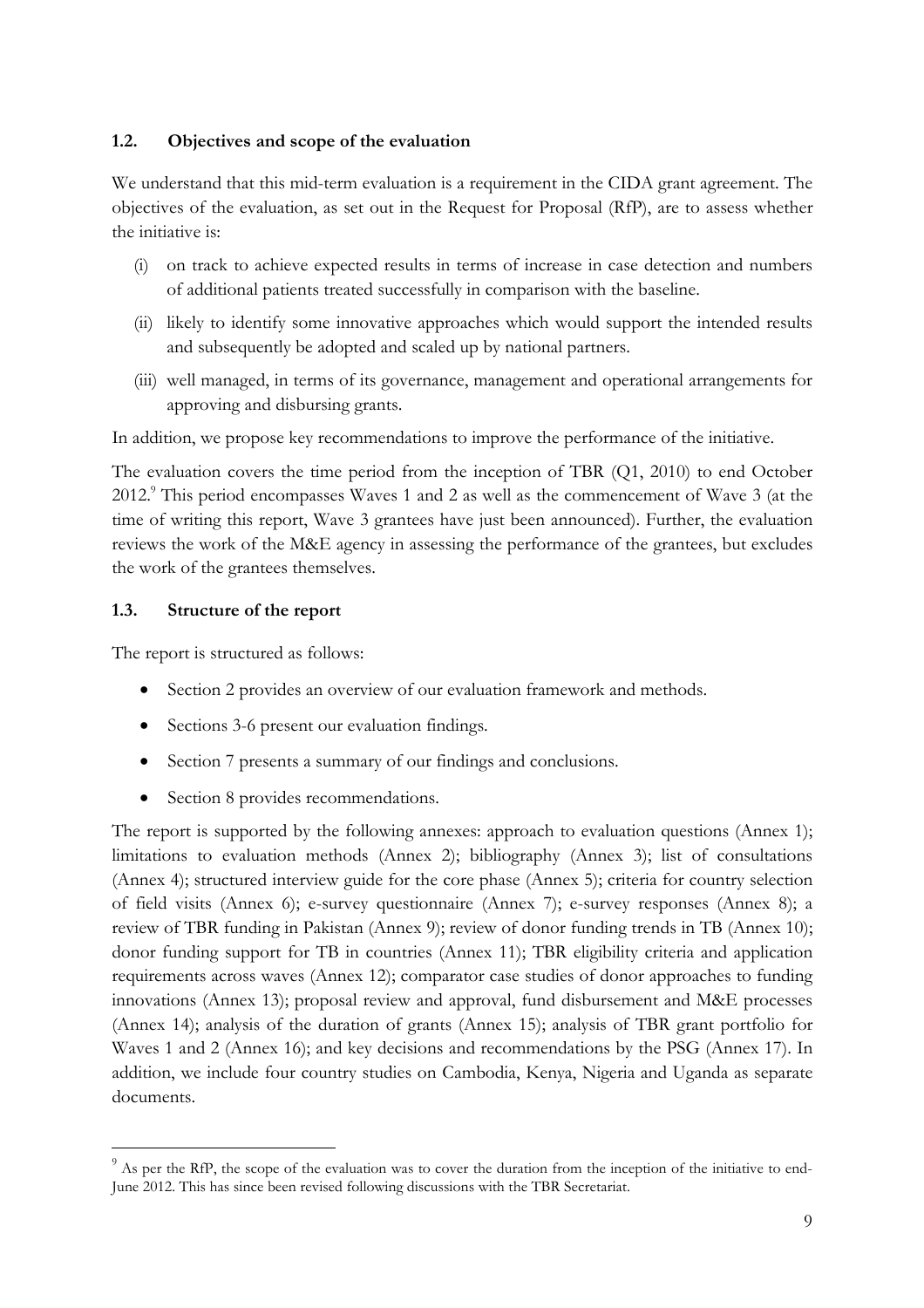# 2. EVALUATION APPROACH AND METHODOLOGY

### 2.1. Evaluation framework

We have structured the evaluation framework as a series of key questions along four inter-related dimensions on functions; operational performance; innovation, sustainability and scalability; and results, with detailed sub-questions covering the specific RfP requirements (Figure 2.1). Our evaluation approach to each of the sub-questions is provided in Annex 1. In Sections 3-6 below, we consider the four evaluation dimensions in turn, presenting our findings on the subquestions.

We present our conclusions on the performance of TBR in terms of four key evaluation criteria namely, efficacy, efficiency, sustainability and accountability. We define these criteria in more detail, taking account of the specific TBR context in Section 7. We also detail in this section our approach to presenting a summary judgment on TBR's performance, where we use a 'traffic light system' (green, amber and red colours) to denote good or poor performance.

Finally, we provide some key recommendations – strategic and operational – to improve TBR's performance. It should be noted that in our review of the various sub-questions (presented in Sections 3-6), we have provided some thoughts on future options/ suggestions for TBR, and these are consolidated in the recommendations section (Section 8).

|                        | <b>FUNCTIONS</b>                                                                                                                                                                                                                                                             | <b>OPERATIONAL</b><br><b>PERFORMANCE</b>                                                                                                                                                                                                                                                                                                                                                                                                                                                                       | <b>INNOVATION.</b><br><b>SUSTAINABILITY, SCALABILITY</b>                                                                                                                                                                                                                                                                                                                                                                               | <b>RESULTS</b>                                                                                                                                                                                                                                                                                                                                                                     |  |
|------------------------|------------------------------------------------------------------------------------------------------------------------------------------------------------------------------------------------------------------------------------------------------------------------------|----------------------------------------------------------------------------------------------------------------------------------------------------------------------------------------------------------------------------------------------------------------------------------------------------------------------------------------------------------------------------------------------------------------------------------------------------------------------------------------------------------------|----------------------------------------------------------------------------------------------------------------------------------------------------------------------------------------------------------------------------------------------------------------------------------------------------------------------------------------------------------------------------------------------------------------------------------------|------------------------------------------------------------------------------------------------------------------------------------------------------------------------------------------------------------------------------------------------------------------------------------------------------------------------------------------------------------------------------------|--|
| High-level<br>question | What is the relevance of the<br>functions of the TB REACH<br>initiative in the context of the<br>external environment?                                                                                                                                                       | To what extent are the benefits of<br>TB REACH commensurate with<br>inputs (efficiency) and how does<br>the initiative measure up in terms<br>of being accountable to its<br>stakeholders?                                                                                                                                                                                                                                                                                                                     | Is the initiative likely to identify<br>approaches that are innovative<br>and are/have the potential to be<br>sustainable and / or scaled up by<br>other country partners?                                                                                                                                                                                                                                                             | To what extent does the initiative<br>achieve its stated mission and is<br>on track to achieve its targets<br>(efficacy)?                                                                                                                                                                                                                                                          |  |
| Detailed sub-questions | 1. Is the focus/ role of TB REACH<br>appropriate in the context of<br>other global health actors, the<br>need for TB support and the<br>related<br>changing<br>TB<br>landscape?<br>2. Has the funding approach of<br>the TB REACH initiative been<br>designed appropriately? | 3. Is the initiative structured<br>appropriately and are the<br>governance and management<br>arrangements fit for purpose?<br>4. Is the TB REACH Secretariat<br>performing its functions<br>efficiently?<br>5. Is the M&E agency performing<br>its functions efficiently and<br>does it add value?<br>6. How does the initiative<br>perform in terms of<br>accountability to its<br>stakeholders?<br>7. What is the contribution of<br>other Partnership bodies to<br>the work of the TB REACH<br>Secretariat? | 8T <sub>0</sub><br>what<br>extent<br>have<br>innovative approaches<br>been<br>funded and will these increase<br>case detection and treatment?<br>9. What is the sustainability of<br>the initiative and its funding<br>mechanisms<br>beyond<br>the<br>current funding cycle?<br>10. Can the approaches found<br>effective under TB REACH<br>subsequently be adopted and<br>scaled<br><b>up</b><br>by<br>national<br>agencies/partners? | 11. What have been the results to<br>date of the initiative and its<br>funded projects and is it on<br>track to achieve its targets?<br>Are the expected grant-level<br>results aligned with the vision,<br>goals and objectives of TB<br>REACH?<br>12. What has been the value<br>addition of the initiative and<br>its grant funded activities at<br>global and national levels? |  |
|                        | Evaluation conclusions - Efficacy, Efficiency, Sustainability, Accountability                                                                                                                                                                                                |                                                                                                                                                                                                                                                                                                                                                                                                                                                                                                                |                                                                                                                                                                                                                                                                                                                                                                                                                                        |                                                                                                                                                                                                                                                                                                                                                                                    |  |

### Figure 2.1: Evaluation framework

Recommendations – Strategic and operational

### 2.2. Evaluation methods

l

We have adopted a mixed-methods approach for this evaluation, comprising<sup>10</sup>:

 $10$  Annex 2 sets out the key limitations of the evaluation methods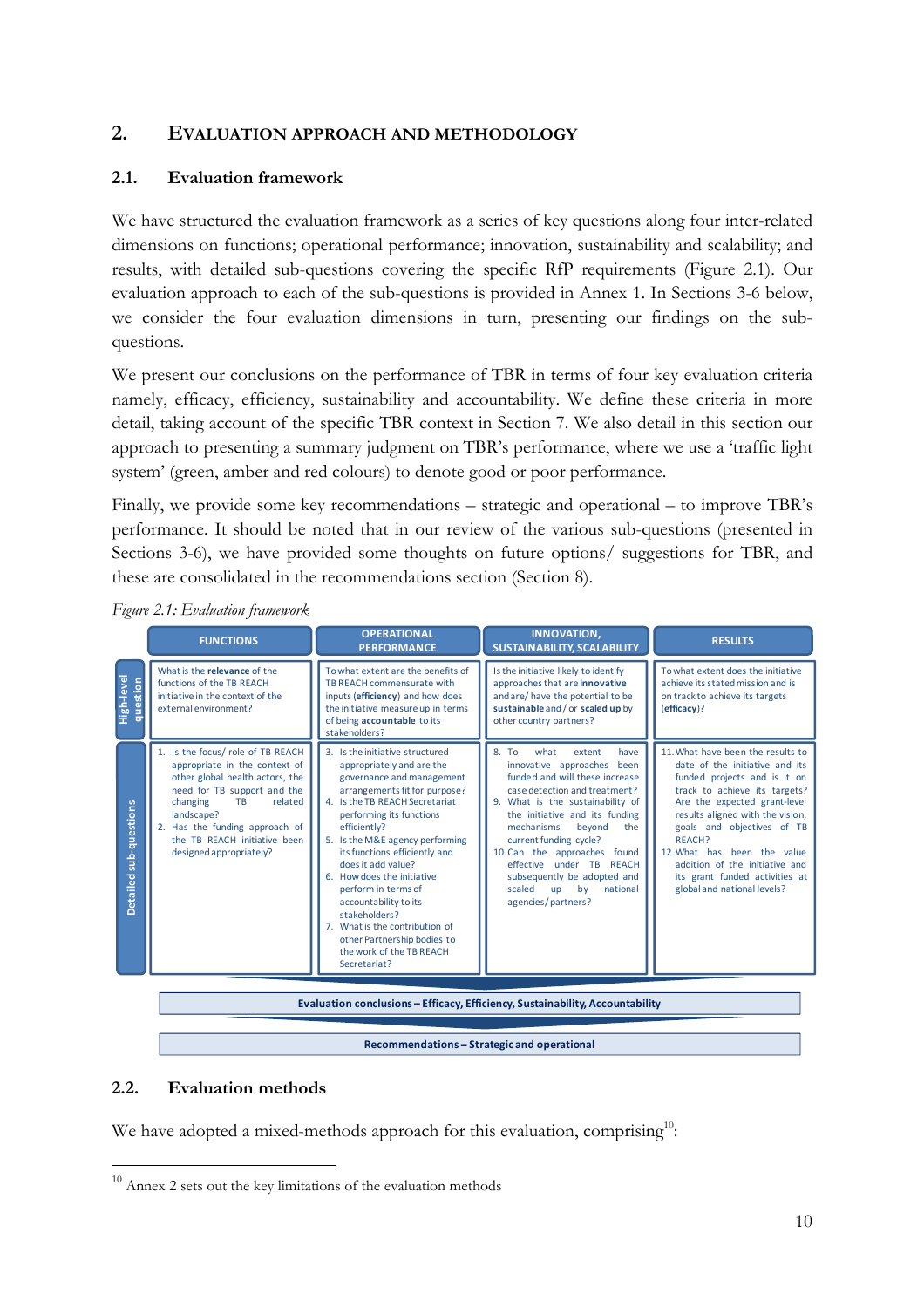- Desk-based review of documentation: This has included an extensive review of TBR documents such as governance/ institutional documents, grant related and M&E documents; and broader grey and published literature. Annex 3 provides a bibliography.
- *Stakeholder consultations:* Interviews have been conducted with a range of stakeholders, including the Coordinating Board, PSG, PRC, Secretariat, M&E agency, country stakeholders and other global health organisations/ donors supporting TB. We have sought to triangulate views where possible. Annex 4 provides the consultee list and the structured interview guide.
- *Country visits:* We have visited four countries Cambodia, Kenya, Nigeria and Uganda which: are High Burden Countries  $(HBCs)^{11}$ ; have received funding for a number of projects across Waves 1-3; and represent a mix of regions supported by TBR. In addition, we have undertaken detailed telephone consultations with a few TBR grantees in Pakistan, given the importance of the country in the initiative's portfolio.<sup>12</sup> Annex 6 provides the rationale for the selection of countries. Detailed evaluation reports are provided for the four countries visited. A summary of the feedback from our consultations with Pakistan stakeholders is provided in Annex 9.
- *Electronic survey*: We have conducted an e-survey to reach out to a larger pool of stakeholders than possible through interviews and to get a sense of the extent of support for certain views on TBR (through a quantification of the survey responses). The esurvey has been targeted at TBR grantees; NTP managers; Coordinating Board, PSG and PRC members; and other partners of the Stop TB Partnership. The e-survey provides a series of statements against which respondents are requested to mark their views on a rating scale as follows: strongly agree, agree, neither agree or disagree, disagree, strongly disagree and not aware/ no view. Annexes 7 and 8 provide the e-survey questionnaire and a summary of the main findings.
- *Quantitative analysis:* We have carried out some limited quantitative analysis on donor funding for TB (Annex 11); and the duration of grants (Annex 15).
- *Comparator analysis:* We have examined two global health programmes that provide smallto medium-scale grants for innovative approaches, to draw lessons for TBR as appropriate.<sup>13</sup> These include the Global Alliance for Improved Nutrition's (GAIN) Infant and Young Child Nutrition (IYCN) programme and the World Bank's Population and Reproductive Health Capacity Building Programme. Annex 13 details the case studies.

<sup>&</sup>lt;sup>11</sup> According to the WHO Global Tuberculosis Report 2012.

<sup>&</sup>lt;sup>12</sup> Pakistan received four grants in Wave 1 (two of which received a second year of funding) and two grants in Wave 2, for a total value of US\$4.5m or 9% of TBR funds. In addition, Pakistan also comprises a large share of the recent approvals for Wave 2 year 2 and Wave 3 (both its Wave 2 grants have been approved for second year funding, along with two new Wave 3 projects, for a total value of US\$3m).

<sup>&</sup>lt;sup>13</sup> The GAIN IYCN programme funds innovative proposals to promote market based approaches for the manufacture and delivery of nutrition products to low-income populations. The World Bank's Population and Reproductive Health Capacity Building Programme (part of the World Bank Development Grant Facility) supports innovative ways to stimulate and sustain local responses to population and reproductive health needs.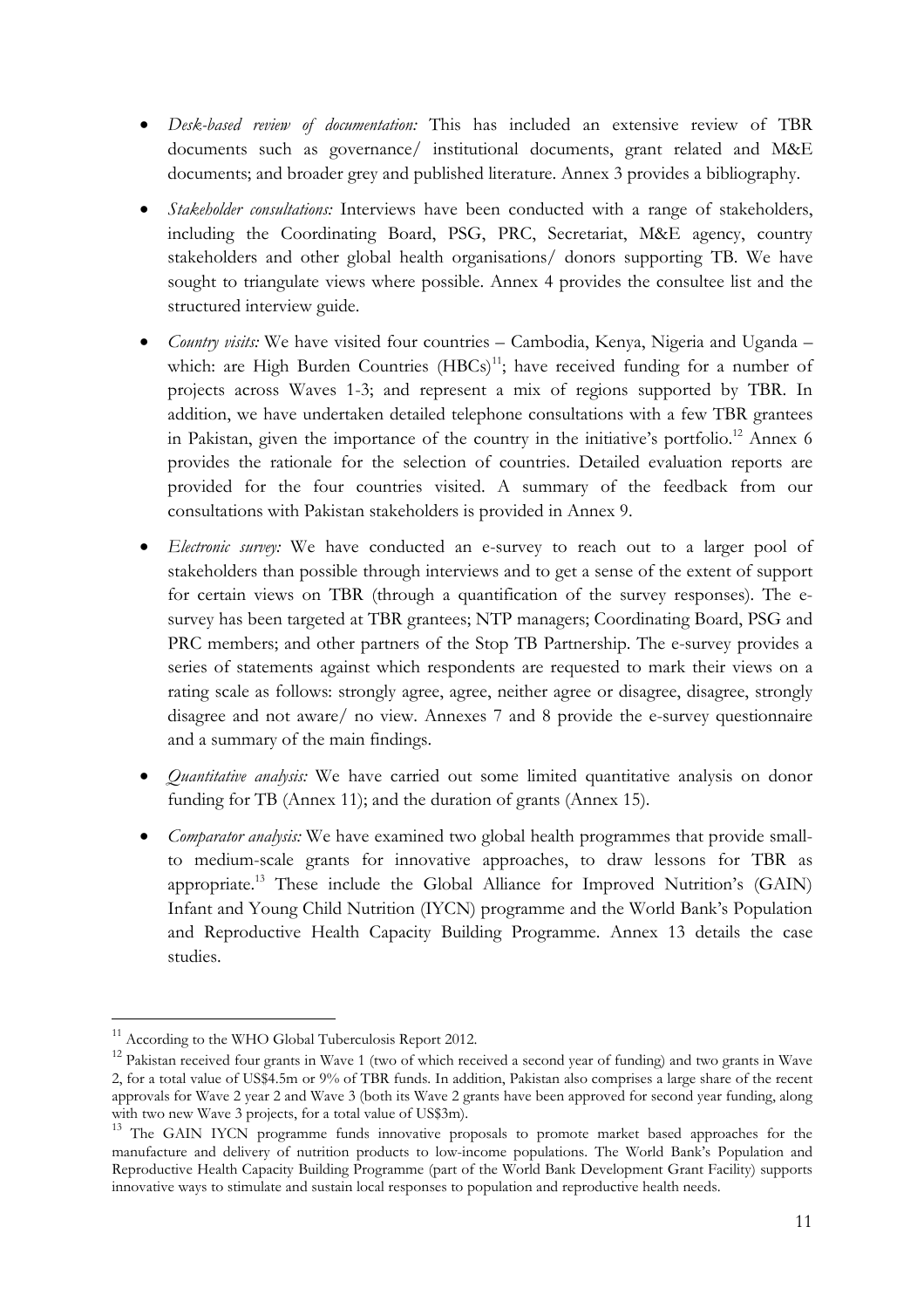# 3. FUNCTIONS

The first dimension of the evaluation framework considers the relevance of the role and functions of TBR (Section 3.1) and design of its funding approach (Section 3.2).

## 3.1. Relevance of TBR role

TBR was established in response to the urgent need to improve TB case detection rates. With the percentage of TB cases detected and reported to NTPs stagnating at around 60-70% of the estimated total cases in recent years, it was recognised that 'business as usual' approaches would no longer suffice.14,15 In this context, TBR's role and mandate are very relevant – both in terms of its focus on improving case detection rates and its approach of funding innovative interventions.

This view is widely supported, as indicated by consultation feedback, our four country visits and the e-survey responses (97% respondents strongly agree or agree that "TB REACH is a valuable initiative to help increase TB case detection").<sup>16</sup> TBR's relevance is also demonstrated by the high demand for its grants in relation to available funding – for example, 192, 318 and 320 proposals were received in Waves 1, 2 and 3 respectively, and approximately 13% of these have been approved for funding.<sup>17</sup>

We have also considered the relevance of the role and functions of TBR in the context of: (i) the importance of the types of projects funded by TBR in country; (ii) their 'fit' with country health systems; and (iii) the role of other global aid organisations. Our assessment is presented below.

## The types of projects funded by TBR are relevant to improve case detection in countries

The range of interventions supported include TB diagnostic capacity strengthening (e.g. through GeneXpert MTB/RIF, LED microscopes and laboratory staff training), utilising community health workers to engage in active case finding (ACF), better access to health services through specimen transport (e.g. mobile outreach), health systems strengthening, using mobile phone technology to deliver laboratory results, engaging the private sector through Public Private Mix (PPM) models, awareness building and demand generation, screening of contacts and other risk groups, amongst others.<sup>18</sup> While it is beyond the scope of this evaluation to assess the specific relevance of each of the interventions in country, a high-level portfolio review and consultation feedback suggest that TBR's funded approaches and interventions are valuable in the context of country needs/ gaps in case detection.

<sup>&</sup>lt;sup>14</sup> Refer footnote 3.

<sup>&</sup>lt;sup>15</sup> Raviglione, M et al (2012): "Scaling up interventions to achieve global tuberculosis control: progress and new developments", Lancet 2012; 379: 1902–13; Stop TB Partnership (2012): "TB REACH: Externally evaluated results of Wave 1 Projects".

 $^{16}$  In particular, 93% of NTP and all TBR grantee respondents agree/ strongly agree with this statement. In addition, a large number of respondents from TBR institutional bodies agree/ strongly agree, including 90% of the Stop TB Coordinating Board members; 95% of the Working Group members; 88% of the PSG members; and all of the PRC members.

<sup>&</sup>lt;sup>17</sup> We do not know the precise number of proposals received in Wave 3, but understand that this is around 320.

<sup>&</sup>lt;sup>18</sup> A complete listing of the interventions supported by TBR can be found in: TB REACH (2012): "TB REACH Wave 3: Examples of suitable interventions".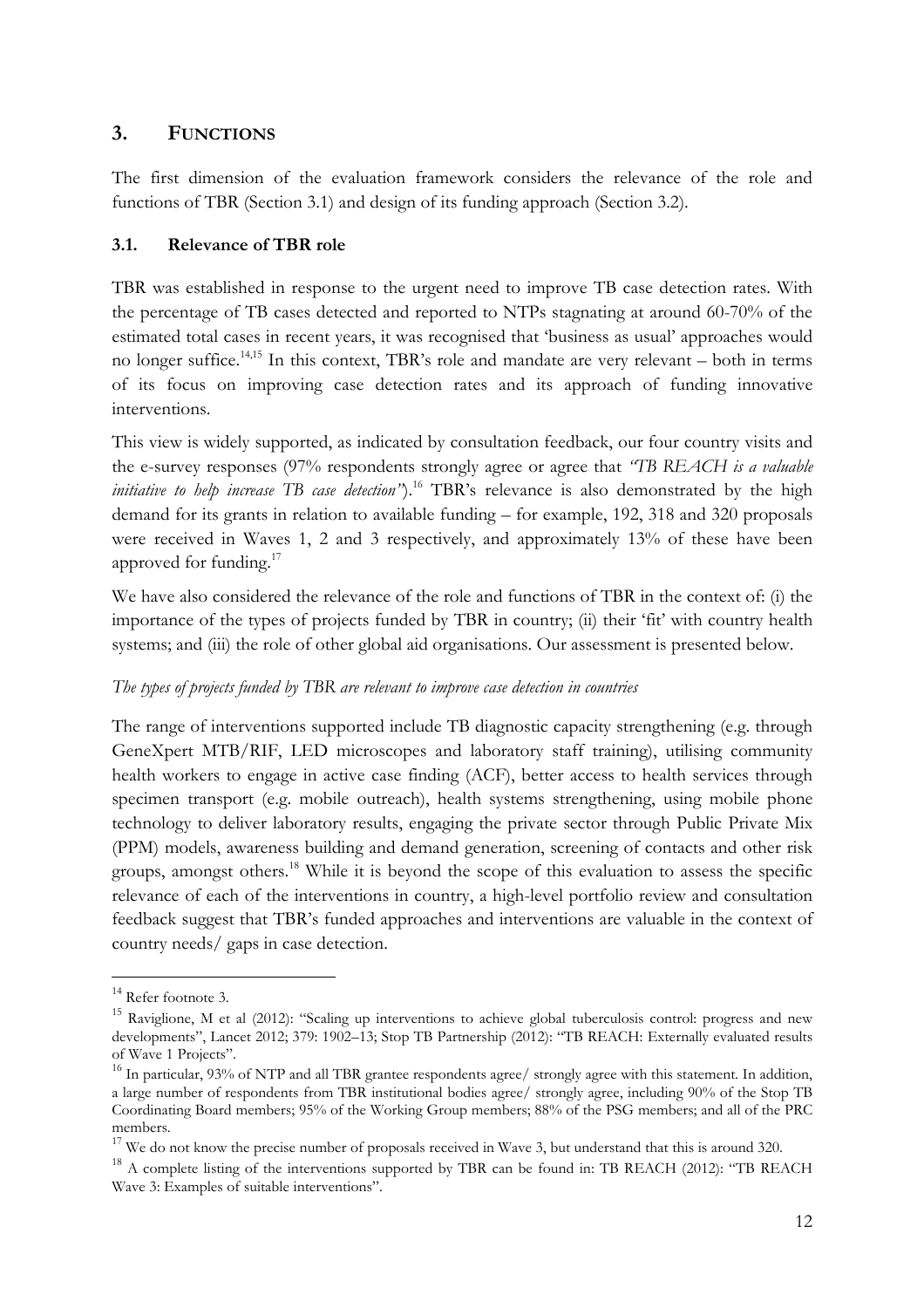Our country visits have underscored this – for example, the focus on ACF approaches in Cambodia is very relevant, especially in light of the results of the Second Cambodia National TB Prevalence Survey (2011) which indicates that past efforts have focused on detecting highly infectious smear positive TB cases amongst people with TB symptoms who seek medical care (i.e. passive case finding), which has not been adequate. This suggests that ACF could help improve case detection among the smear negative and/ or asymptomatic cases. In Uganda, a grant aimed at enhancing private sector capacity to diagnose and treat TB in slums is particularly instructive, given the greater role of the private (as compared to public) sector as a provider of health services to the slum populations.

### TBR grants have generally been aligned with country health systems, although this has varied by country

TBR aims to ensure that its projects are coordinated with the NTPs by requiring their letter of support at the time of proposal submission and in terms of treatment/ follow-up of the additional cases detected through TBR grants. In practice, there has generally been a good degree of coordination between TBR grants and country health systems, albeit not uniformly across countries. Majority of the e-survey respondents (70%) agree/ strongly agree with the statement: "Projects funded by TB REACH are well aligned and coordinated with the national TB programmes" (and in addition, 18% were neutral and 8% unaware, implying a very small percentage that disagreed with this statement).<sup>19</sup> For example, TBR grants in Uganda have been closely aligned with the NTP, who have been well-informed about the project proposals and progress of implementation (including through grantee meetings organised by the NTP). TBR grants have also targeted populations with high HIV prevalence and co-infection, thereby coordinating the TB and HIV response in Uganda. In Cambodia, a technical working group chaired by the NTP reviews applicants' concept notes to ensure that the projects are well-aligned with the NTP projects, policy and strategy, and do not overlap with other donor activities in the country.

On the other hand, in Kenya, there was limited coordination of TBR projects with NTP activities, with an example of misalignment wherein a GeneXpert machine procured with TBR funding was delivered to a health facility which already had the technology (and hence had to be redistributed subsequently). In Pakistan, the NTP was not aware of the implementation progress of grants, and commented that an update made to one of the grants in terms of providing financial incentives to GPs was against national policy. In Nigeria, the NTP had very limited engagement with Wave 1 and 2 proposals, apart from signing the letter of support on the last day for submission to TBR.<sup>20</sup> Further, whilst TBR case detection activities have generally been integrated with public treatment channels (cases detected are only counted once they are notified in the NTP register for treatment), there have been some reports of a lack of timely availability of drugs (e.g. in Uganda and Pakistan). This has compromised the results of TBR grants and is an important public health risk in terms of ensuring adequate/ timely treatment services for the additional cases detected.<sup>21</sup>

 $^{19}$  In particular, 71% of the NTP respondents agree/ strongly agree and 20% were neutral.

<sup>&</sup>lt;sup>20</sup> A comparison of the experiences in Nigeria and Uganda exhibit the different dynamics within countries. We provide a few focused recommendations on how TBR could help foster greater coordination with the NTPs, as part of its efforts to improve the sustainability and scalability of its successful approaches.

<sup>&</sup>lt;sup>21</sup> For example, in Uganda, a major change in the procurement mechanism of drugs at the national level led to stock-outs over a 10 month period which adversely impacted the number of patients being treated. Some projects in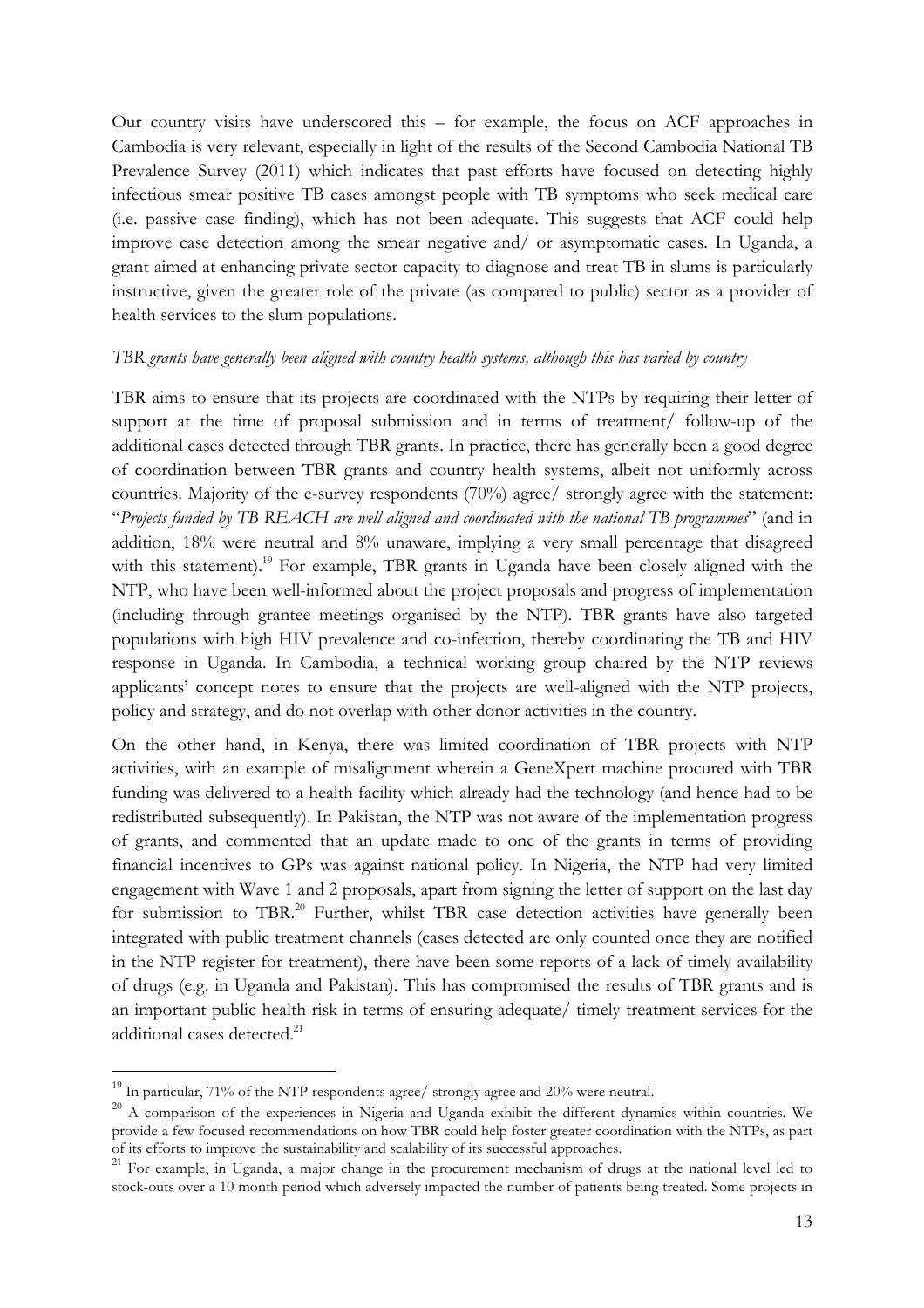While some of these issues are not unexpected, and represent the challenging environment in which TBR projects are being implemented, they affect the alignment of TBR grants with national health systems. Further, while the innovative nature of the TBR projects implies that they might be 'additional' to the NTP approach, the projects need to be coordinated with the NTP to facilitate sustainability and/ or scalability (as relevant) – an important objective, given that the projects funded by TBR are aimed at pilot testing approaches to early and increased TB case detection.

### TBR projects may not have been funded by other donors, highlighting its unique role in the global aid architecture

Feedback from grantees and a number of other consultees suggests that TBR plays a unique role in the global aid architecture by supporting interventions that would otherwise have not been funded by other donors. This view is echoed by the vast majority of the e-survey respondents (including the multilateral and bilateral donors/ development agencies).<sup>22</sup> TBR is viewed to have more 'appetite' to support innovative approaches in countries/ target populations compared to other donors. Further, its fast track funding approach is considered to be very attractive, particularly by CSOs/ NGOs.

TBR's approach to funding case detection is regarded as unique compared to say, the Global Fund - which mainly finances gaps in the NTP programme - as well as donors such as USAID and the World Bank that support large-scale TB control projects in countries covering DOTS implementation and expansion as well as health systems strengthening.<sup>23</sup> While USAID supports operational research and innovations in the management and delivery of TB control interventions, these are part of larger bilateral programmes and not based on grantee proposals, as is the case for TBR.

There are however some examples of TBR project components that have previously been funded by other donors. For example, in Kenya, a grant to the Moi University includes support for cough monitors that was previously a part of a large USAID project.

TBR is a highly relevant funding mechanism in the context of the need for innovative approaches to improve TB case detection and limited funding by other donors for such interventions. There has generally been a good degree of coordination of TBR projects with NTPs and country health systems, although uniformly across countries.

### 3.2. Design of funding support

l

We consider the efficacy of key design features of TBR funding including eligibility criteria; structure of the application, proposal review and approval processes; and nature of funding

Pakistan also witnessed drug shortage, as the NTP did not account for the large number of TB cases diagnosed through TBR projects.

 $22$  85% of e-survey respondents agree/ strongly agree with the statement: "The role of TB REACH in the international development architecture is relevant and unique, in that it seeks to fund innovative approaches to TB case detection that would not be funded by other donors".

<sup>&</sup>lt;sup>23</sup> Annex 10 provides a brief summary of the objectives and focus of key global aid organisations that provide funding for TB to countries.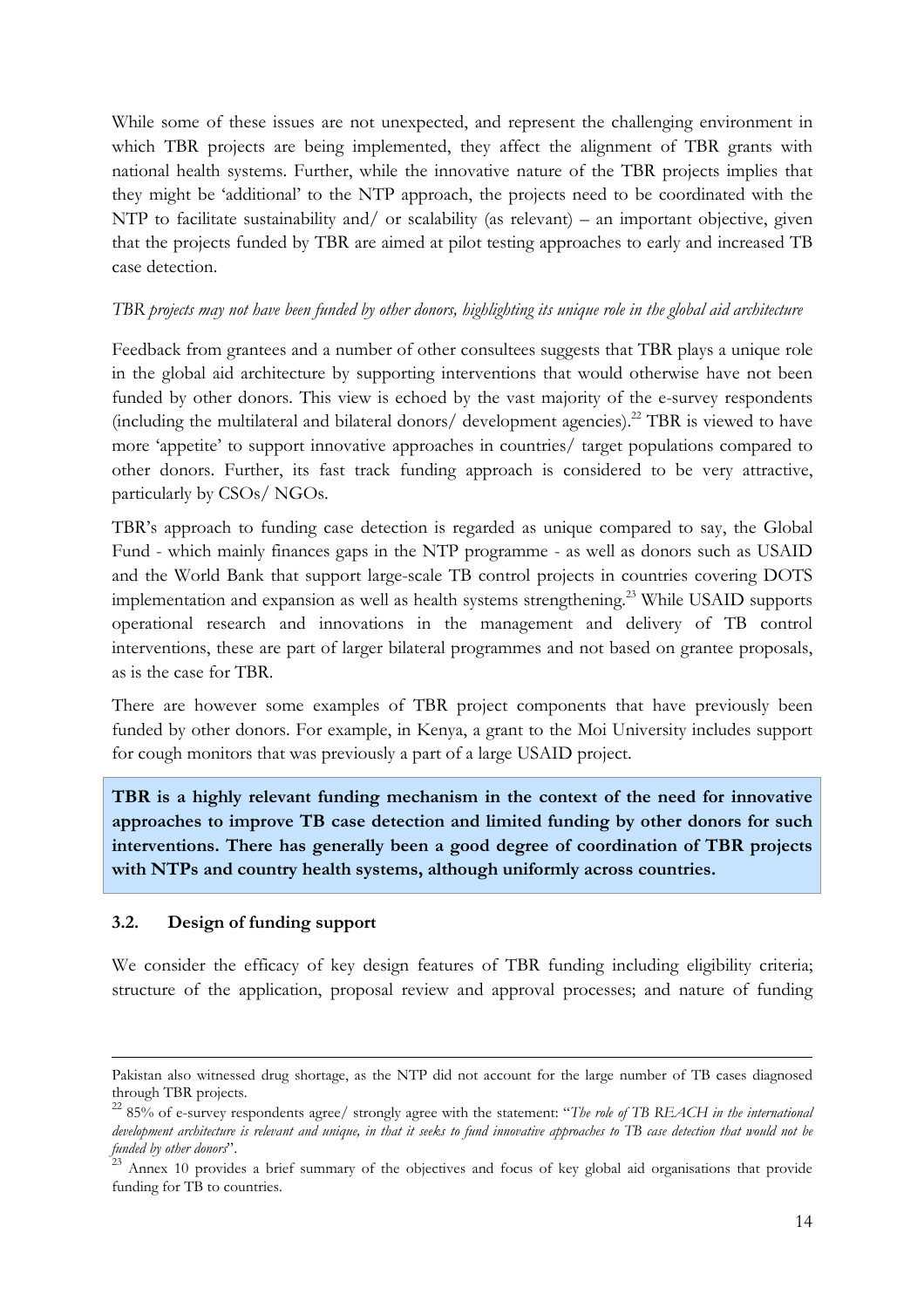support. These aspects are reviewed in light of TBR's objectives and any learning from comparator programmes that we have examined.

A noteworthy characteristic of TBR's functioning is that it has revised its funding approach over successive waves, in response to grantee feedback and lessons learnt.<sup>24</sup> This flexible and 'learning by doing' approach has contributed to its improved performance over time.

# Eligibility criteria

l

The key eligibility criteria for TBR's grants are: (i) country and population eligibility – while this has changed somewhat over successive waves, the focus has been on the poorest countries, HBCs, and vulnerable populations; and (ii) organisational eligibility – comprising international and local CSOs, NGOs, CBOs, academic institutions, as well as NTPs and other government agencies.<sup>25</sup> Some considerations on eligibility include:

- The merit in further restricting eligibility in line with the funds available to TBR has been examined. For example, in Waves 1 and 2, TBR has approved proposals for around 32- 33% of the eligible countries, but this has been slightly higher in Wave 3 at around 43%. In our view (which is supported by a number of consultees), limiting country (or organisation) eligibility would reduce the potential to identify innovations and hence contradict the mandate and objective of TBR.<sup>26</sup>
- There has been a concern that TBR has not adequately supported local 'grassroots' organisations where there is significant potential for innovation - given their proximity to, and close understanding of, the target populations.<sup>27,28</sup> This could be on account of various reasons such as a lack of awareness of TBR, low capacity to write high quality proposals (rather than necessarily their capacity to implement the grants) and/ or conduct rigorous M&E, inability to meet WHO's fiduciary standards, etc.<sup>29</sup>

<sup>&</sup>lt;sup>24</sup> Some examples are elaborated below – but key revisions to design relate to the country eligibility criteria and duration of grants.

<sup>&</sup>lt;sup>25</sup> Annex 11 details these eligibility criteria across the three waves.

<sup>&</sup>lt;sup>26</sup> Responses to the e-survey have been fairly mixed –  $60\%$  of the respondents agree/ strongly agree with the statement 'Given TB REACH's limited resources and high demand for funding, it would be more effective for it to focus on a particular sub-set of countries and/ or population groups', whilst the balance disagree/ are neutral. Members of the Stop TB Coordinating Board and PSG formed the majority of those who disagreed, with the rationale being the same as provided above.

<sup>&</sup>lt;sup>27</sup> A large percentage of the e-survey respondents strongly agree/agree (63%) that: "TBR needs to place greater emphasis on funding grassroots organisations (rather than larger/ international NGOs) with the capacity and local awareness to improve TB case detection", with a relatively small percentage who were neutral (14%) or disagree (18%). In particular, 75% of the NTPs and 88% of the PRC members agree/ strongly agree with this statement.

<sup>&</sup>lt;sup>28</sup> Although 19% of the grants in Waves 1 and 2 were awarded to national CSOs, we understand that many of these are relatively large CSOs rather than grassroots organisations.

<sup>&</sup>lt;sup>29</sup> These concerns were also raised with the FIDELIS initiative (Fund for Innovative DOTS Expansion Through Local Initiatives to Stop TB), implemented by the International Union Against Tuberculosis and Lung Disease (the Union.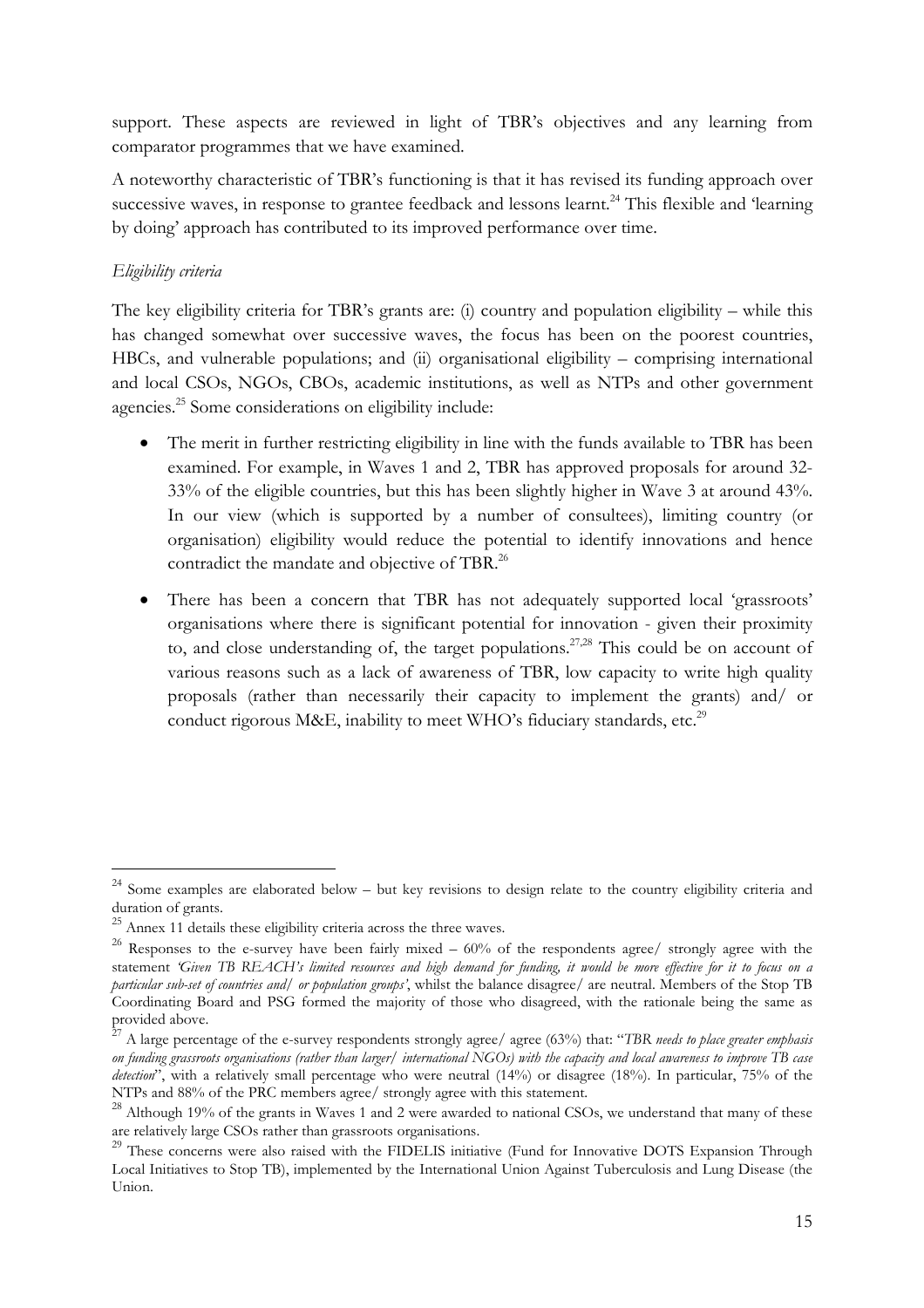### Design of application, proposal review and approval processes

l

A schematic of the proposal review and approval process is presented in Annex 14. Grantees have in general commented that the application process for TBR is relatively straightforward, especially in comparison with other donors.<sup>30</sup> However some key issues are as follows:

- *Application guidelines*. Two points are worth noting:
	- o Given the large number of applications being non-compliant with TBR's requirements (e.g. incomplete application forms, no NTP letter of support, inadequate financial capacity of applicant), TBR might review and improve the clarity of its application guidelines (e.g. by consolidating all guidelines in a single  $document)^{31}.$
	- o Consultations suggest that obtaining the NTP letter of support has been difficult in some cases where the NGOs/ CSOs were not able to access the NTPs on time, and where the NTPs were not willing to extend the required support.<sup>32</sup> However, we note that in Wave 3, TBR has become more flexible in its requirement for an NTP letter of support, in that grantees are given the option to provide an explanation if they have not been able to obtain this prior to submission (to be furnished only once the proposal has been approved by the PRC/ Board). It is however noted that a letter from NTP does not necessarily ensure coordination, as often the NTP might sign the letter in a hurry or incentivised to sign off more projects in order to secure additional financing for the country.
- *Call for proposals*. The current techniques of website and email communication do not ensure wide enough coverage to, for example, grassroots organisations in countries. The Secretariat could be more proactive in communicating information on TBR and the funding waves (e.g. by engaging with relevant stakeholders during country visits, or extending the call for proposals through other donor networks).  $^{33,34}$

 $30$  A large percentage of the e-survey respondents agree with the statement "There is scope to refine the proposal solicitation, as well as the proposal review and approval processes and criteria".. However our sense, especially from looking at some of the comments provided, is that this is not viewed as a major issue – with many of the issues raised being similar to that presented here. In a way this points to the limitation of the e-survey as respondents would hesitate to select 'disagree' even if they had a small issue with the process.

<sup>&</sup>lt;sup>31</sup> While a majority of the e-survey respondents strongly agree or agree (76%) that "The application forms and guidelines for TB REACH funding have been helpful and easy to follow", a few also disagreed (12%) or were neutral (5%). Some suggestions proposed by e-survey respondents on how TBR could provide further clarity/ information to applicants included: (i) TBR could simplify the guidelines and application forms to make it easier for the smaller NGOs to understand, particularly those who do not have previous experience in TB control; and (ii) TBR should consider providing instructions to applicants in other languages. In particular, a large number of respondents noted the difficulty in filing up Table 5 on 'Quantitative baseline, targets and additionality' in the application form.

<sup>&</sup>lt;sup>32</sup>The e-survey results do not suggest this to be a major issue. While a majority of the respondents agree/ strongly agree (74%) that "The letter of support from the NTP has been easy to obtain and has not hampered the application process", only 45% of the local NGOs and 65% of the international NGOs agree/ strongly agree with this statement. The remaining local NGOs were either neutral or not aware.

<sup>&</sup>lt;sup>33</sup> 90% of the TBR grantees agree/ strongly agree that "TB REACH has adequately disseminated information on the opportunity to apply for funding over successive waves", while only a very small percentage disagree or had a neutral view, and none strongly disagreed or were not aware. While the results of the e-survey indicate that TBR has done enough to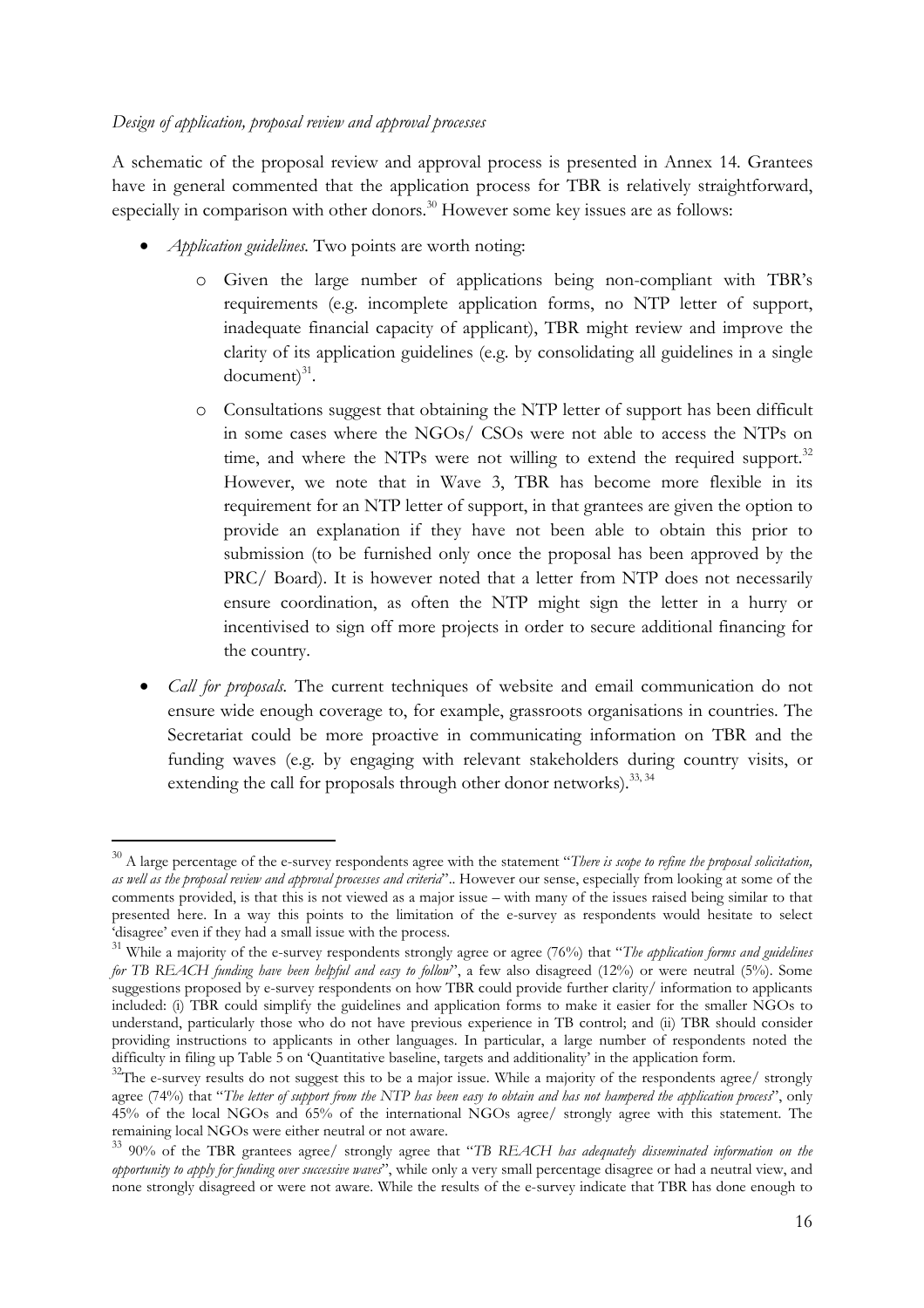- Pre-screening by the Secretariat and PRC review. While pre-screening of proposals for completeness by the Secretariat is sensible (although some members of the PRC have noted the need for greater clarity in the screening criteria and process), the number of proposals for PRC review is very high. Whilst this reflects the large demand for TBR funds, the question is whether the proposal review process is 'fit for purpose' or if an alternate strategy, that reduces the time and resources expended by both the applicants and the Secretariat/ PRC, is more suitable.<sup>35</sup>
- PRC review criteria. The PRC reviews proposals against a number of criteria, including: impact; cost effectiveness; targeting of populations with limited access; technical aspects; innovation; feasibility; and sustainability. These criteria are appropriate, but there are some concerns as to whether the PRC accords adequate importance to project sustainability and potential for scale-up. Although this is not a core TBR mandate, it is integral to ensuring that successful TBR innovations are sustained. At present, sustainability is given a low weighting (5 marks out of 100) and scale up is not one of the review criteria.<sup>36</sup> In contrast, project sustainability is a key criterion in GAIN's review of IYCN projects, with high priority assigned to proposals that have some co-financing. $37$

### Structure of funding

We discuss a number of aspects with respect to the structure of funding as follows:

- Size of funding. The funding cap of US\$1m has been viewed as suitable, especially in relation to the one year duration of the grants. $^{38}$
- *Duration of funding*. As also identified with the FIDELIS initiative<sup>39</sup>, a number of grantees have commented that a one year grant duration is too short as: (i) more time is required for project preparation; (ii) innovative projects cannot always achieve results from the start, as they involve a 'learning by doing' process; and (iii) a one year time frame creates disruptions to the health systems by 'stopping almost as soon as it has started'. In response, TBR has allowed an additional six months for grants in Wave 3 (for project preparatory and completion activities), which we view as appropriate. A further extension (as requested by some grantees) may reduce the efficiency of implementation as compared to the current timeframes which keeps grantees 'on their feet'. The duration

 $\overline{a}$ make the grantees aware of the opportunity to apply for funding, it is worth noting that the e-survey was not sent to those who have not applied for TBR funding (and hence may have been unaware of the opportunity).

 $34$  However, there has been no comment on the time provided to prepare and submit proposals – for example, responses to the e-survey indicate that the timeframe from the calls for proposals to the submission deadline adequately allows applicants to prepare high quality proposals and coordinate with the NTP, with a majority who responded positively to this statement (79%), and a few who disagree (8%), or were neutral (11%).

<sup>&</sup>lt;sup>35</sup> These alternate approaches have been employed by other organisations providing small-medium scale grants for innovation – e.g. the GAIN IYCN and World Bank PRHCBP programmes.

<sup>36</sup> Stop TB Partnership (2010): "TB REACH Proposals Grading", Wave 1.

 $37$  There are also some issues with the review criteria for year 2 funding which is discussed below.

<sup>&</sup>lt;sup>38</sup> In fact, some smaller organisations have commented that they would find it difficult to spend the maximum amount over just a year.

 $39$  Op. Cit.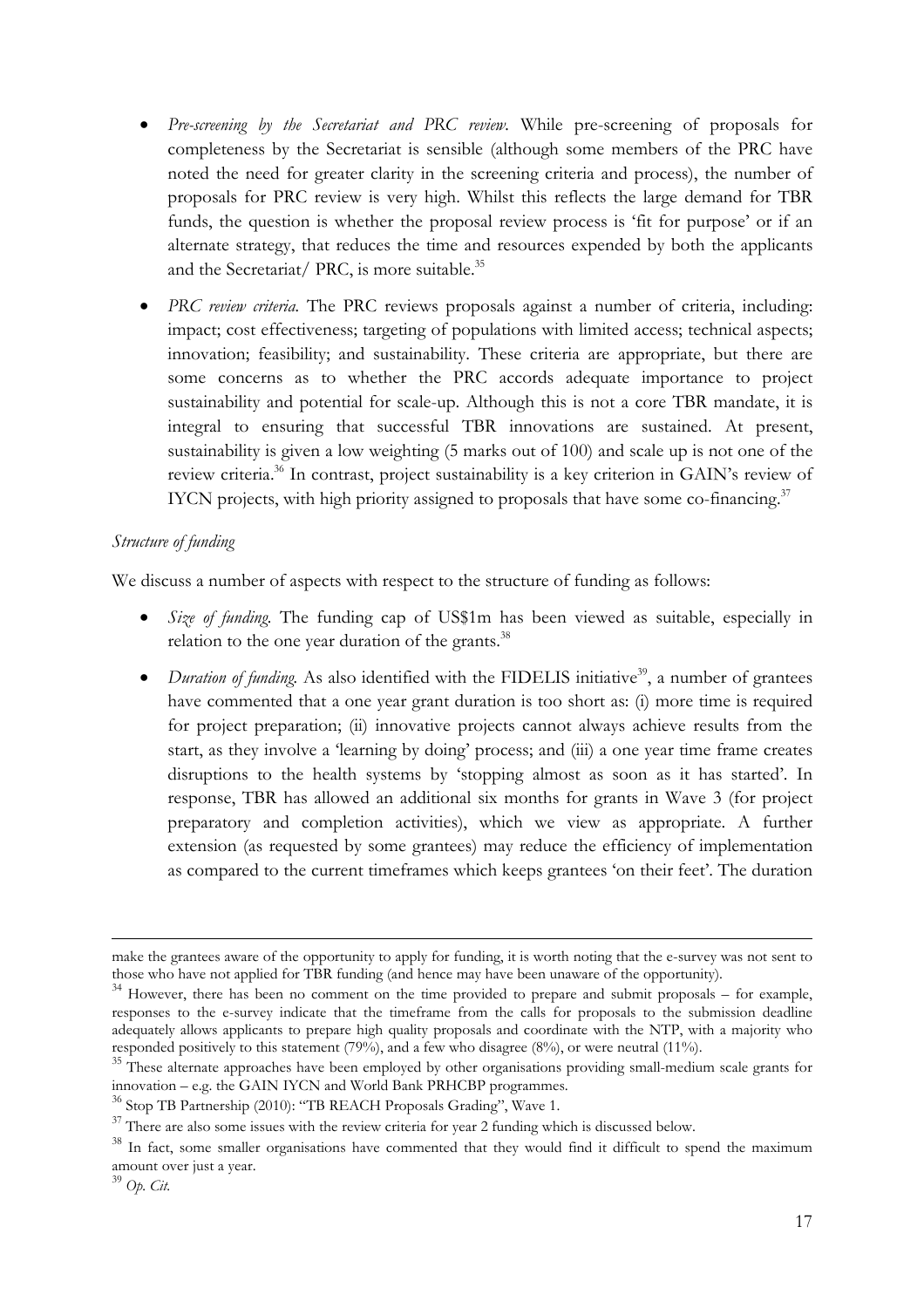is also suitable in the context of TBR funding small scale and fast track grants, with successful approaches being eligible for a second year of funding. $40$ 

- Second year of funding. The TBR application guidelines note that projects that reach their targets and achieve proposed outcomes will be considered for a second year of funding. However, there are a number of issues with the design of this funding, including:
	- o The objectives of the second year of funding are not fully clear for example, does it aim to sustain/ scale-up project activities in the second year; and/ or focus funding on specific activities that have worked well; and/ or support expansion of approaches that might be based on learning from the first year of funding? Our limited review of second year project proposals/ documents suggest that TBR has emphasised on a mix of the above objectives, but the focus on project sustainability/ scale-up has not been very pronounced and uniformly high across applications.
	- o Grantees have commented that the selection process and criteria for this funding are not clear – it is not viewed as a results-based financing, wherein if certain agreed targets are achieved, a second year of funding is automatically approved.
	- o The assessment of projects for a second year of funding is made after two quarters of implementation of the first year of funding, which might not be adequate time for all projects to exhibit results – especially as most of the case finding activity takes place in the latter two quarters of project implementation.
	- o The TBR funds allocated for a second year of funding have generally been limited, in line with its overall budget constraints. Therefore, not all wellperforming projects can win additional support in Year 2.<sup>41</sup>
- Project management costs. Some stakeholders have noted difficulties with adhering to the limit on project management costs/ overheads (refer Annex 12 for details on the limits).<sup>42</sup> While there are obvious benefits to defining a cap, this has proved to be challenging for some grantees (e.g. where remoteness of the project area might entail additional overheads). We understand that TBR maintains some flexibility on this cap (where justifiable), and we agree with this approach.
- Milestone payments. Some grantees requested for more funds upfront to support the high cost of getting started – and we understand that TBR has increased the first milestone payment from 10% to 30% in Wave 3. At times, grantees have had to organise funds

 $\overline{a}$ 

 $40$  The e-survey responses to the statement: "The duration of TB REACH grants (previously one year and now revised to 18 months for Wave 3) is adequate for project preparation, implementation and demonstrating proof of concept" have been mixed, reflecting the discussion above. While a large percentage of respondents agree/ strongly agree (55%), a relatively high percentage also disagree/ strongly disagree (24%). Of the TBR grantees, 45% agree/ strongly agree, while the remaining were not aware. In addition, a large percentage of the local NGOs also responded negatively to this statement, with 35% who either disagree/ strongly disagree.

<sup>&</sup>lt;sup>41</sup> We understand from the Secretariat that good projects that do not get approved for Year 2 funding are requested to submit a sustainability plan and highlight any key issues or gaps in funding (for example, to purchase cartridges for GeneXpert machines). TBR will then try to fund these through some additional bridge or transition funding.

<sup>&</sup>lt;sup>42</sup> In terms of the e-survey responses from local NGOs on the statement: "The limit on non-project costs as a proportion of total grant value has been reasonable for the implementation grants", only 36% strongly agree/ agree; 32% disagree; and the remaining were not aware.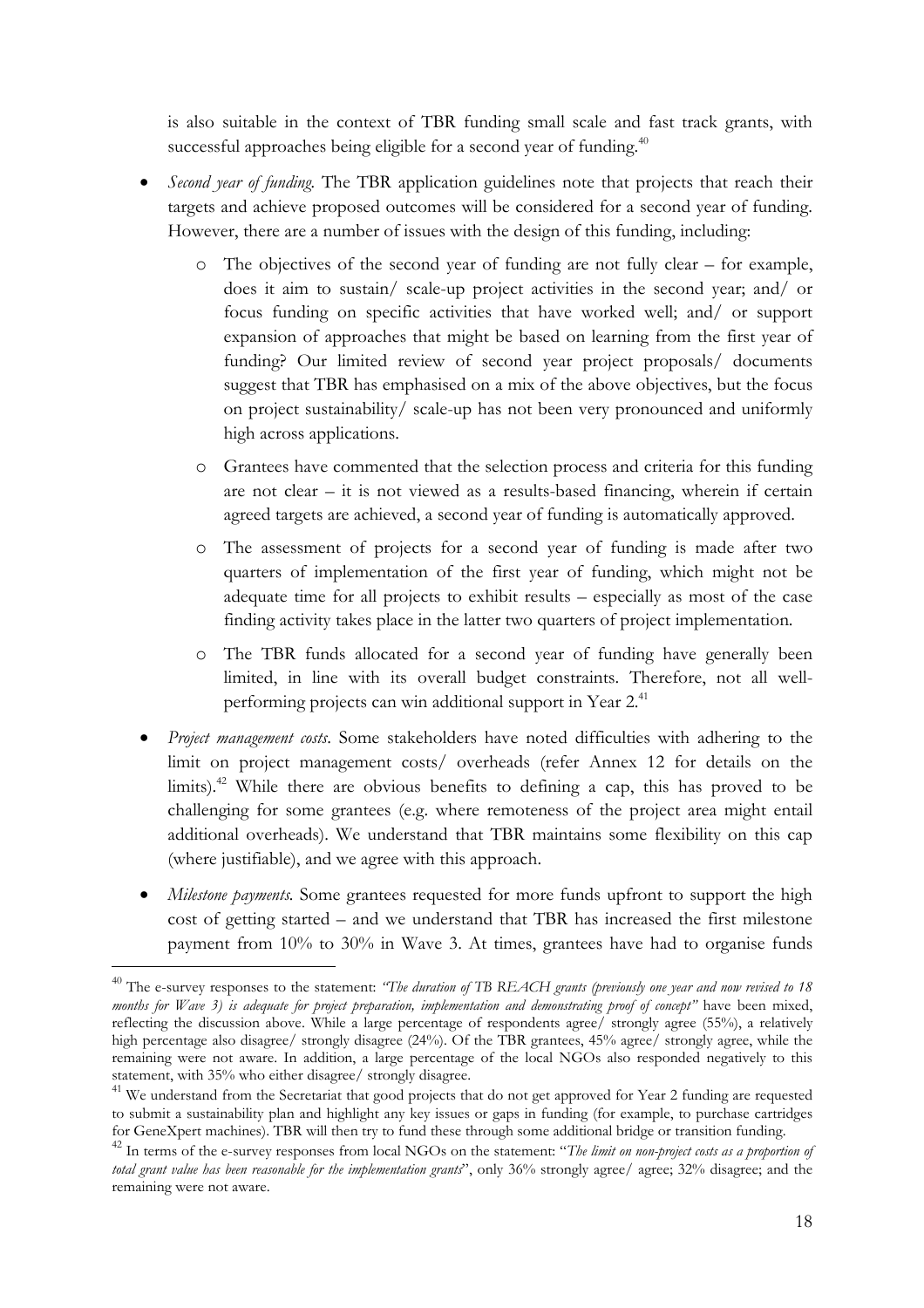from other sources for preparatory activities, which has not been particularly easy, especially for smaller grantees.<sup>43</sup> While some grantees have suggested that TBR should structure disbursements according to the activity milestones of each grant, this might present an administrative challenge for the Secretariat. Instead, it might make sense to revise the otherwise fixed milestones on an exceptional/ need basis – e.g. in the context of supporting grassroots NGOs that have limited funds. We understand that TBR has been flexible with the structure of milestone payments on a case by case basis and we would support this approach.

The 'learning approach' of TBR in improving its funding design based on experience is positive. The overall design of its support works well, including its eligibility criteria, size and duration of funding. Key aspects for improvement include streamlining its proposal solicitation and review processes to be proportionate to available funds, and a more clearly defined structure and selection process for the second year of funding.

 $\overline{a}$ 

<sup>43</sup> 55% of the local NGOs; 62% of the NTPs; and 60% of the research/ technical organisations strongly agree/ agree with the statement: "The structure of instalment payments of the grant has been appropriate for the duration of the grant and the activities supported", and the remaining were largely not aware/ had no views. A common comment across survey respondents was that TBR should improve the milestone payment process, which releases 10% of the total budget in the first installment, given that many projects entail substantial capital expenditure at project inception, which is difficult for small grantees to fund on their own.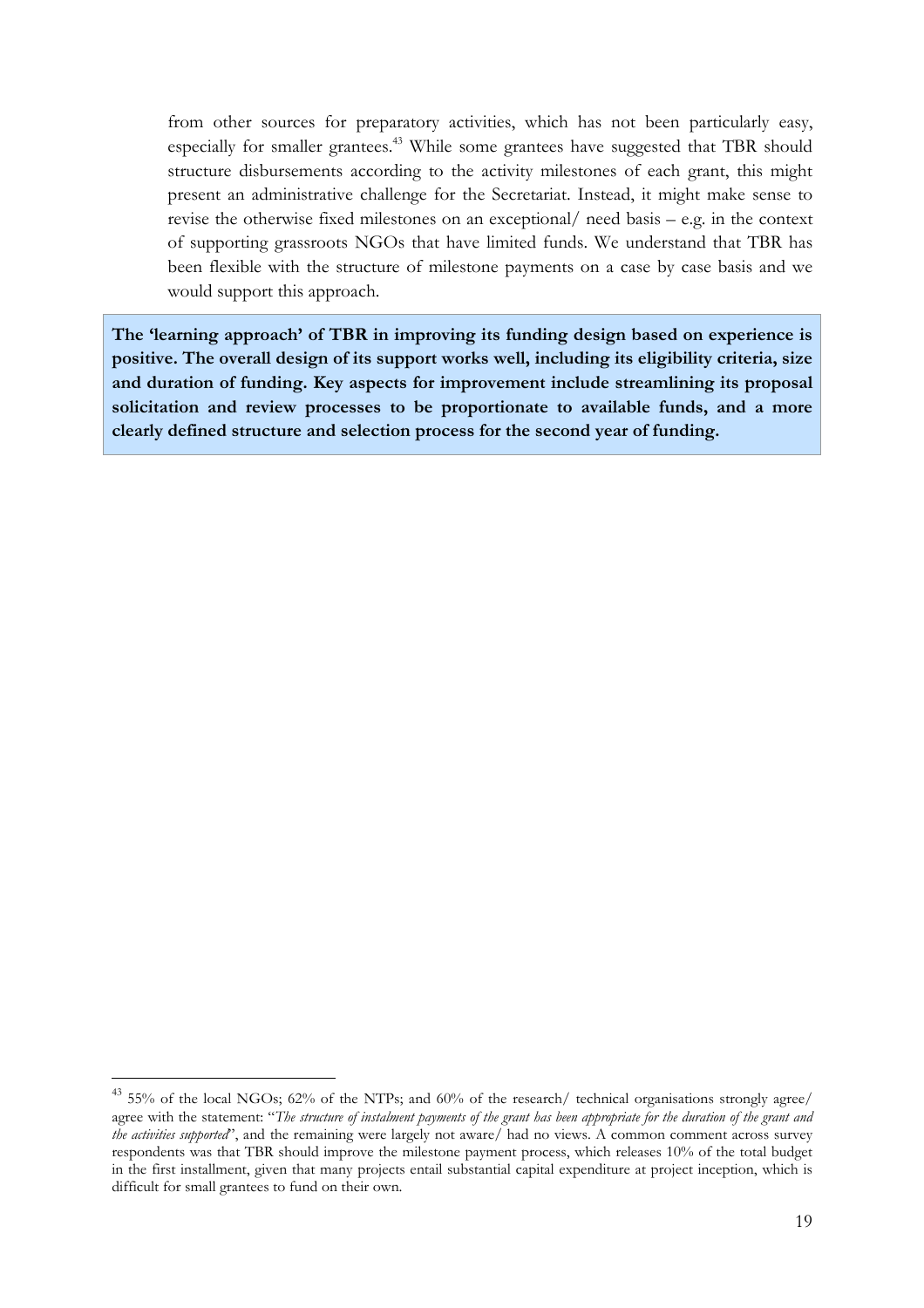# 4. OPERATIONAL PERFORMANCE

The second evaluation dimension covers the operational performance of TBR in terms of the efficiency of its governance and management arrangements. We examine the appropriateness of the structure, governance and management arrangements (Section 4.1), performance of the Secretariat (Section 4.2), added value of the M&E agency (Section 4.3), accountability of TBR to its stakeholders (Section 4.4) and contribution of other Partnership bodies (Section 4.5).

## 4.1. Structure, governance and management arrangements

We consider the following as a part of this analysis: (i) appropriateness of the initiative being structured within the Stop TB Partnership at WHO; (ii) effectiveness of the design and functioning of various institutional bodies including the Stop TB Partnership Coordinating Board, the PSG and PRC; and (iii) efficiency of the initiative in terms of the ratio of programme to non-programme costs.

## 4.1.1. TBR structure at WHO

The structuring of TBR within the Stop TB Partnership hosted by WHO has a number of advantages but also some costs. In particular, there are perceived benefits of added credibility in being a part of the WHO/ UN system and relative ease of accessing country stakeholders. There are also benefits of having access to resources within the Partnership and Stop TB Department at WHO (e.g. access to the Partnership resources; TBR Secretariat being able to engage with other WHO technical staff).

These merits are countered by the bureaucracy (particularly for legal and contractual processes) and complexity of the WHO system, which often result in delays to key processes. Nonetheless, TBR has been relatively flexible and responsive in its grant funding (fostered to some extent by being structured within a partnership arrangement at WHO, with its own governance structure and relatively shorter communication channels with its donors and grantees). In addition, its hosting by WHO is at a cost (a total of CAD\$7.9m, almost 7% of the total CIDA grant value) – although this may be compensated somewhat by the access to WHO's 'shared resources', as mentioned above.

While there are other possible structural options for TBR, it is not immediately clear if these are necessarily preferred over its current arrangements. For example:

- TBR could be structured as a stand-alone programme, which would not face the WHO bureaucracy and hosting costs, but might impose additional costs relating to infrastructure and developing in-house expertise (for example on communications, advocacy, etc. which under the current arrangements are accessed from the Stop TB Partnership).
- TBR could be linked to the CIDA bilateral programme, which could lower some costs (e.g. by leveraging existing CIDA capacity/ resources), however, it is uncertain whether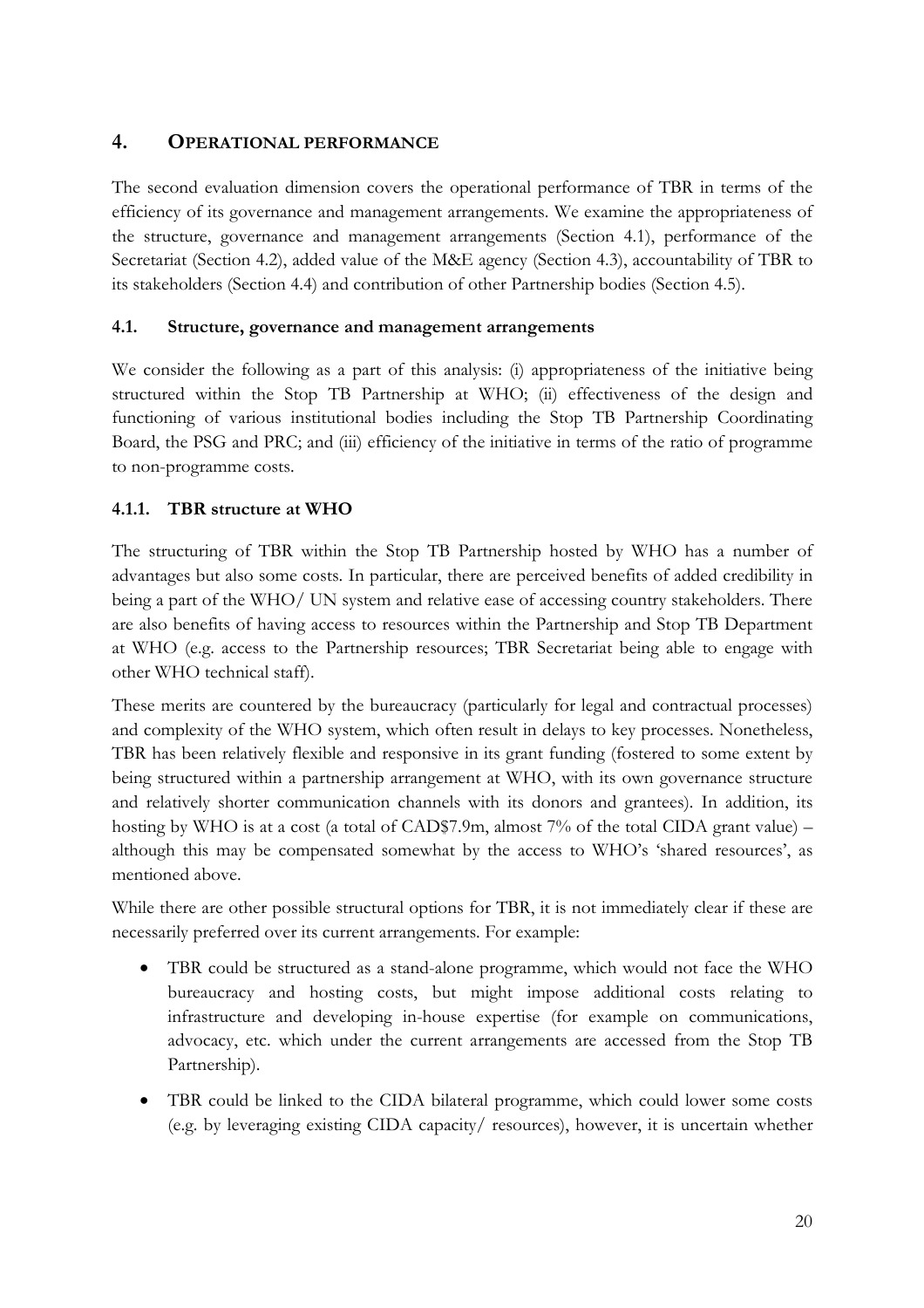such an arrangement would allow for the wide reach/ access of the WHO system (for instance, TBR may be restricted to operating in CIDA's priority countries).<sup>44</sup>

• A third option could be to structure TBR within the WHO technical unit on TB, however we understand that this option was taken forward as: (i) WHO's mandate is normative/ policy-related rather than funding of projects at the country-level; and (ii) WHO's national counterpart is the NTP, which limits TBR's work with CSOs/ NGOs and other non-governmental stakeholders involved in TB case finding.

In our view, and as supported by consultation feedback, the current structural arrangements work adequately well and there is no compelling reason to change it at present.

## 4.1.2. Design and functioning of TBR institutional bodies

We consider here the main institutional bodies for TBR – the Coordinating Board, PSG and PRC. A discussion on the Secretariat and M&E agency is provided in the following sections.<sup>45</sup>

### Coordinating Board

The Stop TB Partnership Coordinating Board is mandated to provide leadership and direction; monitor the implementation of the Partnership's policies, plans and activities; and ensure coordination amongst the Partnership bodies, including TBR.<sup>46</sup> We understand that the Board currently meets twice annually and approves decisions regarding TBR based on recommendations by the PSG and PRC.<sup>47</sup>

Consultations with Board members and other TBR stakeholders suggest that the Board has not been able to allocate sufficient time to review the functioning and performance of TBR. For example, the Board has generally always approved the PRC recommended grant proposals. In our assessment, the Board could engage more in strategic aspects of approving proposals such as in examining the portfolio mix, the sustainability/ scale-up of proven innovations, etc. We understand that the Board has many other more pressing matters of the Partnership to discuss, and that no major issues have been raised to date for TBR. However, in light of TBR's growing portfolio and plans to mobilise additional funding, there is a case for greater strategic engagement of the Board in direction setting and performance management of the initiative as a whole.<sup>48</sup>

 $\overline{a}$ 

<sup>&</sup>lt;sup>44</sup> We note that CIDA has committed to focus 80% of its resources in 20 priority countries, Source: http://www.acdi-cida.gc.ca/acdi-cida/ACDI-CIDA.nsf/eng/JUD-51895926-JEP.

<sup>&</sup>lt;sup>45</sup> We do not elaborate on the Stop TB Partnership Working Groups as they have had limited engagement with TBR. We understand that TBR is in contact with some of these working groups, such as the New Diagnostics Working Group and the DOTS Expansion Working Group (including the PPM, childhood TB and HIV subgroups), but the interaction is fairly limited.

<sup>46</sup> http://www.stoptb.org/about/cb/.

<sup>&</sup>lt;sup>47</sup> In addition, an Executive Committee acts on behalf of the Board between meetings, and also meets twice a year . The Coordinating Board appoints seven of its members including the Director of the WHO TB Department to constitute an Executive Committee, which is broadly representative of the Board constituencies and acts on its behalf between Board sessions. (http://www.stoptb.org/about/cb/excom.asp).

<sup>&</sup>lt;sup>48</sup> We understand that the role and functioning of the Board is being reformed at present, however there are limited implications for TBR through these changes.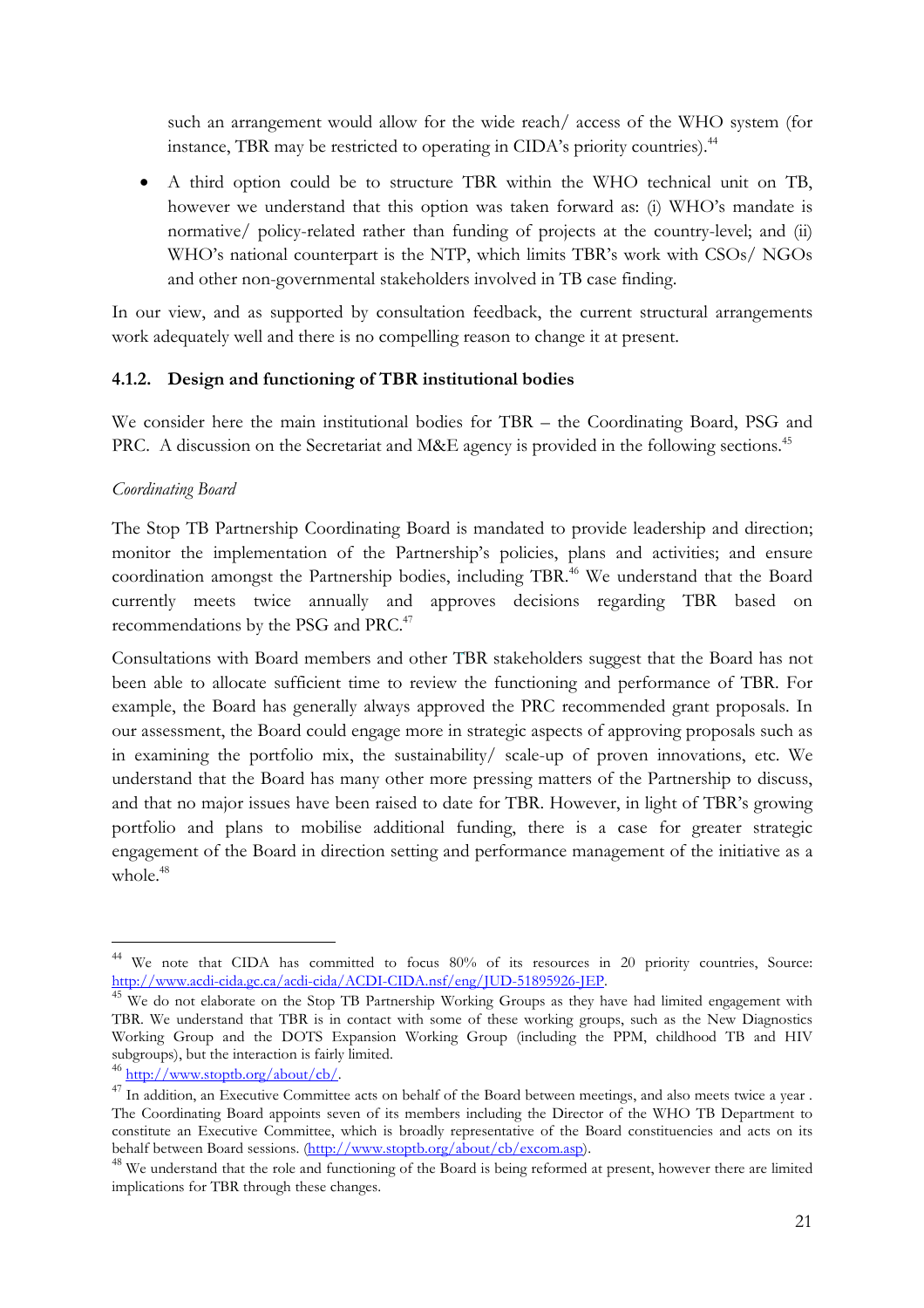### Programme Steering Group

The PSG makes strategic recommendations for the initiative and meets twice annually (once in person and once by telephone). The PSG seems to represent a fairly balanced group with representatives from the TB community (including civil society, TB technical partners, NTP managers, and donors including CIDA<sup>49</sup>). However, we understand that several of the PSG meetings have not benefitted from the participation/attendance of all its members, given their seniority and other commitments.

### Proposal Review Committee

The PRC is convened to independently review proposals and recommend grants to the Board for approval of TBR funding. It has grown in size (from 10 members in Wave 1 to 12 in Wave 2 and 3), in line with the increasing number of applications and the demands of the review process (for instance, Wave 3 had two funding tracks). It is felt that the PRC membership could benefit from more social science expertise (currently it comprises national and sub-national TB programme, research, science and community level expertise across a range of geographies).

While the PRC is generally regarded to be effective in recommending the most appropriate projects for funding, some stakeholders have commented that it is too focused on the scientific aspects of projects, rather than the practical implications of applying new approaches to a country context.

### 4.1.3. TBR operating costs

l

TBR is viewed as relatively lean and efficient. Our understanding is that CIDA has recommended that other initiatives funded by it be structured along similar lines.

While we do not have access to TBR's actual operating costs, the CIDA grant agreement provides for approximately CAD\$22.5m for non-programme costs<sup>50</sup>, accounting for almost  $19\%$ of the total grant. Excluding the CAD\$5m allocated for M&E in the CIDA grant, overheads are CAD\$17.5m (including WHO support costs of CAD\$7.9m) comprise nearly 15% of the funding.<sup>51</sup>

The structuring of TBR within the Stop TB Partnership hosted by WHO works adequately well and the initiative is viewed as lean and efficient. Whilst the PRC is generally viewed as effective, the Coordinating Board and PSG could engage more in providing strategic direction to the initiative.

<sup>&</sup>lt;sup>49</sup> We understand that CIDA's seat on the PSG has been beneficial in that it has enabled the donor to understand key technical issues relating to TB case detection and accordingly modify its agreement with TBR.

<sup>50</sup> This comprises 'proposal review, indirect costs and overheads', 'external M&E', and 'WHO support costs'.

<sup>51</sup> While comparisons are difficult due to variations in the mandate and operations of other organisations/ initiatives, a review of GDF's operating costs indicates that overheads/ non-programme costs (using the same definition as for TBR) are higher than TBR's as a proportion of total funding, at approximately 29%.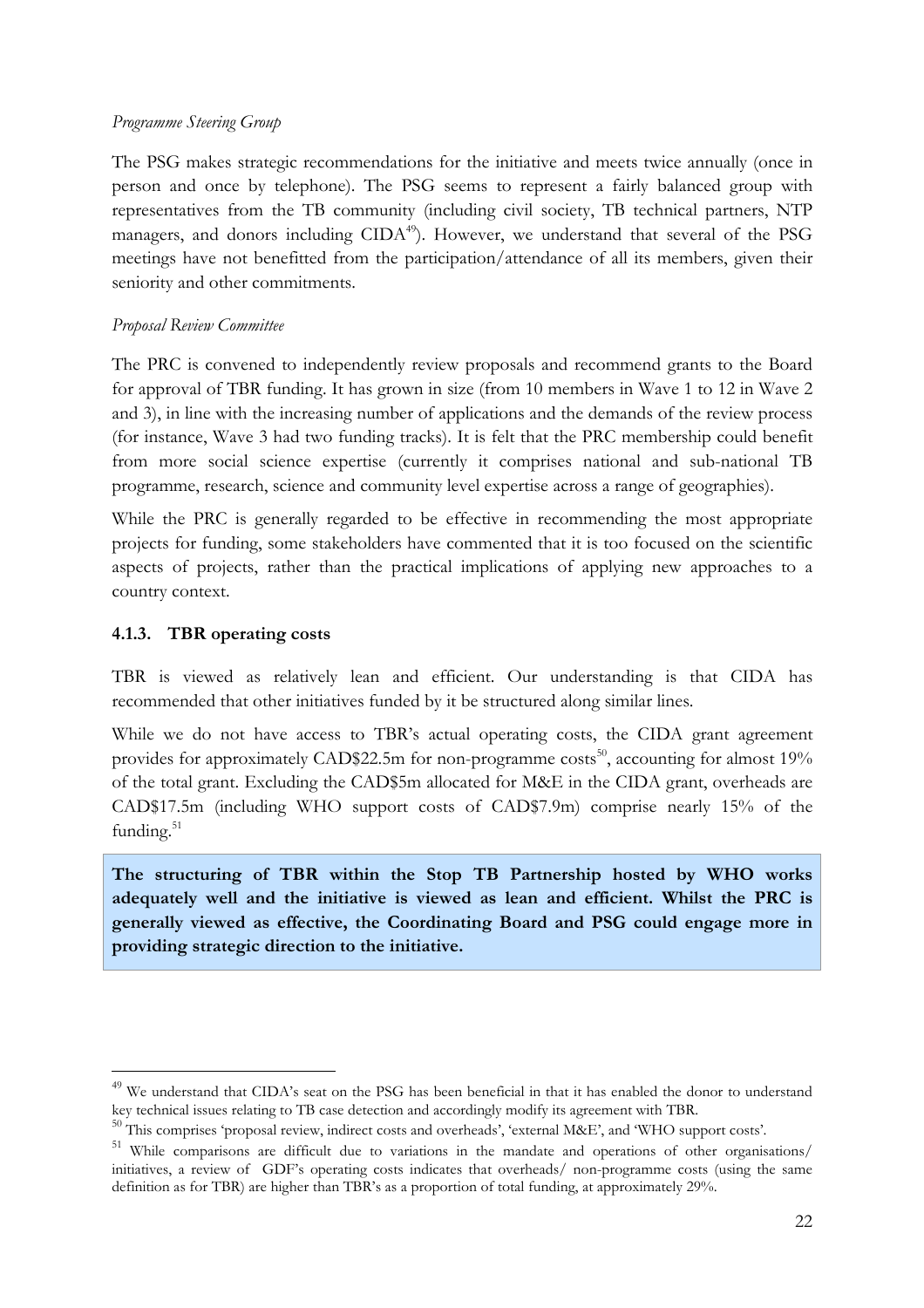### 4.2. TBR Secretariat

l

The TBR Secretariat is responsible for the day-to-day management and administration of the initiative, including assisting the work of the governance/ advisory bodies, supporting project implementation and monitoring, managing the disbursement of grants, disseminating TBR's results, managing the CIDA agreement and related reporting.

There has been unanimous feedback from our consultations, country visits and e-survey responses that the Secretariat has been very efficient and effective in delivering its mandate, despite being stretched in capacity.<sup>52</sup> Its wide-ranging role in relation to its small size (comprising two technical officers and 2.5 full time employees for administration and support<sup>53</sup>) is a noted challenge, especially during 'surge' times such as proposal receipt and review. Some of the positive feedback that we have received regarding the Secretariat includes:

- All grantees consulted reported that the Secretariat has provided helpful and timely support throughout the implementation process, including proposing solutions on project issues (by responding to queries within 24 hours in many cases); processing nocost extensions and Grant Agreement Letters (GALs) quickly and smoothly; disbursing funds on time; amongst others.
- CIDA commented that the Secretariat has liaised well with them and responded to their requests. The grant progress reports prepared by TBR have improved since Wave 1 – when a number of questions were raised by CIDA – to the point where there are no major clarifications on the reports submitted.

Some comments on what the Secretariat could do better are noted below – although some of these may require additional capacity:

- M&E and grantee information sharing. The Secretariat needs to share M&E information more widely with the PSG and PRC members to spread awareness of the findings and results of TBR. Members of the PRC have commented that they would appreciate more background information on applicants, in particular if they had received TBR funding previously and on their implementation experience. This would support these bodies in delivering their mandate more effectively.
- Broader dissemination of TBR results. The Secretariat needs to disseminate results of TBR interventions more widely, both to global and national stakeholders (and particularly donors and NTP).<sup>54</sup> This is linked to the broader discussion on attracting other stakeholders to sustain and scale up TBR grants, as discussed in Section 5.3 below.

 $52$  A majority of the e-survey respondents (68%) agree/ strongly agree that "The Secretariat, although thinly staffed functions efficiently and effectively", while the other were either neutral/ not aware (28%), with almost none who disagree/ strongly disagree. In addition, the TBR grantee institutions responded most positively to this statement, with 80% with either agree or strongly agree with the statement.

<sup>53</sup> The administration and support staff are comprised of a Programme Assistant, a Clerk and a Finance Officer.

<sup>&</sup>lt;sup>54</sup> While the majority of the e-survey respondents agree/ strongly agree (67%) that "TB REACH has adequately shared information on the results of the work carried out under the initiative, including performance of grants", only 45% of the NTPs agree/ strongly agree, and the remaining were mostly not aware or neutral. This indicates that TBR needs to do more to share/ disseminate results of TBR supported interventions.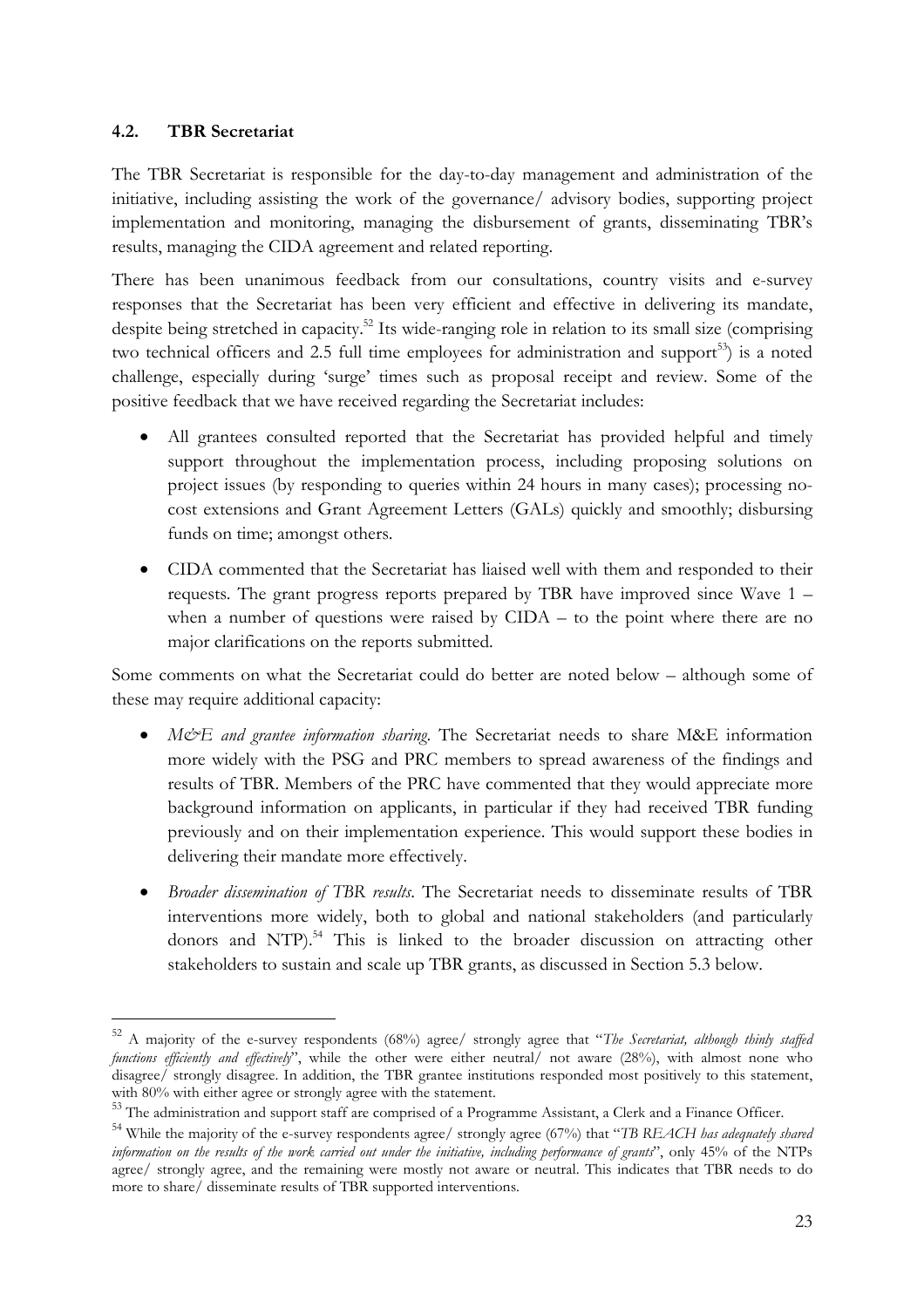The TBR Secretariat has managed the initiative in an efficient and effective manner, despite its limited staffing. It can engage better in raising awareness and sharing the lessons and results of the initiative among national and global stakeholders.

### 4.3. M&E agency

An independent consortium, comprising HLSP and the Royal Tropical Institute (KIT), was competitively selected to conduct grant-level M&E. Its functions are carried out in close consultation with the TBR Secretariat, and include validating baseline data for project areas; monitoring the progress of grants in terms of additional cases detected and other performance indicators; and recommending mid-term course corrections where appropriate.<sup>55</sup>

We assess the relative merits and demerits of appointing an external agency; the appropriateness of its M&E approach; cost effectiveness; and overall performance and added value.

### Merits and demerits of appointing an external agency

Appointing an independent M&E agency was a requirement of the CIDA grant agreement, following the experience of the FIDELIS programme, where adequate attention was not paid to robust M&E procedures and relatively few lessons were learned from the programme experience.<sup>56</sup> The outsourcing approach has offered a number of benefits – in particular, the independence of the agency has enhanced the credibility of the M&E function, which is particularly important in the context of improving prospects of sustainability and scalability for TBR's activities.

On the other hand, such an approach implies that the scope of work would largely be bound by the agency's terms of reference and contract, whereas an in-house team would have greater flexibility to respond to any contextual/ programmatic changes as the initiative progresses. However, in practice, this has not been much of an issue as the M&E agency has worked alongside the Secretariat to collaboratively develop the M&E approach in a rigorous and practical manner.

### Appropriateness of the  $M\ddot{\mathcal{C}}E$  approach

 $\overline{a}$ 

The M&E approach emphasises the estimation of the number of additional TB cases detected, with the proposed approach being scientific and detailed. While there are a few areas where the approach may be strengthened (such as the size of control populations and verifying the quality of data provided), the M&E agency has commented, and we are inclined to agree, that addressing these issues is constrained by the information and time/ budget available. Some stakeholders have also commented that the approach focuses too heavily on additional cases detected and does not adequately capture wider grantee performance. Areas which could be given more emphasis include:

<sup>&</sup>lt;sup>55</sup> HLSP and KIT (2010): "Monitoring and Evaluation Project, For TB REACH Initiative of the Stop TB Partnership: Inception Report".

<sup>56</sup> Rusen and Enarson (2006): "FIDELIS—Innovative Approaches to Increasing Global Case Detection of Tuberculosis", Am J Public Health. 96(9): 1534–1535; Lauer and Birn (2006): "Frustrations with FIDELIS: Promising Idea, Problematic Approach", Am J Public Health. 96(9): 1534.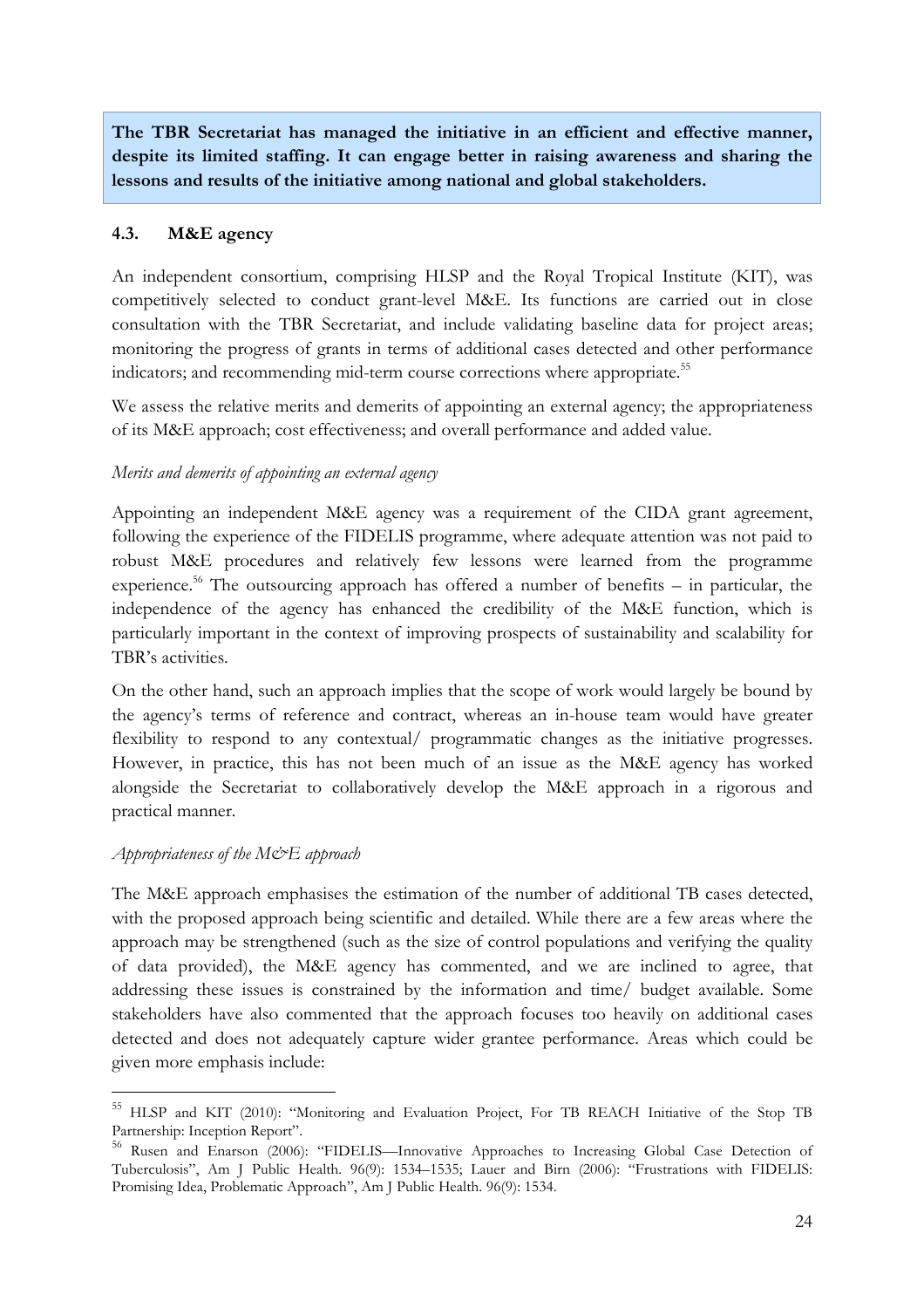- Early case detection: This is a key success factor for TBR, although its measurement requires specific research and is difficult to incorporate in routine M&E. We understand that the M&E agency is making efforts to monitor key dates along the patient and health service pathway (e.g. duration of symptoms before seeking care; the date sputum is produced; and results are provided) – for example, a project in Nigeria is collecting information from TB patient interviews at TBR supported clinics and aims to compare this with patient interviews at control sites.
- Treatment adherence and success rates: Some grantees have noted that the intermediate metric for treatment adherence rates (e.g. proportion of notified cases with a follow-up sputum smear examination at two months) would allow them to raise awareness of its importance and of patient follow up. While the number of cases detected/ put on treatment is an important measure of TBR's outputs, the calculation of treatment success rates is essential to measure impact. The M&E agency has tried to collect this information, but it is only available at least a year after implementation when routine NTP quarterly reporting is used, and difficult to attribute to TBR grants.<sup>57</sup>
- *Qualitative aspects of grant performance*: Stakeholders have commented that grantees are well placed to report on more qualitative aspects of performance as part of the M&E process. Given TBR's mandate of funding innovations and ensuring their scale-up in relevant settings, it would be important to collect information on what works well and less well and why this might be the case.
- *Quality assurance of data collected*: The quality of sputum smear microscopy and its External Quality Assurance (EQA) was checked where available, but EQA was not independently ascertained by the M&E Agency. This is important however, as in many TBR projects, the sputum smear microscopy determines the number of (additional) TB cases detected (except where Xpert is used).

## Cost effectiveness

 $\overline{a}$ 

The M&E agency has been allocated US\$6m in the CIDA grant agreement, which is approximately 5% of the grant value. While there are no accepted benchmarks on a suitable proportion of funding that should be allocated to M&E, the general practice is between  $3\text{-}10\%$ .<sup>58</sup> Our consultation feedback suggests that the M&E agency offers good value for money, especially in comparison to these functions being performed in-house by WHO.

While the agency's role has not fundamentally changed over successive waves, some cost reductions have been achieved through improved efficiencies, such as by conducting a less rigorous baseline validation process in Wave 3 (which was deemed appropriate, given the experiences in the previous waves), and not undertaking country visits for all grantees who have

<sup>&</sup>lt;sup>57</sup> For example, the M&E agency notes that the ACF approach is normally associated with a fall in the treatment success rates (e.g. as patients with lesser symptoms of TB are less committed to treatment).

<sup>58</sup> Frankel and Gage (2007): "M&E Fundamentals: A Self-Guided Mini-course", USAID http://www.cpc.unc.edu/measure/publications/pdf/ms-07-20.pdf, Global Fund (2008): "Monitoring and Evaluation Manual: Developing an M&E plan".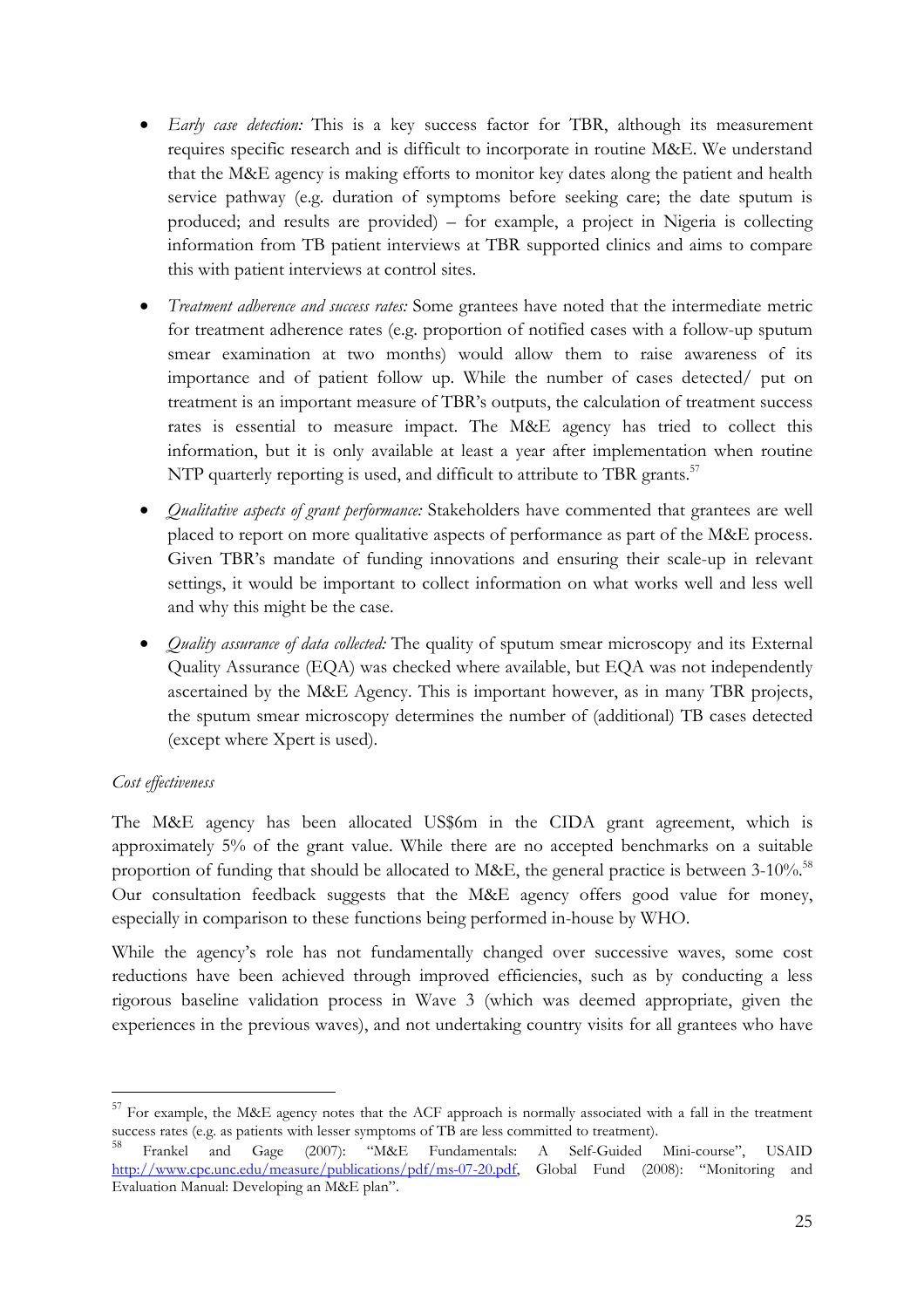received a second year of funding. The M&E cost per project has consequently fallen from US\$44,316 in Wave 1 and US\$44,811 in Wave 2 to approximately US\$30,000 in Wave 3.

### Overall performance and added value

The M&E agency is widely thought to have contributed to the credibility and rigour of the M&E activities in country, including reviewing grantee M&E reports and helping in capacity building. Most of the e-survey respondents (63%) are supportive of the statement "Outsourcing the M&E function to an independent agency is working well, with the methodology employed (e.g. in terms of the indicators used and the approach to determine additional cases detected), adequately capturing the performance of grantees", and only a small percentage who disagree/ strongly disagree  $(20\%)$ <sup>59 60</sup> In addition, a majority of grantees have strongly agreed/ agreed (60%) in their e-survey response that 'the independent  $M\ddot{\mathcal{O}}E$ agency has helped to strengthen grantee capacity for  $M\ddot{\mathcal{O}}E$  of projects'. Of these, the NTPs have responded most positively, with 70% of them either strongly agreeing or agreeing with this statement. A common theme across the e-survey comments is that the M&E agency was extremely supportive and responsive in providing guidance and feedback for project implementation, even though this wasn't their specific role.

In delivering its terms of reference, we understand that the M&E agency has submitted its deliverables in a timely fashion. The agency has also been willing to deliver beyond its terms of reference, for example, in supporting the planning and facilitation of the grantee workshop. $61$ The M&E reports are considered to be a valuable supplement to the routine information provided to WHO by the NTPs and have been used in developing relevant WHO guidelines (e.g. on the use of GeneXpert tests, contact investigation and screening of risk groups).

The appointment of an external M&E agency has worked well, especially in terms of enhancing the credibility and rigour of the M&E function. A particular area of added value relates to capacity building of the grantees by the M&E agency. Greater efforts need to be made in measuring early case detection, treatment success rates, qualitative aspects of grant performance (in terms of what works well and less well) and more generally, in better quality assurance of data collected.

## 4.4. Accountability

l

We have examined the extent of stakeholder engagement, transparency in grant decision making, and the adequacy of performance reporting, as part of the accountability analysis. $^{62}$ 

<sup>&</sup>lt;sup>59</sup> Of the TBR institutional bodies, members of the Stop TB Coordinating Board (80%) and the PSG members (89%) formed a majority of those who agree/ strongly agree.

<sup>&</sup>lt;sup>60</sup> Respondents who disagreed with this statement mostly recommended that it would be useful to include some 'qualitative indicators' in addition to the outcome and output indicators; and that a local M&E agency could be hired, in line with some of the issues we have highlighted above.

<sup>&</sup>lt;sup>61</sup> We understand that this was not part of the Wave 1 terms of reference, and was suggested by the M&E agency. This was subsequently added to their terms of reference for future waves.

<sup>&</sup>lt;sup>62</sup> We had proposed to examine the robustness of financial and operational management by TBR, however, we have not examined this in detail, as we assume that this would be governed by standard WHO guidelines and processes.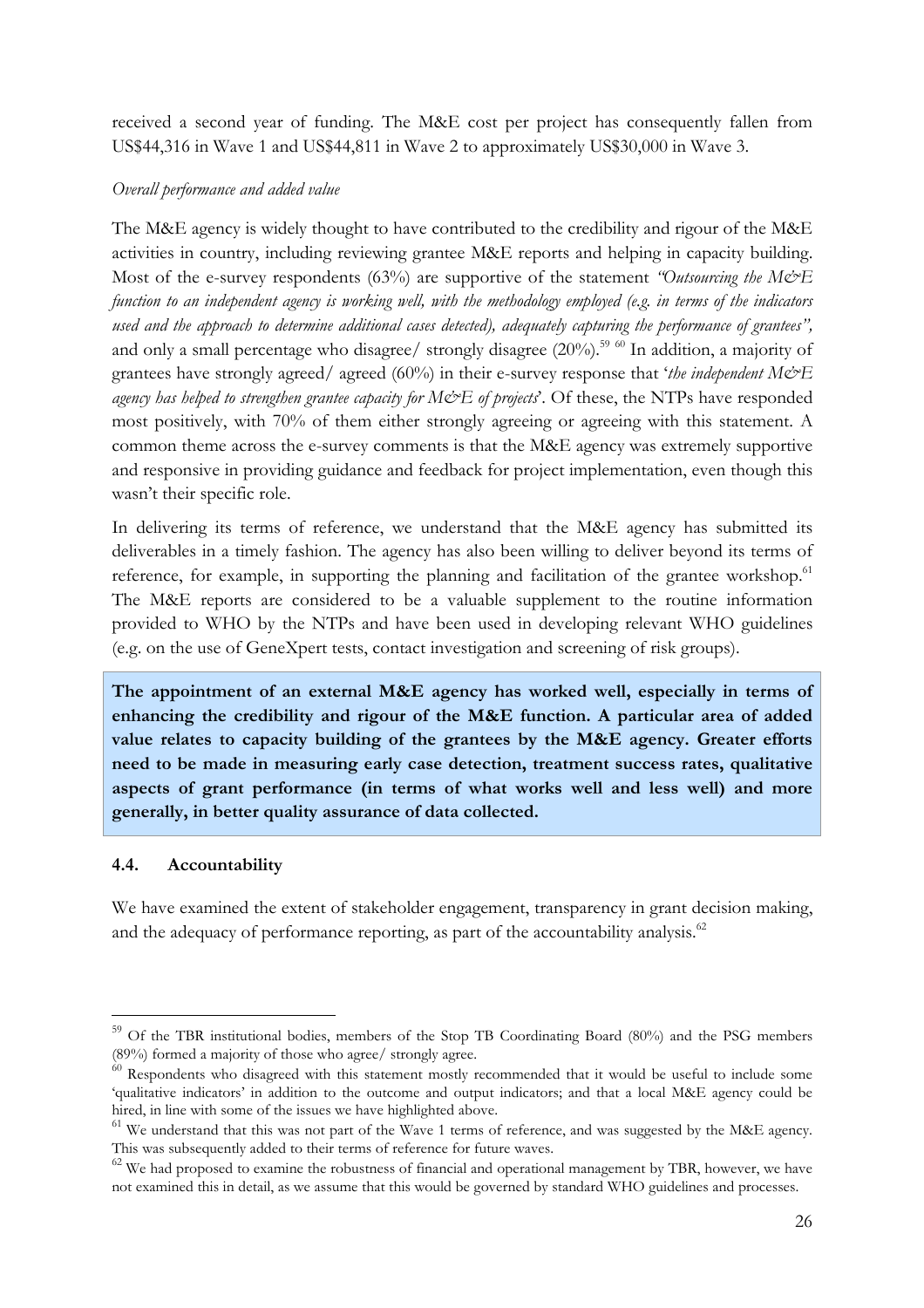### Stakeholder engagement

TBR engages with key TB stakeholders at the global level mainly through the Coordinating Board and PSG. Its engagement with the NTP has varied across countries, and it could engage and coordinate better with other country stakeholders (particularly other TB donors such as the Global Fund and USAID) to make them aware of activities being supported and results achieved.<sup>63</sup> While this may be limited by Secretariat capacity, developing a strategic approach to this engagement (as elaborated further in Section 8) can help achieve additional gains in an efficient manner.

### Transparency in grant decisions

We comment on two issues here:

- The TBR grant approval process is transparent, in that the proposals are independently reviewed by the PRC. The PRC members declare any conflict of interest, and recuse themselves from reviewing such proposals, as per standard WHO procedures. Grantees have also noted that while the proposal requirements are somewhat extensive, these are clearly laid out. However, there have been some limited comments that TBR has tended to approve projects that include or are supported by Coordinating Board/ PSG/ PRC members (although discussions with Secretariat confirm that there have also been examples where Board Member proposals have not been approved).
- TBR could provide more clarity to grantees on how they could access a second year of funding, and the criteria for selection. It should also clarify to grantees if it uses other portfolio wide criteria to award a second year of support (such as geographic coverage).

## Adequacy of reporting

 $\overline{a}$ 

TBR requires quarterly performance reporting by the grantees, in addition to the M&E agency's reports. However, as noted above, more needs to be done to disseminate the findings/ results of the M&E activities more widely, both with the PSG/ PRC members as well as the broader TB community (including donors).

TBR has performed well in terms of being accountable to its donors and other stakeholders. It could do more to engage with country stakeholders and make some aspects of its decision making regarding the selection of grants for a second year of funding more transparent.

## 4.5. Contribution of other Partnership bodies

TBR, being structured within the Stop TB Partnership, has benefitted from the contribution of other Partnership bodies to the work of the Secretariat.

<sup>&</sup>lt;sup>63</sup> For example, in Pakistan, whilst one of the proposals was initially approved by the NTP, certain modifications were made afterwards to incentivise GPs, which was not aligned with the national policy.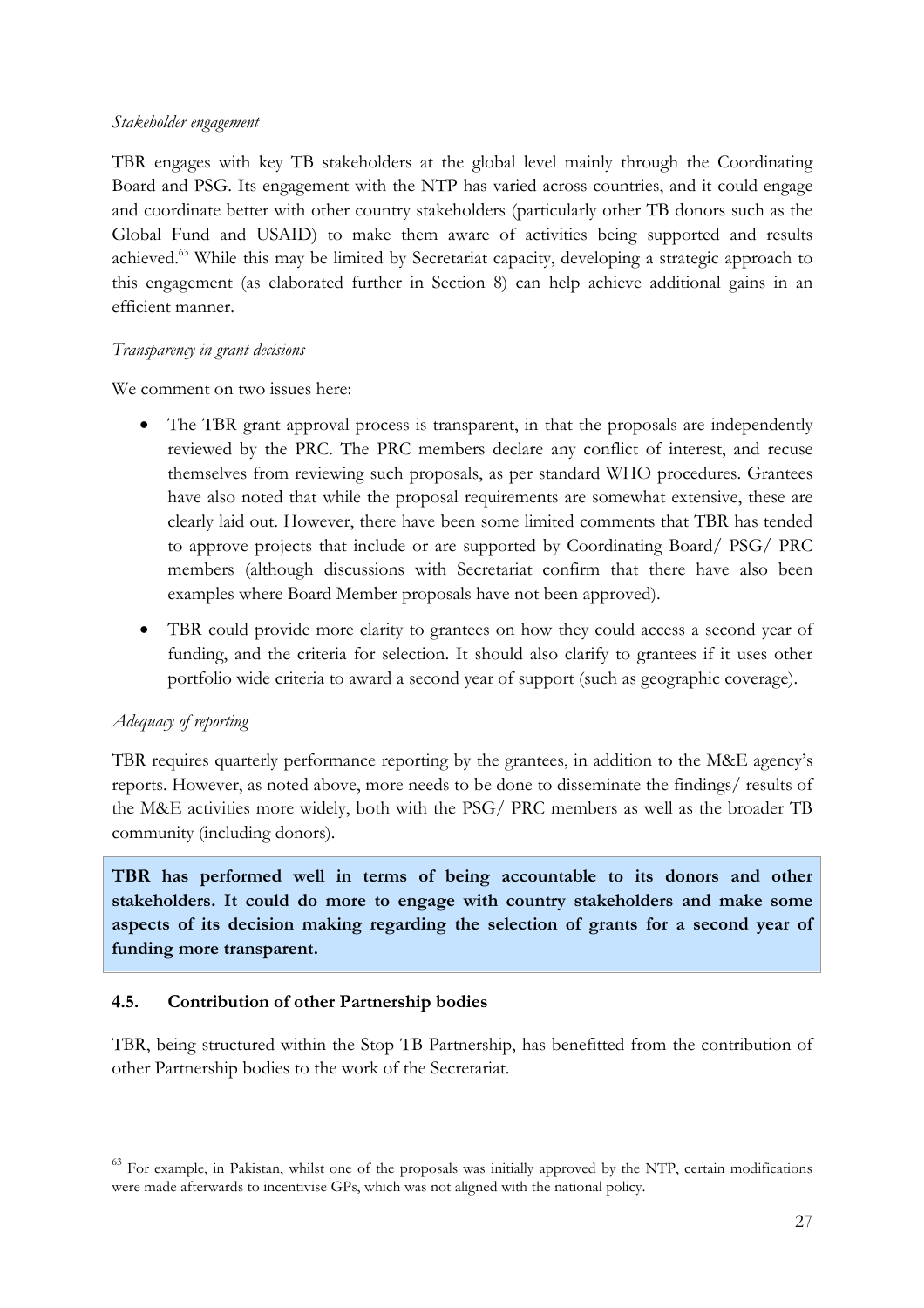The Executive Secretary of the Partnership oversees the functioning of TBR and is closely aware of its main strategic issues. In addition, a number of Secretariat teams of the Partnership have contributed to the work of TBR including Finance; IT; and Strategic Planning, Advocacy and Communications. For example, we understand that the communications staff have helped develop project summaries for the TBR website, and the IT team has developed the online M&E portal for the grantees. In addition, GDF has supported TBR in procuring diagnostics and drugs for countries free of charge.<sup>64</sup>

Further, as noted, while the Board can play a wider role in the overall direction of the initiative, it presents a good forum for dissemination of TBR's projects and results.

TBR has benefitted from being structured within the Stop TB Partnership by virtue of having strategic oversight by the Partnership Executive Secretary and access to its wider expertise and functional support, particularly for country procurement of TB commodities, and support functions such as IT and communications.

 $\overline{a}$ 

<sup>&</sup>lt;sup>64</sup> We understand that GDF's support has worked well, with a standardised process and tailored electronic system being introduced for the procurement of GeneXpert, which has resulted in faster lead times and improved supplier terms.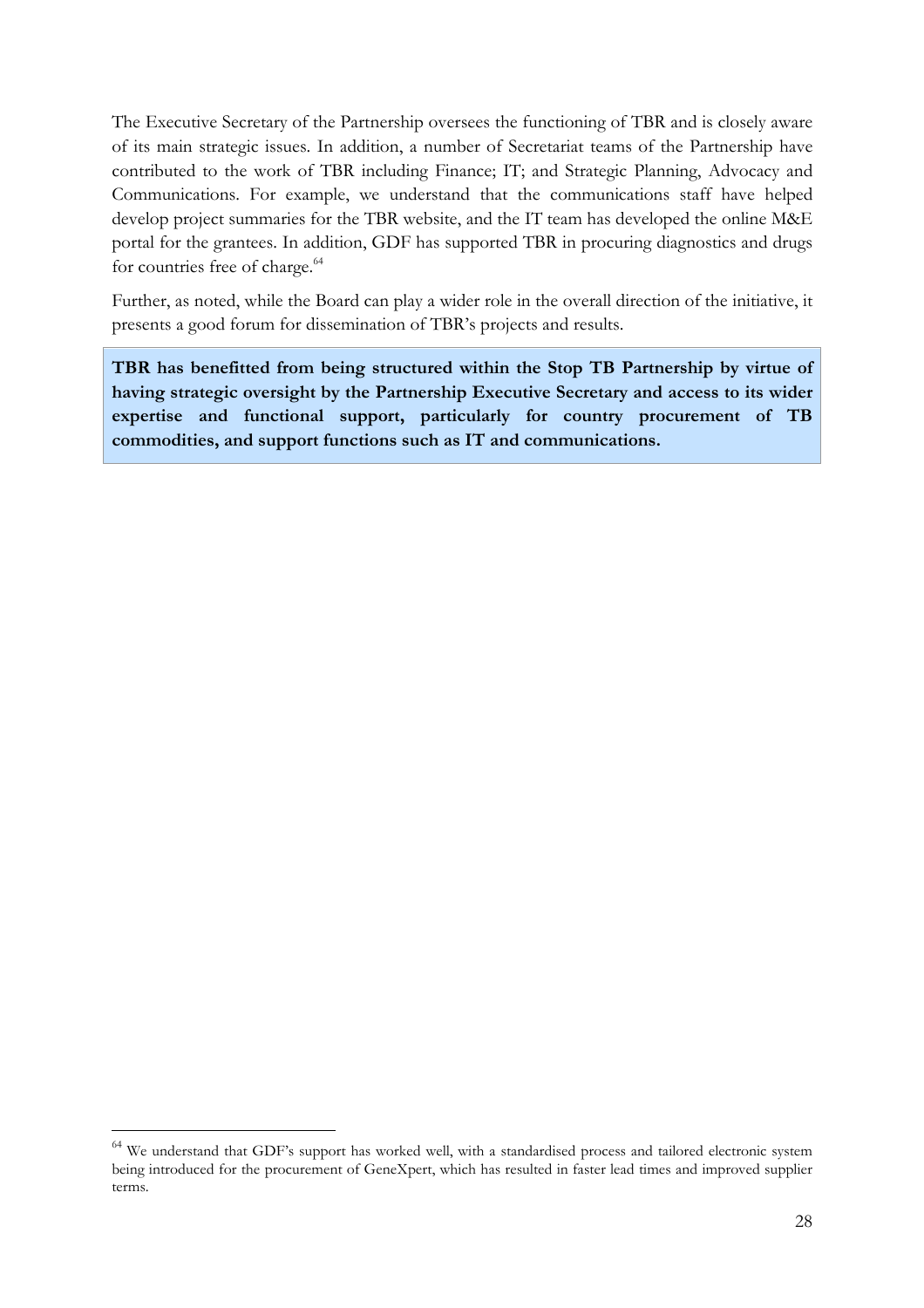## 5. INNOVATION, SUSTAINABILITY AND SCALABILITY

The third dimension of our evaluation framework covers an assessment of the extent to which innovative approaches have been funded (Section 5.1); the sustainability of TBR beyond the current funding cycle (Section 5.2); and the potential for the sustainability and/ or scalability of the funded approaches (Section 5.3).

### 5.1. Funding of innovative approaches

As noted, TBR was established in the context that 'business as usual' approaches would not significantly improve the stagnating TB case detection rates. The mandate of TBR has therefore been to fund innovations (rather than 'routine' approaches), and we examine the extent to which it has met this objective.

Innovations in the context of TBR are defined as projects that "are either a completely novel approach, or introduce a novel approach to their particular setting".<sup>65</sup> The first aspect is in line with a more 'traditional' definition of innovation, i.e. something that is entirely new, and possibly more suitable for describing innovations relating to upstream scientific/ product discovery and the like.<sup>66</sup> The second aspect of the definition picks up what we see as the specific context of TBR – which is about funding novel implementation approaches in countries. Indeed, this broader definition of innovation is commonly accepted in the public health and development context. For example, DFID notes that "innovation does not necessarily mean 'brand new' but could be an approach applied for the first time in a particular country or countries; or new ways of applying/ adapting/ developing an existing technique or initiative".<sup>67</sup> UNITAID also defines innovation in the context of a product/ process not having been previously applied to promote access to public health services and results.

In this context, our review of the TBR grant portfolio for Waves 1 and 2 suggests that most of the grants have been innovative. 74% of the e-survey respondents also confirmed that TBR has performed well in funding innovative approaches to case detection.<sup>68</sup> However, the extent of innovation has varied across grants and countries.

The innovation in TBR grants is reflected in that they: (i) represent a first-time introduction of an approach in a country (e.g. introduction of the GeneXpert technology); (ii) have not been routinely practiced earlier in the country – even though they are often mentioned in the National TB Control manual (e.g. ACF approaches such as contact investigation); and/ or (iii) have

<sup>&</sup>lt;sup>65</sup> HLSP (2012): "Summary of Findings from Wave 1 Year 1 Grants".

<sup>&</sup>lt;sup>66</sup> For example, the oft cited definition of innovation in economics is Schumpeter's description of the term as a production function with reference to new inputs, introduction of a new product (or a qualitative change in an existing product), a new form of organisation, or the opening of a new market, Ref: Schumpeter JA. (1939): "Business cycles (vol I)". New York: McGraw Hill.

<sup>&</sup>lt;sup>67</sup> DFID (2012) "Global Poverty Action Fund (GPAF): Innovation Window Round 4 Guidelines for Applicants", accessed at  $\frac{http://www.dfd.gov.uk/work-with-us/funding-opportunities/not-for-profit-organisations/elobal$ at http://www.dfid.gov.uk/work-with-us/funding-opportunities/not-for-profit-organisations/globalpoverty-action-fund/.

 $\frac{68}{68}$  Of the remaining 26%, a majority of respondents are either neutral or not aware, with very few who disagreed. In particular, 75% of the PRC members; 89% of the PSG members; and 80% of the Coordinating Board members agreed/ strongly agreed. In addition, 61% of the NTPs agreed/ strongly agreed; 39% were neutral/ not aware, with none who disagreed/ strongly disagreed.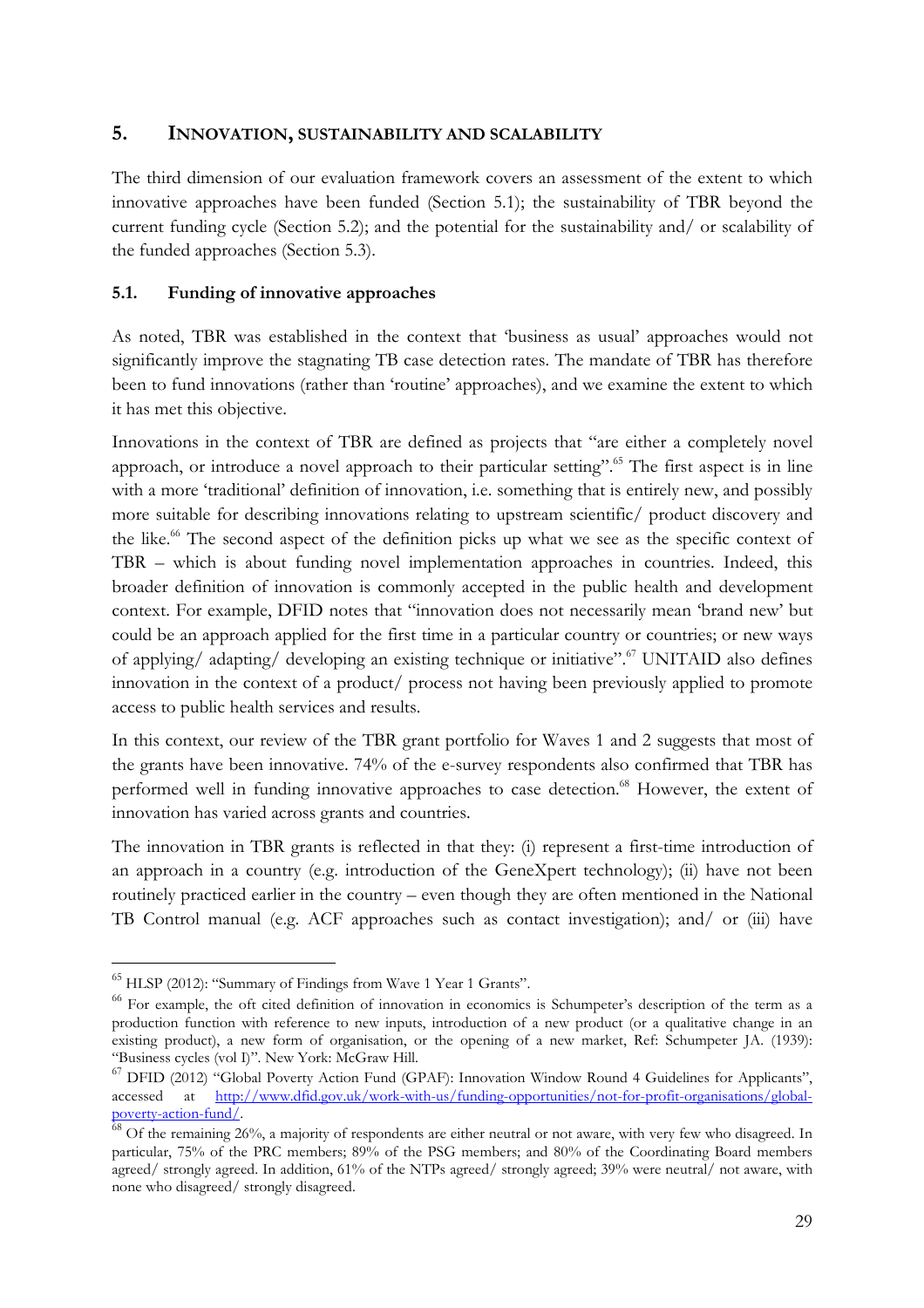improved access of essential services to otherwise deprived or high-risk population groups (e.g. introduction of TB screening for border immigrants, prisoners, nomadic groups). Some examples of TBR supported innovations include:

- Use of real time reports from GeneXpert transmitted in electronic format for speeding up dissemination of lab results (Wave 1, Pakistan), and use of mobile phone-based microscopy technology (cellscope) for automated mobile phone based reading of sputum smear microscopy (Wave 2, Vietnam).
- Use of a novel combination of traditional horse riders and modern mobile phone technology for sputum collection and dissemination of results (Wave 1, Lesotho).
- Use of innovative PPM models utilising social enterprise solutions for expanding access to GeneXpert testing through private providers (Wave 3, Pakistan).
- Use of GeneXpert on a mobile van at the community/ rural health centres to reach the hard to access population (Wave 1, Tanzania).<sup>69</sup>

Moreover, some grants have been more innovative than others. In our review of the Wave 1 and 2 grants, we find that approximately 82% of the Wave 1 grants and 68% of the Wave 2 grants qualify as being innovative in the sense described above.<sup>70</sup> This conclusion is also supported by our findings in the country visits, where we have had the opportunity to explore the nature of innovation of the grants in more detail. For example:

- In Uganda, TBR has funded the introduction of GeneXpert through two Wave 2 grants.<sup>71</sup> These represent first time introduction of the technology in the country and have contributed to its adoption in the national strategic plan as well as mobilised additional support from a number of other donors. It is questionable therefore, whether the continued support of GeneXpert in the country through a further two grants approved under Wave 3 is innovative.
- Our review of two of the three TBR projects in Kenya suggests that while they have attempted to introduce some new approaches in new settings/ populations, a number of the project activities of both grantees have been funded previously by other donors in the country. For example, as part of the Moi University project, TBR funding has supported the scale up of community cough monitors to over 150 health facilities, an activity which was supported by USAID previously, albeit at a smaller scale.
- In Nigeria, of the six projects funded/approved by TBR to date (across Waves 1-3), only two particularly stand out as having introduced existing approaches in new settings (with

<sup>&</sup>lt;sup>69</sup> The mobile van carrying the new technology also functions as an HIV testing centre and the side of the van doubles up as a screen for the community to view films in the evenings.

<sup>&</sup>lt;sup>70</sup> We have covered 28 Wave 1 grants and 35 Wave 2 grants for the purpose of this analysis. We have used our judgment in defining what is innovative, based on our reading of the project summaries and other documents provided by TBR. The following caveats apply to this assessment: (i) this is based on CEPA's subjective opinion of the extent of innovation observed in the grants; and (ii) as our assessment is based only on a reading of short project descriptions, we appreciate that we may not have sufficient information to make a comprehensive assessment.

<sup>71</sup> At regional referral hospitals/ district level health facilities through Foundation for Innovative and New Diagnostics (FIND) and rural health facilities situated in hard to reach districts along the borders of Uganda through the Infectious Diseases Institute (IDI). The IDI grant had a number of other substantial components as well.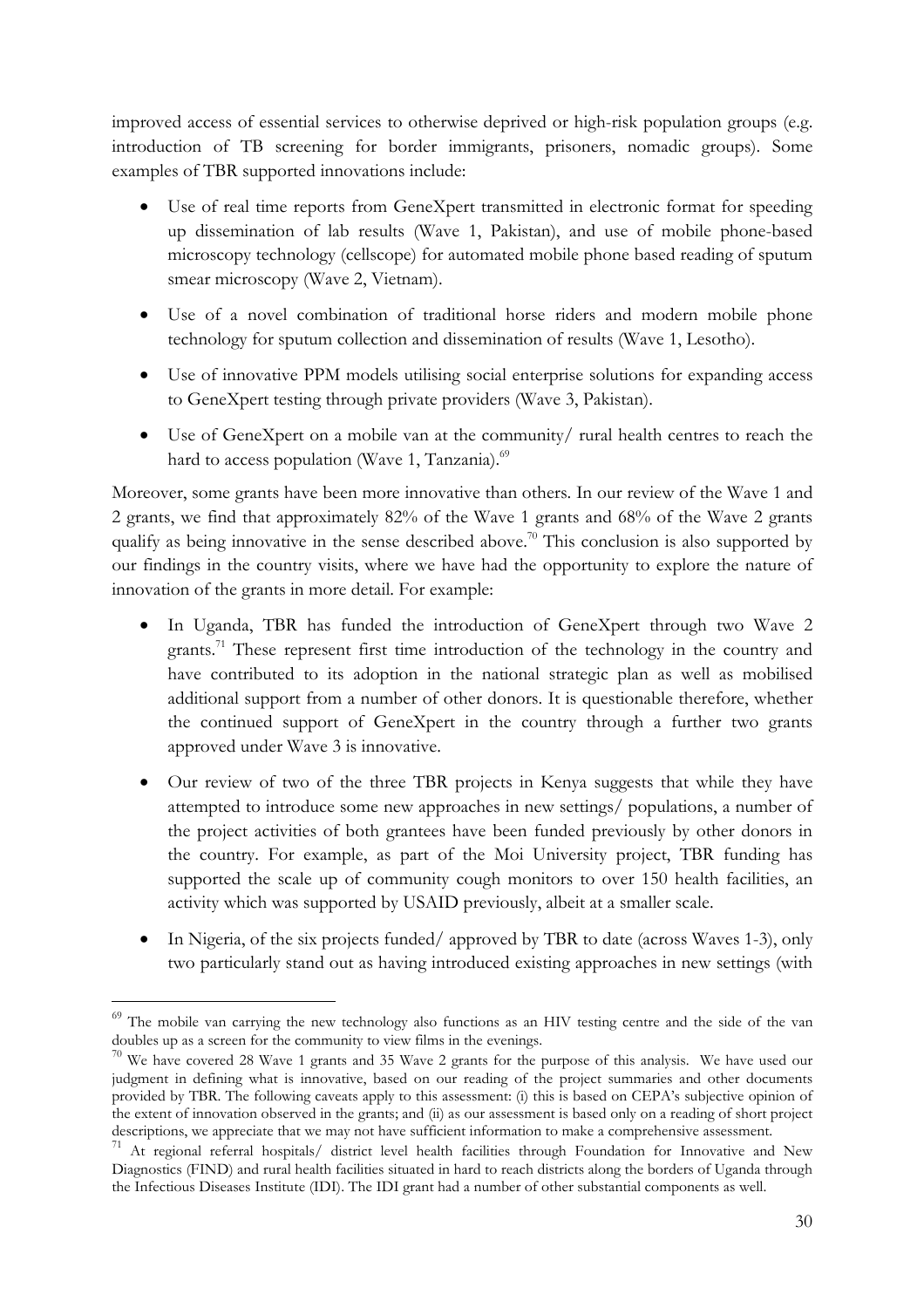others not being as innovative). The KNCV Wave 2 project in Adamawa State targets nomadic groups through community approaches and use of GeneXpert (these approaches have been used to improve case detection in only mainstream communities previously).<sup>72</sup> The Ebonyi State project aims to introduce established ACF methods to women attending antenatal care and mother and child health clinics, which has not been used previously.

The majority of TBR grants have supported innovative approaches to case detection, although the extent of innovation has varied by country and grant.

## 5.2. Sustainability of the TBR initiative

We consider the sustainability of TBR beyond the committed donor support by examining its funding structure (also in comparison to other organisations funding TB activities in countries) and the broader donor landscape for TB funding.

TBR was established by CIDA with a CAD\$120m/ US\$118m grant and it has recently accessed funding of US\$25.9m from UNITAID.<sup>73</sup> The CIDA grant has a number of features that have provided increased funding predictability for TBR. In particular:

- Duration of funding: CIDA's commitment to support TBR from 2009 to 2016 (with the last funding instalment in 2014) is a relatively long-term commitment in comparison to funds received by other multilateral organisations.<sup>74</sup>
- Disbursement profile: The CIDA funding has been frontloaded to some extent (disbursements in the first two years comprise 44% of total funding), with years 3-5 having a relatively similar instalment structure (which has been agreed in advance with TBR).<sup>75</sup> While we do not have access to the annual expenditure profile for TBR, our assumption is that this structure is more favourable as compared to one where there are, for example, large variations in annual disbursements or where majority of the funding is back-ended.

However, the current funding base falls substantially below demand – as has been evidenced by the very large number of proposals received over Waves 1-3 in relation to the approvals. A priority for TBR is therefore to increase and diversify its resource base. Also, while the current institutional arrangements have worked adequately for a single donor, their suitability would need to be assessed if additional donors are brought on board. For example, the current TBR design and governance arrangements are detailed in the CIDA agreement, however, with a multidonor base, these might need to be drafted more formally as institutional/ programme documents.

<sup>&</sup>lt;sup>72</sup> Further, the project mapped nomadic community travel routes and patterns to determine how best to target the community, and although this had been done in previous animal vaccination programmes, it had not been used in health systems for people.

<sup>&</sup>lt;sup>73</sup> In addition, TBR benefits from non-monetary contributions from WHO/ Stop TB Partnership (as described above in Section 4.5), although we note that there is a WHO PSC charge on grants for this.

<sup>&</sup>lt;sup>74</sup> The average period of funding for the GAVI Alliance is 1.7 years for all direct commitments from bilateral and private donors, which is similar to that of the Global Fund, Source: (2010): "GAVI Second Evaluation Report".

 $75$  Which includes an initial payment of CAD\$6m, followed by five further instalments.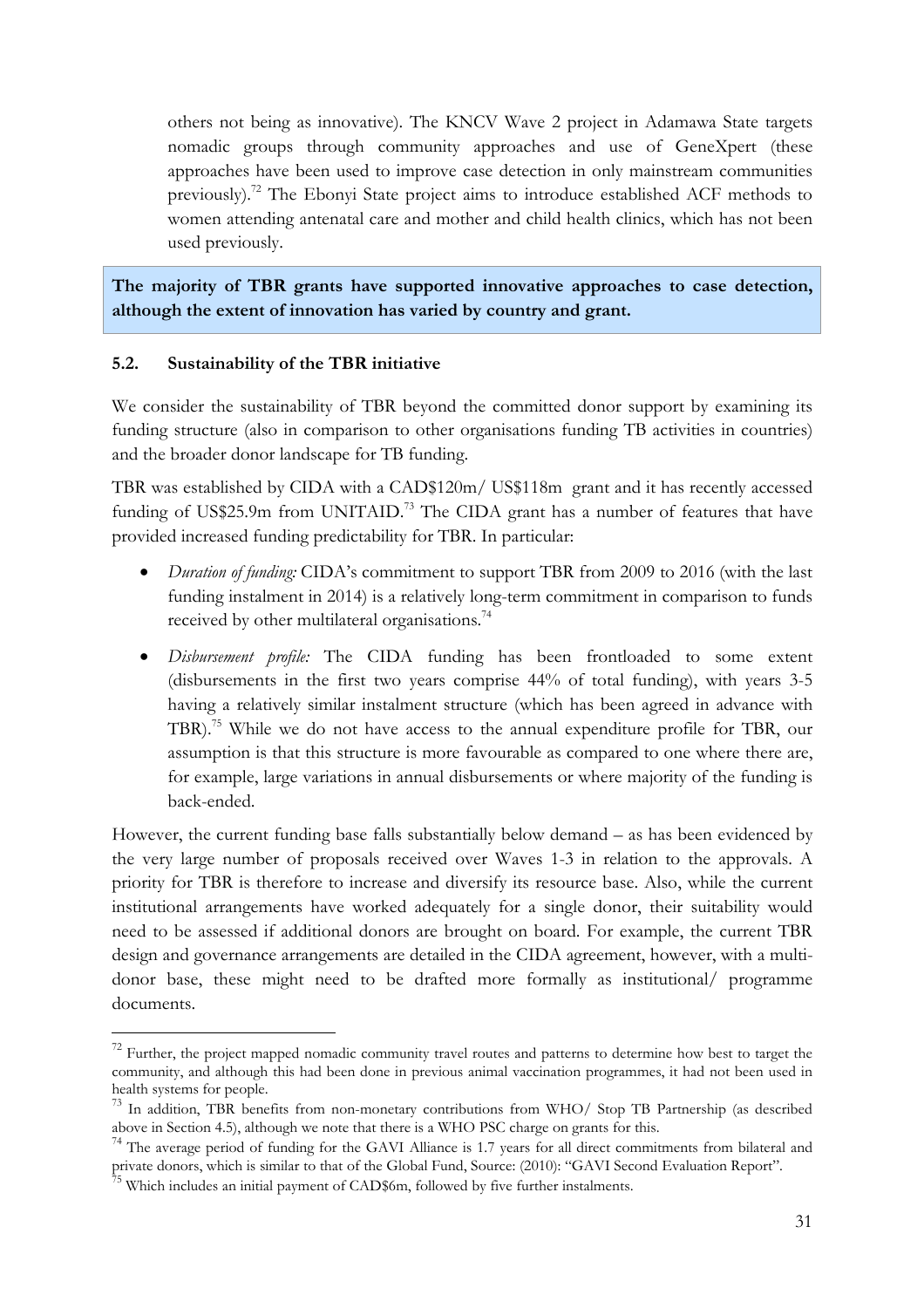Also, TBR's concentrated donor base presents a high degree of risk in terms of future sustainability – more so because our understanding from CIDA is that it plans to reduce its development funds from 2013 (following government austerity measures). Securing funding from UNITAID is a positive step, but more needs to be done to access funds from additional sources (and we understand that this has also been emphasised by CIDA). While a direct comparison with other organisations is not possible<sup>76</sup>, other global health partnerships funding TB activities at the country level such as the Global Fund and UNITAID have a much wider donor base, also comprising non-traditional donors such as BRICS (Brazil, Russia, India, China and South Africa) and Middle-Eastern countries.<sup>77</sup>

The potential for TBR to access additional resources appears to be mixed – while TB has not received as much attention as other communicable diseases and some projections suggest that future funding is likely to decline, a number of the key bilateral donors are supporting TB as part of their health funding. In particular:

- Development Assistance for Health (DAH)<sup>78</sup> for TB care and control has increased in recent years (from US\$0.2bn in 2000 to US\$1bn in 2009), although remains well below that of HIV/AIDS (US\$7bn in 2009) and malaria (US\$2bn in 2009). However, more recent estimates of Official Development Assistance (ODA) by WHO indicate that the funding for TB will decrease sharply in 2013 to around US\$0.5bn.<sup>79</sup> (Refer Annex 10)
- A number of major bilateral donors provide funding for TB including the US, Canada, UK, Japan, the Netherlands, Belgium and Germany.

The future sustainability of TBR is at risk given its concentrated funding base. High priority needs to be accorded to expanding and diversifying its donor and resource base to be able to meet the high demand from countries, and to build on its relevant and successful approaches so far.

## 5.3. Sustainability and scalability of approaches

A key area of this evaluation is an assessment of the actual/ potential sustainability and scalability of TBR grants/ approaches. We distinguish between the two as follows:

• Sustainability refers to the continued funding of an activity from any source (financial sustainability) and where the benefits of the approaches/ interventions can be maintained (programmatic sustainability) after TBR's support.<sup>80</sup>

<sup>76</sup> Given the different mandate and structure of these organisations.

<sup>&</sup>lt;sup>77</sup> GF has a total of over 47 sovereign donors, as of Jan 2013. UNITAID has a total of 17 donors, as of Dec 2011.

<sup>78</sup> Institute for Health Metrics and Evaluation (2012): "Development Assistance for Health Database 1990-2010".

<sup>79</sup> WHO (2012): "Global Tuberculosis Report 2012".

<sup>&</sup>lt;sup>80</sup> There are also some approaches that do not need to be sustained. For example, TBR has supported a sustainable social business model for the private sector in three countries in Wave 3. Due to the nature of the self sustaining model, it should not require further external support after TBR funding. In addition, the Association for Social Development (ASD) project in Pakistan has been designed to ensure that the facility and district level staff are able to carry out activities on an ongoing basis. A few interventions, such as some active case finding approaches, may also not need to be carried out continuously and gaps in the funding support may be appropriate. However, other activities (e.g. supplies for capital equipment purchased) require ongoing support.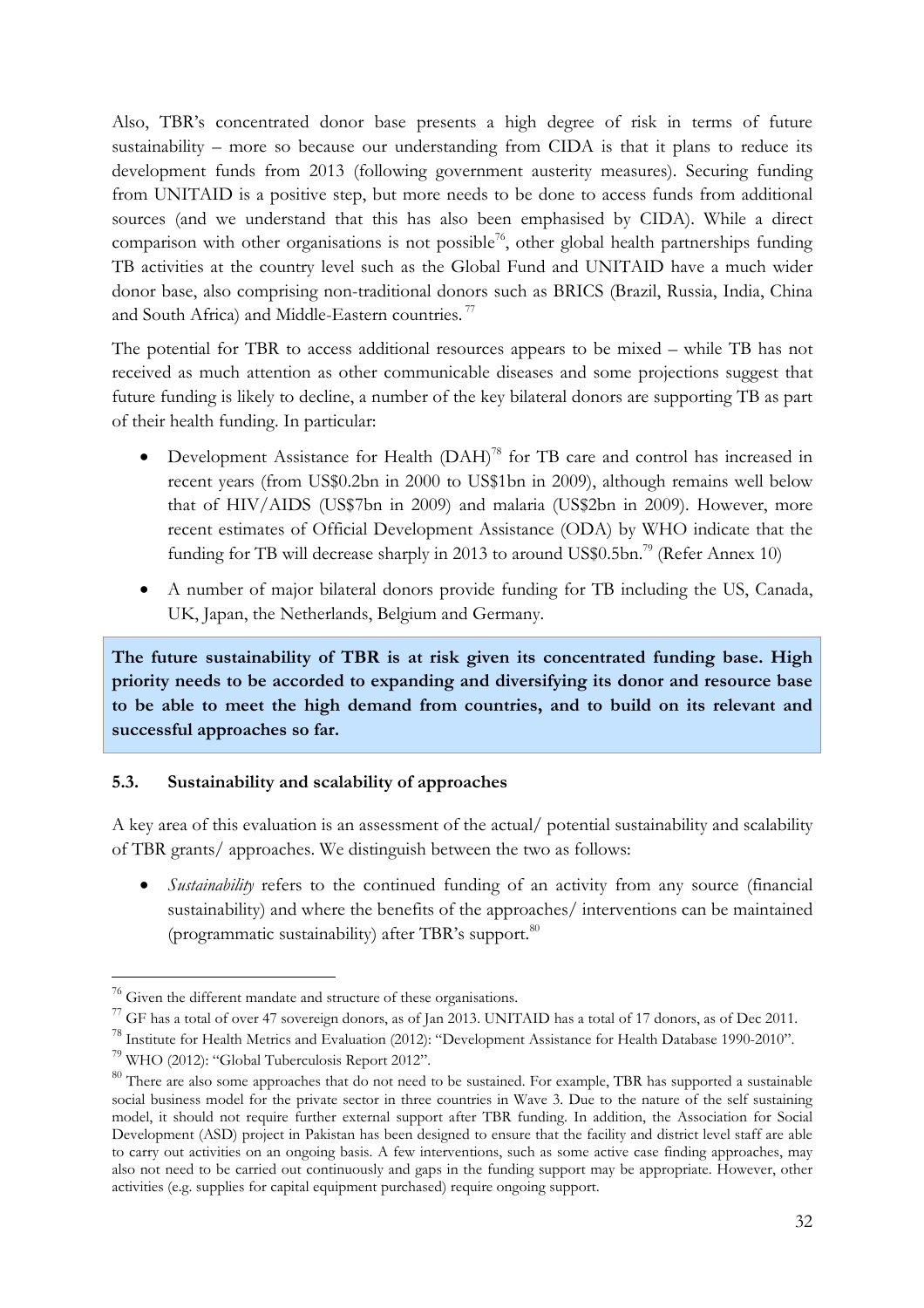• Scalability refers to a situation where an approach/ intervention is increased in size or coverage (i.e. taken up in other geographic areas/ populations of the country). $81$ 

TBR's focus to date has been on funding innovative approaches to case detection, and in line with this mandate, it has focussed less on sustainability and/ or scaling up of its grants/ approaches in countries. However, for longer term public health impact, these two aspects cannot be viewed in isolation - else proven innovations risk being abandoned after TBR support.

While there have been some positive experiences of sustainability (refer Box 5.1), a majority of our consultations (at global and country level) have pointed towards weak potential in this regard (as also concluded in the survey conducted as part of the Stop TB Partnership's 2013-15 Operational Strategy by McKinsey & Co). We provide some feedback from our country visits:

- Cambodia: The limited capacity and financial resources of the NTP are key constraints to the sustainability and scalability of grants in Cambodia. Another barrier is the general view that routine services should be improved/ prioritised ahead of innovative approaches which cannot reduce TB prevalence on their own. As such, the sustainability and scalability of TBR supported approaches are primarily reliant on grantees accessing new sources of donor funds.
- Kenya: The potential for sustainability and scalability varies, and is largely dependent on the alignment of TBR funded approaches with the broader national health strategy. While some project components that are aligned with this strategy may secure continued/ enhanced funding and support from the NTP or other donors, others are unlikely to be supported going forward.
- Nigeria: Two main factors are considered to be detrimental to the sustainability and scalability of approaches in the Nigerian context – these are the short duration of grants and the lack of engagement of grantees with the NTP from project inception. However, a Wave 2 project in Adamawa State has received some state government support for wider implementation of TB services for the nomadic population.
- Uganda: Our consultations suggest a relatively positive outlook for TBR grants being sustained, with the NTP planning to support GeneXpert machines funded through TBR (also drawing on the support of other donors such as PEPFAR and USAID) as well as a successful PPM approach implemented by the Union. We are not aware of the sustainability of other specific activities funded in the country.
- *Pakistan:* The Interactive Research and Development (IRD) grant on the use of a mobile phone technology in reporting and following up with TB cases has created significant interest amongst other grantees. We understand that an IRD presentation at the grantee workshop led to a number of them adopting this approach, with assistance from IRD. For example, in Kenya, the Moi University (a Wave 2 grantee) supported field coordinators in using this technology to report TB cases from health facility registers. In Uganda, the Foundation for Innovative New Diagnostics (FIND) (a Wave 2 grantee), has implemented a variation of the technology to follow up with patients and ensure

<sup>81</sup> Approaches could also be taken up by other countries – referred to as replication.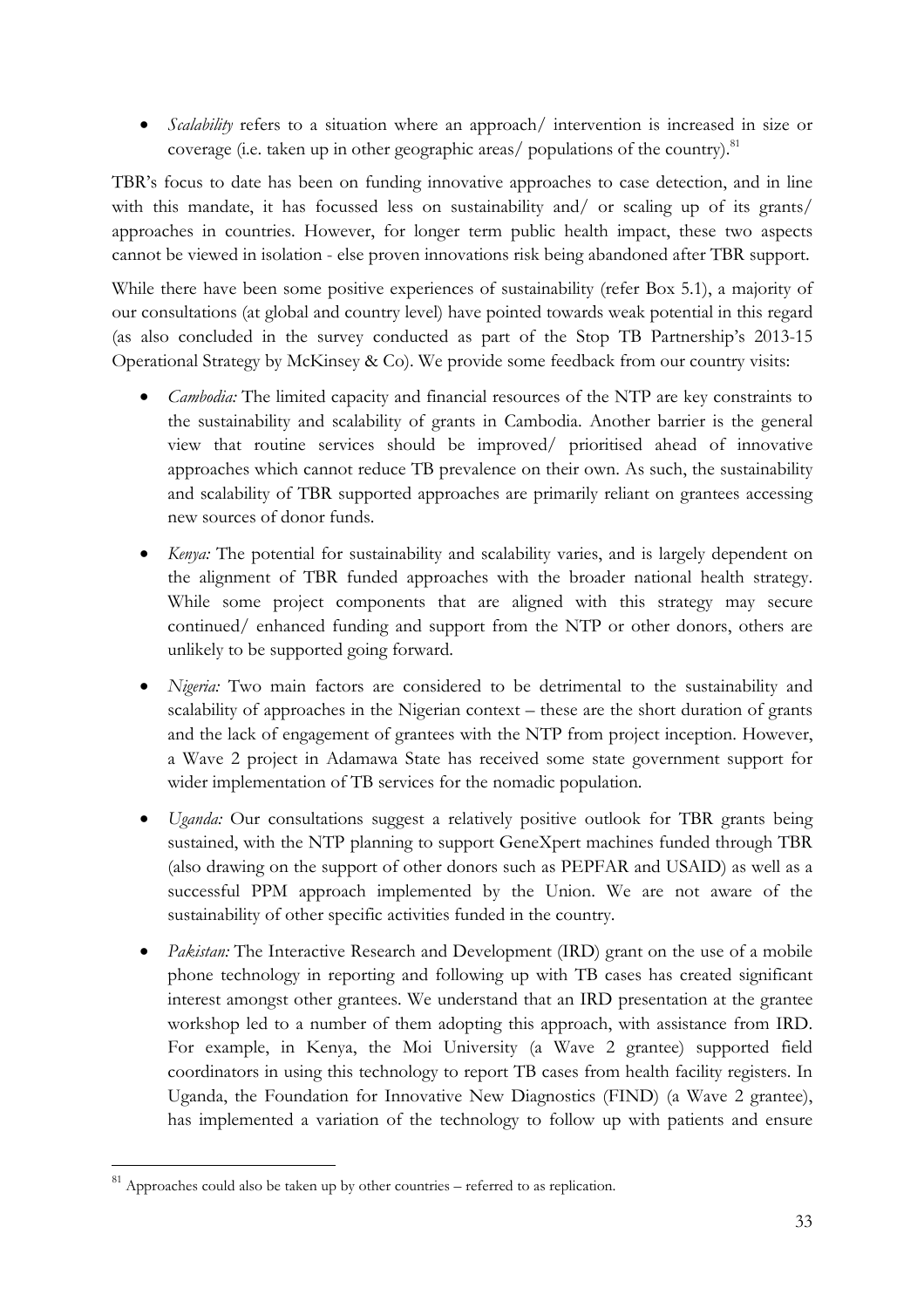treatment adherence. Further, the NTP Wave 1 project has been handed over to the subrecipients of the Global Fund grant; and the Punjab Prisons programme has been taken over by the Punjab Government. Other activities such as contact screening have not continued with government support, since this is very resource intensive.

In general, the key country-level influencing factors affecting the sustainability/ scalability of TBR grants are: the degree to which approaches are aligned with the NTP; the extent to which other donors/ funders are aware of the TBR grants and their results; whether the NTP has been involved in the TBR proposal design including its plans for sustainability; the unit cost of approaches relative to other approaches; amongst others.

Box 5.1: Examples of TBR supported activities that have been sustained and/ or scaled up

- •We understand that the Global Fund has agreed to sustain a social franchising model of a PPM component in Lao PDR for a period of five years, and is considering whether to support interventions in Ethiopia (for community volunteers), Lesotho (for specimen transport and a tracking system, horses and an SMS technology) and Pakistan (for contact investigation and PPM approaches).
- Some TBR supported approaches are being adopted by USAID. For example, in Tanzania, PEPFAR are supporting the implementation of GeneXpert in a mobile laboratory and peripheral health centres which will be integrated into a National Institute for Medical Research (NIMR) project. We also note that the US recently announced an additional US\$11m in funding for GeneXpert, which is to be used in 14 countries. An intervention aimed at prisoners is also likely to be funded and scaled up by PEPFAR/ USAID as part of the Centre for Infectious Disease Research in Zambia project.
- •The NTP in India is scaling up an activity to introduce LED microscopes in medical colleges and this has been included in the national strategic plan.

In addition, while 65% of the e-survey respondents agreed/ strongly agreed that "the successful approaches funded by TBR have the potential to be sustained and scaled up at the country level", a relatively large proportion (30%) were also neutral/ not aware. In particular, only 65% of the NTPs agreed/ strongly agreed, and the remaining were largely not aware, highlighting the need for TBR to engage more closely with the NTPs, to increase the prospects for the TBR approaches being sustained/ scaled up. Further, during some of our country visits, we were unable to meet with grantees for completed TBR grants, as the project teams for these grants have moved on to other activities and are not easily contactable. While this might be expected, especially when the implementers are CSOs/ NGOs, it shows that these grants have not been sustained/ considered for scaling up (particularly relevant for successful grants). These aspects therefore need more attention in terms of the design and implementation of TBR support across countries.

Evidence to date suggests that there is limited potential for the sustainability and scalability of TBR's projects and approaches. Although not its explicit mandate thus far, TBR needs to play a more active role in encouraging these aspects going forward, so as to maintain the relevance and impact of its grants.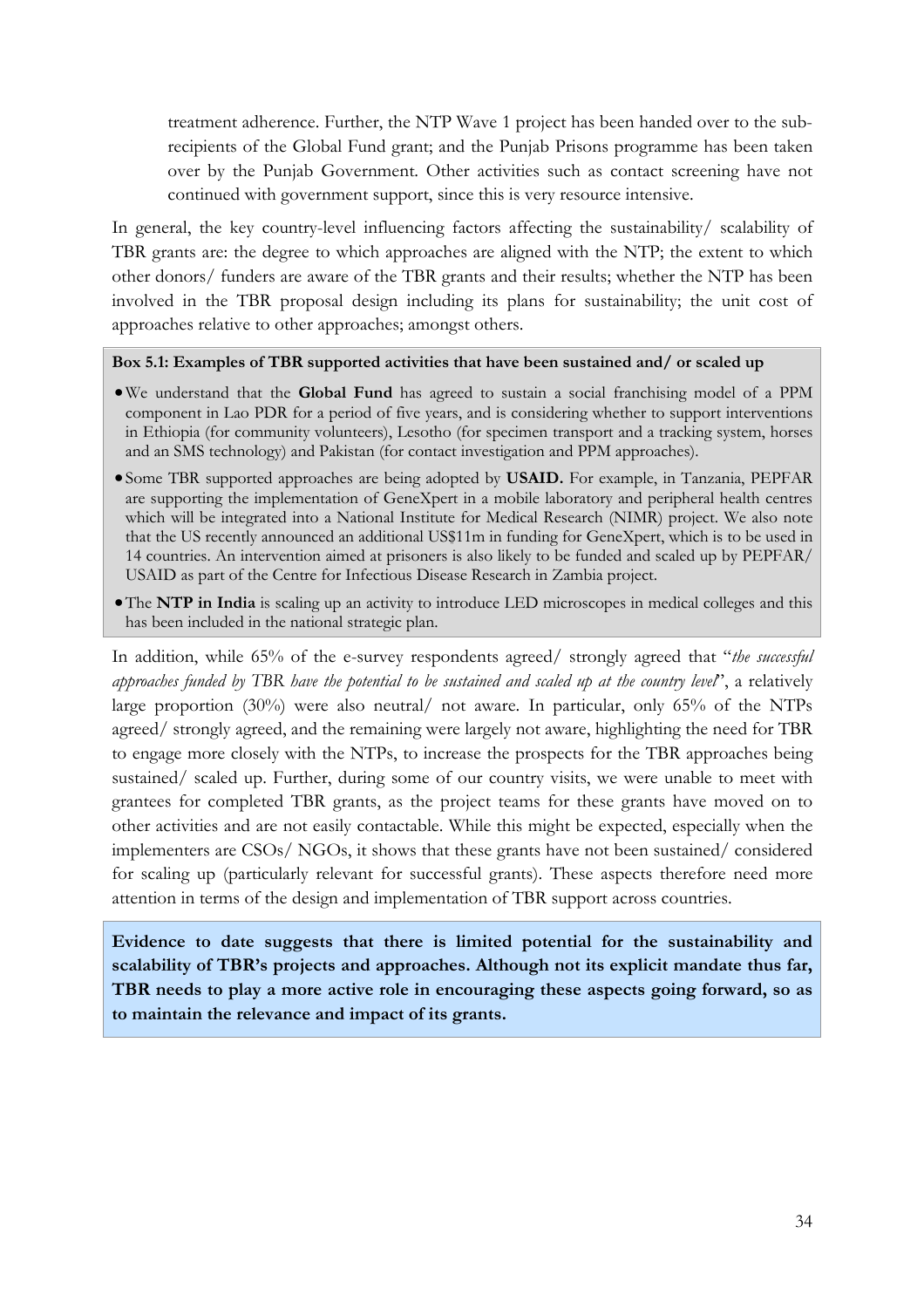# 6. RESULTS

In our assessment of results, we look at the achievements of the initiative to date and whether it is on track to achieve expected results (Section 6.1); and the value add of TBR (Section 6.2).

# 6.1. Results of the initiative to date

# 6.1.1. Issues with assessing progress

An important component of a mid-term evaluation is an assessment of the progress made towards the achievement of the goals and objectives of the programme, so as to review whether it is on track and if any course correction may be required. However, we are constrained in this assessment by the absence of a clear mission statement and a pre-defined results/ logical framework with targets and milestones for the initiative (so as to objectively assess whether the initiative is on track to achieve its results).<sup>82</sup> The only objectively verifiable indicator of progress that we have come across has been in the CIDA grant agreement on 'an additional 240,000 people being successfully treated for TB' – however treatment success rates has not been the focus of TBR M&E and is also arguably not a measure of TBR efficiency/ management and grant outputs (which would be additional cases detected and notified – see Figure 6.1 below).

A further limitation has been the unrealistic targets included by some grantees in their proposals – and consequently a large divergence from the actual additional TB cases detected and related costs. This was an issue identified by the M&E agency in Wave 1 (and linked to the fact that the TBR had instituted a requirement of US\$350 per additional case detected under this wave – revised to a 'measure of cost-effectiveness and sustainability' in subsequent waves).<sup>83</sup>

Hence, we are unable to review progress against any defined milestones. Nonetheless, we summarise the emerging results of the initiative, drawing on the available data and consultation feedback.

# 6.1.2. Overall findings and approach

 $\overline{a}$ 

In general, both global and country level stakeholders have viewed the initiative very positively and commented that it is making good progress in terms of identifying successful approaches to improving TB case detection rates. Majority of the e-survey respondents also agree/ strongly agree (75%) that "TBR is on track to achieve its objectives of early and increased case detection among poor and vulnerable populations that have limited access to care", with a few who were largely neutral or not aware. In particular, all members of the Stop TB Partnership Coordinating Board; 89% of the PSG members; and 77% of the TBR grantee institutions agreed/ strongly agreed with this

<sup>&</sup>lt;sup>82</sup> We note that the new Stop TB Partnership Operational Strategy emphasises performance management, however in our view, more could be done in terms of developing a detailed logical framework for TBR, with more precise indicators and targets/ timelines for achievement.

<sup>&</sup>lt;sup>83</sup> While a majority of the TBR grantees agree/ strongly agree with the statement: "TB REACH grantees have been, or are likely to be successful in meeting their proposed project results", only 50% of the local NGOs agree/ strongly agree, 18% disagree, and the rest were either neutral or had no views. The e-survey respondents also commented that very often targets included in the proposals tend to be overambitious and unrealistic and are difficult to achieve, given that the interventions are innovative and it is difficult to anticipate challenges that may arise during implementation.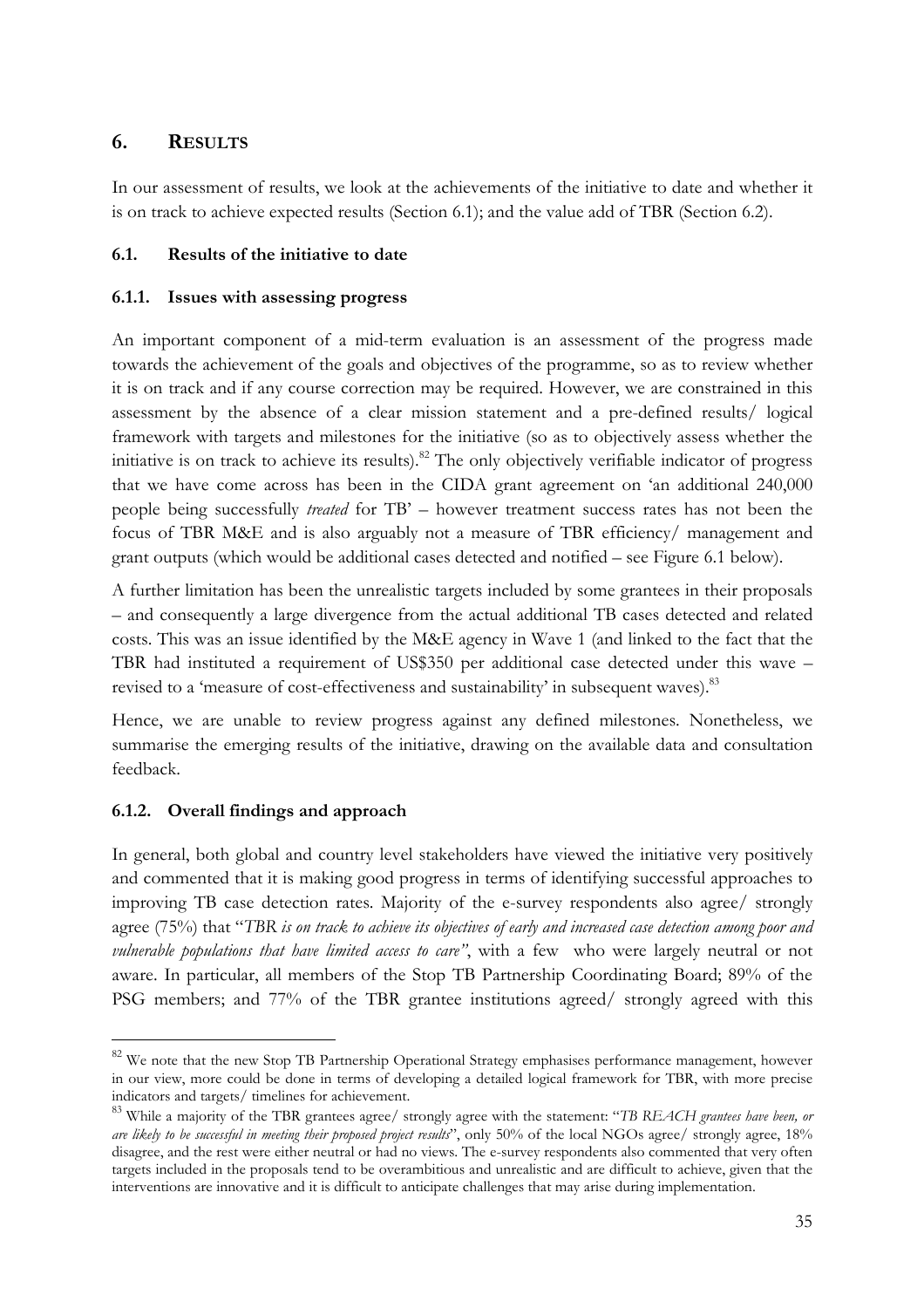statement. We present in Figure 6.1 below a possible logical framework to examine the initiative's results. In particular:

- We analyse the information presented by the M&E agency on the results of grants to date. This is focused on the outputs achieved, as evidence of any outcomes and impact is not yet available.
- We look at specific aspects relating to: (i) grant activity/ implementation including the timeliness of the grants and their alignment with the NTP and other donors in country; and (ii) a qualitative assessment of grant outputs, in terms of linkages with treatment and broader effects on health systems (based on our consultations and country visits). (Some aspects of this are also covered in the next sub-section on the 'value-add' of TBR)
- Finally, we carry out a portfolio-wide assessment of TBR grants, in terms of the distribution of activities supported and geographies covered, including a comparative assessment of grants across Waves 1 and 2. This has allowed us to assess the appropriateness of the allocation of TBR funding.



Figure 6.1: TBR results framework and our analysis

## 6.1.3. M&E agency findings

 $\overline{a}$ 

At the time of this evaluation, we have access to the M&E agency's annual review of Wave 1 grants for year 1.<sup>84</sup> Their main focus has been on measuring grant outputs, specifically in terms of the number of cases notified, additional case notifications and cost per case detected (as summarised in the table below). Key points to note are as follows:

 $84$  Preliminary results of Wave 2 and Wave 1 Year 2 grants until the second quarter (Q2) are also available, but these are not analysed here as these are draft numbers at this stage.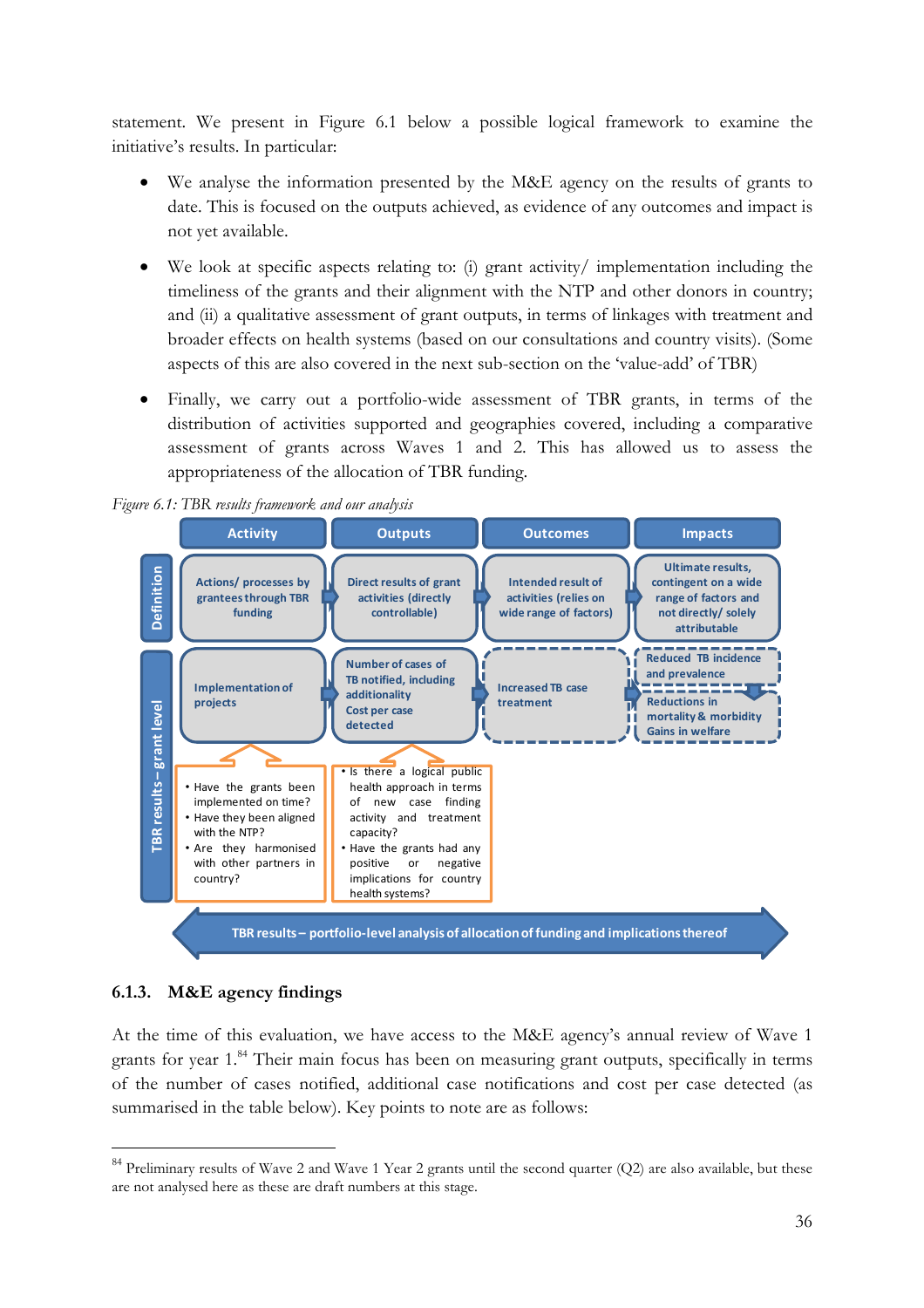- To date, TBR funding has led to a total of 84,456 bacteriologically confirmed cases notified, of which 17,223 are additional. Consultation feedback suggests that this represents a substantial achievement, although we are unable to judge the extent of progress in the absence of specific targets and milestones for TBR's overall results.<sup>85,86,87</sup>
- The percentage adjusted increase in TB cases notified from baseline for Wave 1 projects was 25.6%. A majority of projects (22 out of 26) have been able to demonstrate an increase in the number of TB cases notified, although this has varied considerably.
- The total intervention  $cost^{88}$  per TB case detected for Wave  $1^{89}$  was US\$804. This is considerably higher than the US\$350 target/ benchmark specified in the initial CIDA agreement.

| Indicator <sup>91</sup>                                     | $W$ ave 192               |
|-------------------------------------------------------------|---------------------------|
| Total number of TB cases notified (grant range)             | 84,456 (165 to 12,780)    |
| Trend adjusted additional TB cases (grant range)            | 17,223 (-424 to 3,023)    |
| Percentage adjusted increase above baseline (grant range)   | $25.6\%$ (-12\% to 936\%) |
| Intervention cost (US\$) per TB case detected (grant range) | 804 (256 to 12,314)       |

Table 6.1: Summary of additional bacteriological confirmed TB cases detected in Wave 1<sup>90</sup>

The M&E agency also makes some interesting observations on the cost effectiveness of grants:<sup>93</sup>

- The greatest determinant of expenditure per case is the number of cases found, rather than total costs. This implies that the effectiveness of case finding approaches is a greater determinant of value for money than cost control.
- The most cost-effective grants, in terms of the cost per additional case detected, tend to be implemented in populations where there are low estimated case detection rates (e.g. below 50%) prior to implementation.

 $\overline{a}$ 

 $85$  We do however note that only Wave 1 Year 1 numbers are classified as robust by the M&E agency and estimates for Wave 1 Year 2 and Wave 2 are not yet finalised.

<sup>&</sup>lt;sup>86</sup> Going by the proportion of the CIDA grant allocated to Wave 1 (19%; US\$18m), TBR may have been expected to successfully treat an additional 45,600 people (which is 19% of the CIDA target of successfully treating 240,000 additional people), its achievement to date (which is only reported in terms of cases detected and notified to the NTP) is some way off of this target.

<sup>&</sup>lt;sup>87</sup> While there are difficulties in comparing results across projects and waves, Wave 2 (despite a higher number of projects and total funding allocation) appears to have performed less well than Wave 1 (which recorded 13,124 additional cases) up to and including the results of quarter 2. However, we note the preliminary nature of the Wave 2 results, HLSP (2012): "Quarterly Monitoring Report 2012 Q2: Summary of Findings from Implementation 1 April to 30 June 2012 (Q2)".

<sup>&</sup>lt;sup>88</sup> The intervention cost is calculated by summing the total grant values less the expenses initially budgeted for internal M&E, operational research and administrative overheads, HLSP (2012): "Summary of Findings from Wave 1 Year 1 Grants".

<sup>&</sup>lt;sup>89</sup> This analysis is not extended to Wave 1 Year 2 or Wave 2 grants and should be interpreted with caution as the estimates may be biased by exogenous factors, such as purchasing power parities between settings.

 $90$  For a detailed definition and methodology of these indicators, please refer to the M&E Agency reports.

<sup>&</sup>lt;sup>91</sup> TB cases refer to all forms.

<sup>&</sup>lt;sup>92</sup> This excludes two projects which did not report data.

<sup>&</sup>lt;sup>93</sup> HLSP (2012): "Summary of Findings from Wave 1 Year 1 Grants".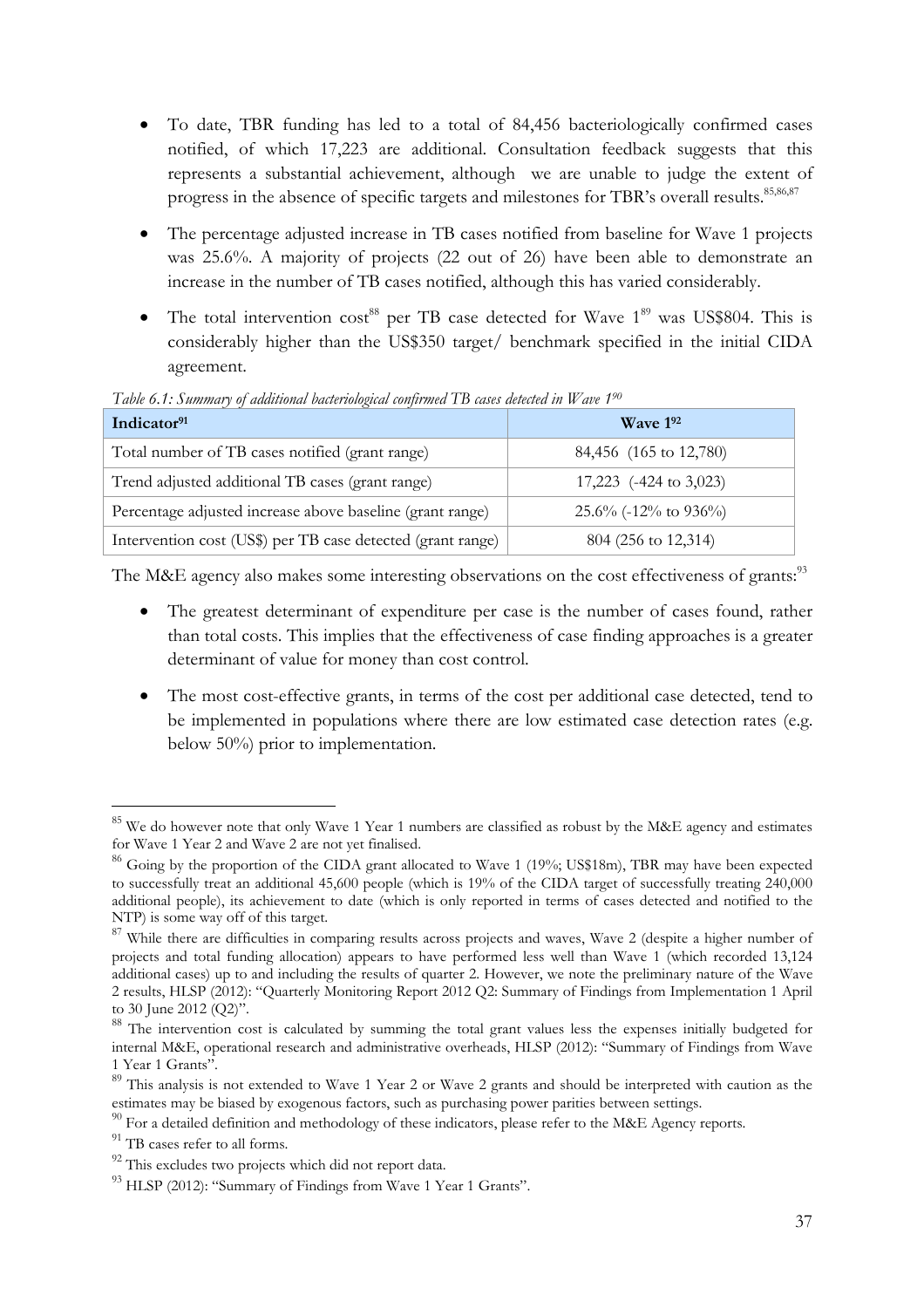Further, we have analysed the performance of grants by type of institution based on the information presented in the M&E agency Wave 1 Year 1 report. Figure 6.2 summarises the total funding and additional cases detected in Wave 1 by type of implementing agency.<sup>94</sup> Key points to note are as follows:

- National organisations have received the majority of TBR funding (52%) as compared to international organisations (48%).
- NTPs were able to detect a higher proportion of additional cases (39% of total) than their relative allocation of funding (34%) in Wave 1.
- International CSOs received a far higher proportion of Wave 1 funding (54%) compared to the proportion of additional cases (21%) they were able to detect.

While more in-depth analysis is needed here, these findings might suggest that interventions embedded within NTP routine services appear to produce better results.



Figure 6.2: Wave 1 allocation of funding and additional cases detected

### 6.1.4. Broader results

 $\overline{a}$ 

As noted, we examine the broader results of the TBR grants, specifically:

- grant activity/ implementation including the timeliness of the grants and their alignment and harmonisation with the NTP and other donors in country; and
- grant outputs, in terms of linkages with treatment and any implications on country health systems.

As it is not possible for us to review all TBR grants, we focus on the grants funded in the four field visit countries, supplemented by information from the global consultations and e-survey.

<sup>&</sup>lt;sup>94</sup> Where there are two implementing agencies for any one grant, we have classified the project by the lead agency.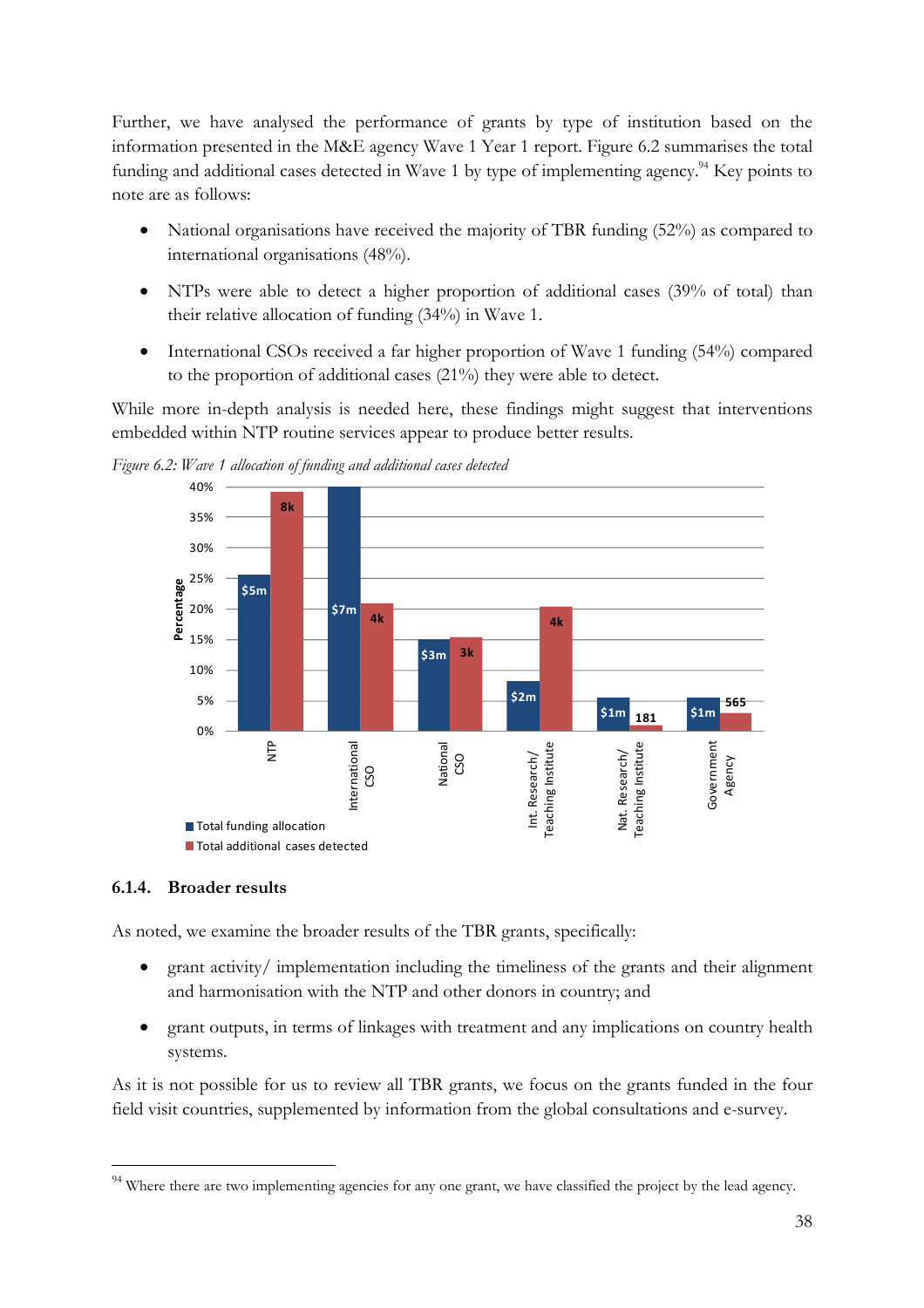### Timeliness of grants

Our analysis of the duration of grants over Waves 1 and 2 (refer Annex 15 for details) finds that the average length of a grant has been 1.3 years, and approximately a quarter of projects have exceeded 1.5 years in duration (27% in Wave 1 and 20% in Wave 2). This includes grants that have received a no cost extension, which was 97% of all Wave 1 projects and 71% of Wave 2 projects. While it is noted that delays are on account of a number of reasons, it is clear that grants have not kept to the initial one year timeline proposed.

## Alignment with NTPs

Despite the possible tension between supporting activities that are innovative and those that are aligned with the objectives of local plans and systems, as noted earlier, the activities supported by TBR have generally been aligned with and complementary to national TB programmes, although this has varied by country.

### Harmonisation with donors and other country stakeholders

Given the general donor approach of strengthening existing aid channels and avoiding the creation of new structures, it is relevant to question whether TBR has caused fragmentation and complexity at the country level.<sup>95</sup> In our view, TBR could do more to coordinate the implementation of its interventions with other donors (e.g. the Global Fund, USAID, etc.), which could be beneficial for the sustainability and scalability of approaches supported by TBR. TBR has recently undertaken measures to coordinate its efforts with other donors, for example through the Wave 3 call for proposals which promotes the co-financing of interventions.

### Broader implications on country health systems

Beneficial impact on country health systems has been in terms of a number of TBR grants facilitating greater coordination amongst country level TB stakeholders and focusing on early case detection activities. These are elaborated in Section 6.2 on TBR's 'value add'.

However, we note that there are examples where TBR grants have strained existing country health systems such as in Kenya where there have been problems in adequately incentivising health workers to focus on TBR projects, given they are already over-burdened with other responsibilities. Another key risk is with respect to linkages with treatment drugs and services. We understand from the Secretariat that lack of availability of adequate treatment drugs has been a problem in two countries – Uganda and Pakistan – given country specific issues (e.g. in Uganda there was a change in the institutional responsibility for procurement of drugs within the government resulting in some delays). However, in the face of poorly functioning health systems in many countries and the potential risk of inadequate treatment services as case detection is ramped up (especially if TBR projects are sustained and/ or scaled up), there is a public health imperative to ensure that TBR projects are well coordinated with treatment programmes and services in country.

These aspects are also emphasised in our e-survey responses as follows:

 $\overline{a}$ 

<sup>95</sup> OECD (2012): "2012 DAC Report on Multilateral Aid".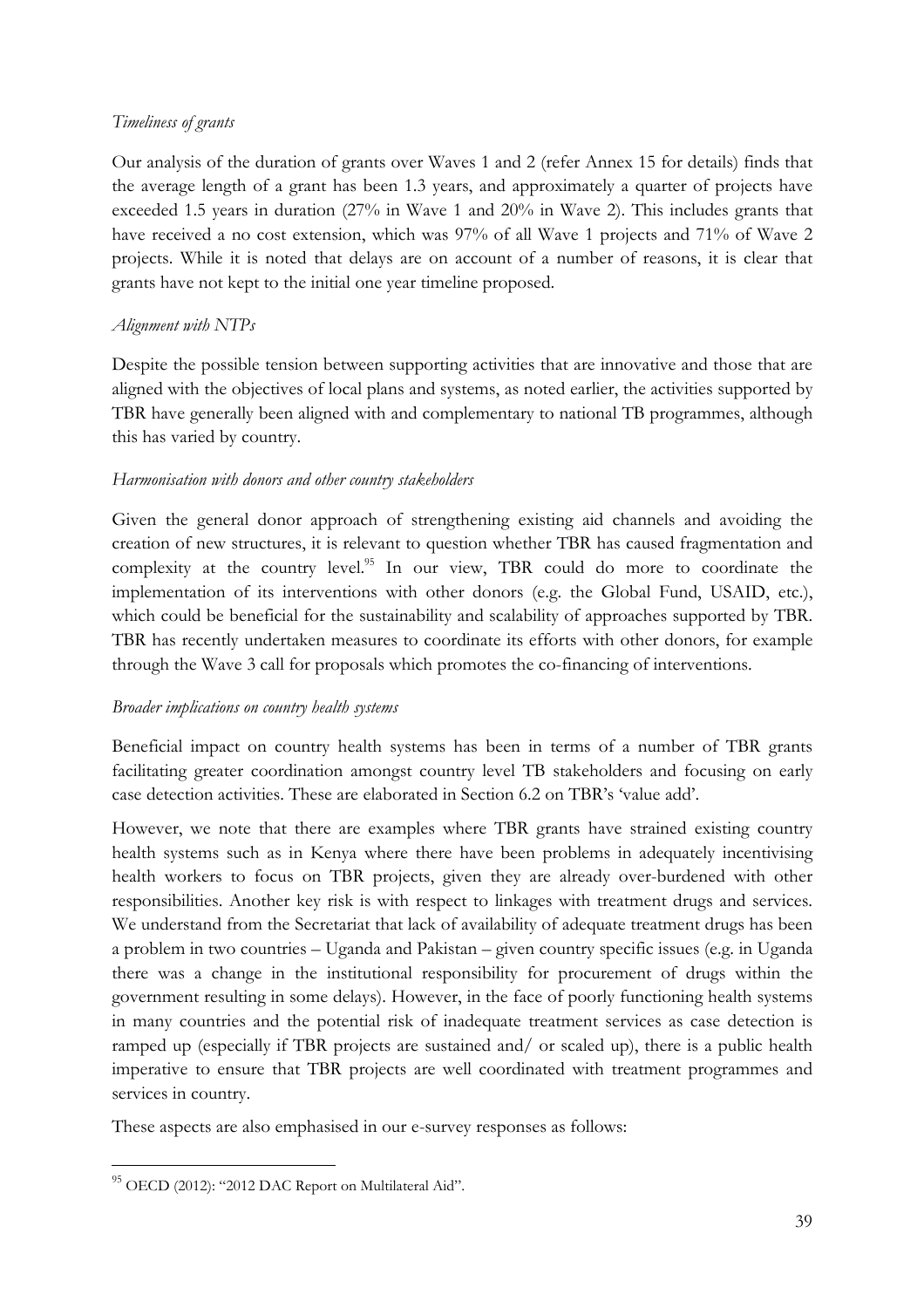- 65% of e-survey respondents either strongly agree or agree with the statement, "TB REACH projects have not had any negative results on the wider health systems", while the remaining were either neutral or not aware. While a large proportion of NTPs strongly agreed/ agreed with the statement (81%), only 65% of the international NGOs and 59% of the research/ technical organisations agreed, and the remaining were largely neutral
- 52% of e-survey respondents, particularly the NTP  $(55%)$ , strongly agreed/agreed with the statement: "The risk of drug shortages reducing the impact of increased cases diagnosed by TBR projects is high". On an average, 50% of the respondents within each stakeholder category agreed/ strongly agreed with the statement, while the remaining were largely neutral or not aware.

## 6.1.5. Review of grant portfolio

We assess whether the allocation of resources across geographies, populations and approaches is appropriate, given the mandate of TBR.

As presented in Figure 6.3, over 70% of the total funds committed over Waves 1 and 2 has been allocated to 16 of the world's 22 HBCs and almost 60% to the AFRO region. This allocation is appropriate, given the priority to identify new approaches to case detection in these countries.



Figure 6.3: TBR funding committed: (i) to HBCs; and (ii) by region

Figure 6.4 below shows the value of TBR grants in Waves 1 (including Wave 1 Year 2) and 2 as against the WHO estimated TB case detection rate, expressed as a percentage. Key points to note are as follows:

- TBR has provided funding to a mix of countries with both very low case detection rates (below 40%; such as Mozambique, Laos and Guatemala) and high case detection rates (above 85%; such as Ukraine).
- The negative slope of the trend line (albeit only slightly) however demonstrates that TBR allocates more funding to countries with lower case detection rates.

In our view, while countries with a high case detection rate would also benefit from new and improved approaches to case detection, it might provide greater value for money to allocate relatively more resources to countries with low case detection rates. The current allocation is broadly appropriate, although there may be scope to further target countries/ population groups where case detection rates are low.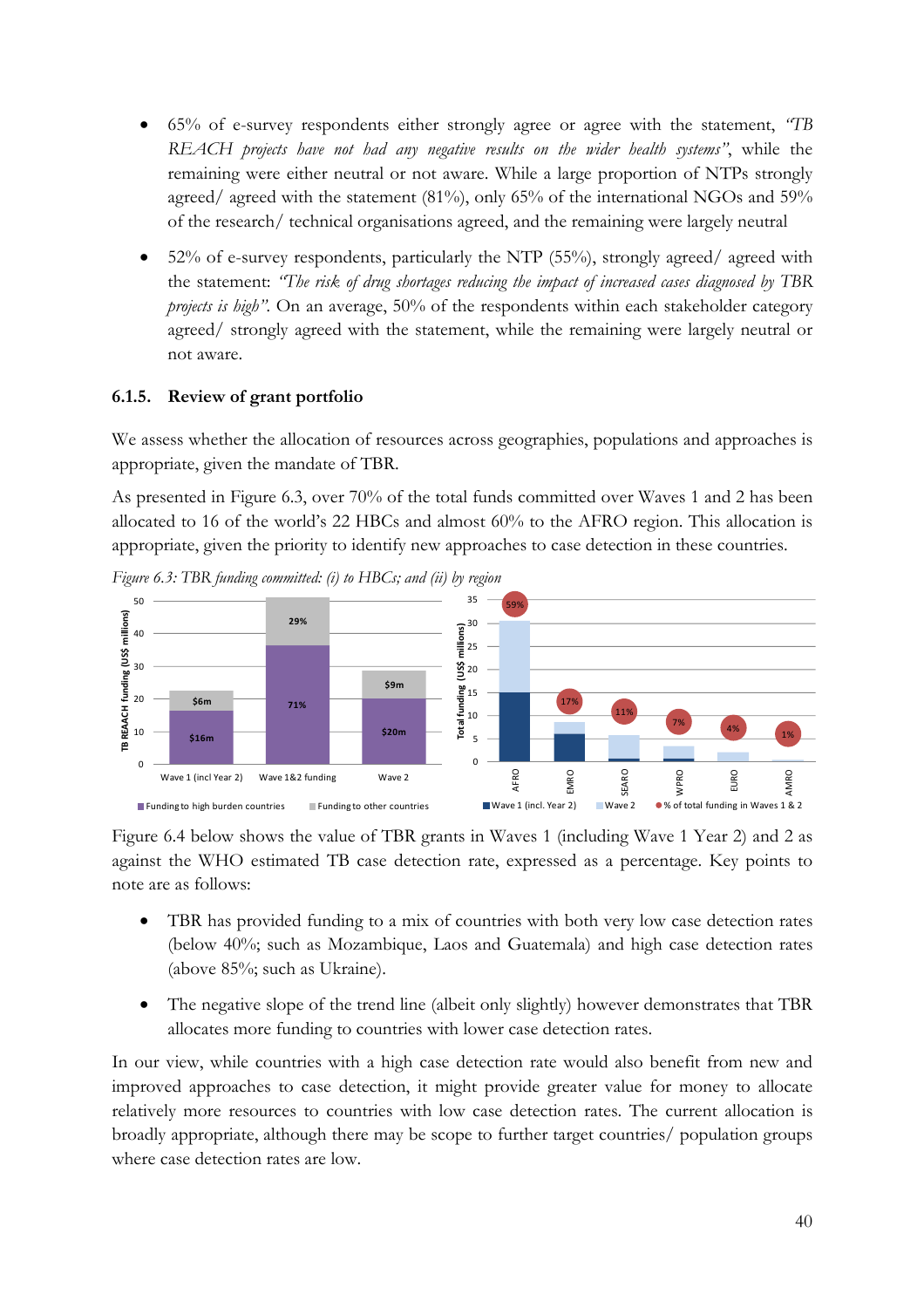Figure 6.4: Value of TBR grants and the TB case detection rate, all forms  $\left(\% \right)^{96}$ 



Figure 6.5 presents the funding committed by TBR to specific types of approaches and population groups. While this categorisation should be interpreted with caution (as some grants have been categorised with only limited information available and many grants employed different approaches simultaneously), the figure illustrates that:

- TBR has supported a range of approaches for increasing TB case detection, the most popular being activities aimed at greater community engagement and improving diagnostics.
- TBR has also targeted a number of high risk population groups, particularly TB contacts and prisoners/ injecting drug users/ miners.

Figure 6.5: Number of projects: (i) implementing specific approaches; and (ii) targeting population risk groups <sup>97</sup>



 $\overline{a}$ 

 $^{96}$  WHO TB database (2012): "TB\_burden\_countries\_2012-10-23 (Updated with 2011 data)".

<sup>&</sup>lt;sup>97</sup> Other includes isolated communities, underserved/ hard to reach populations, clinical risk groups, ethnic groups and military/ police.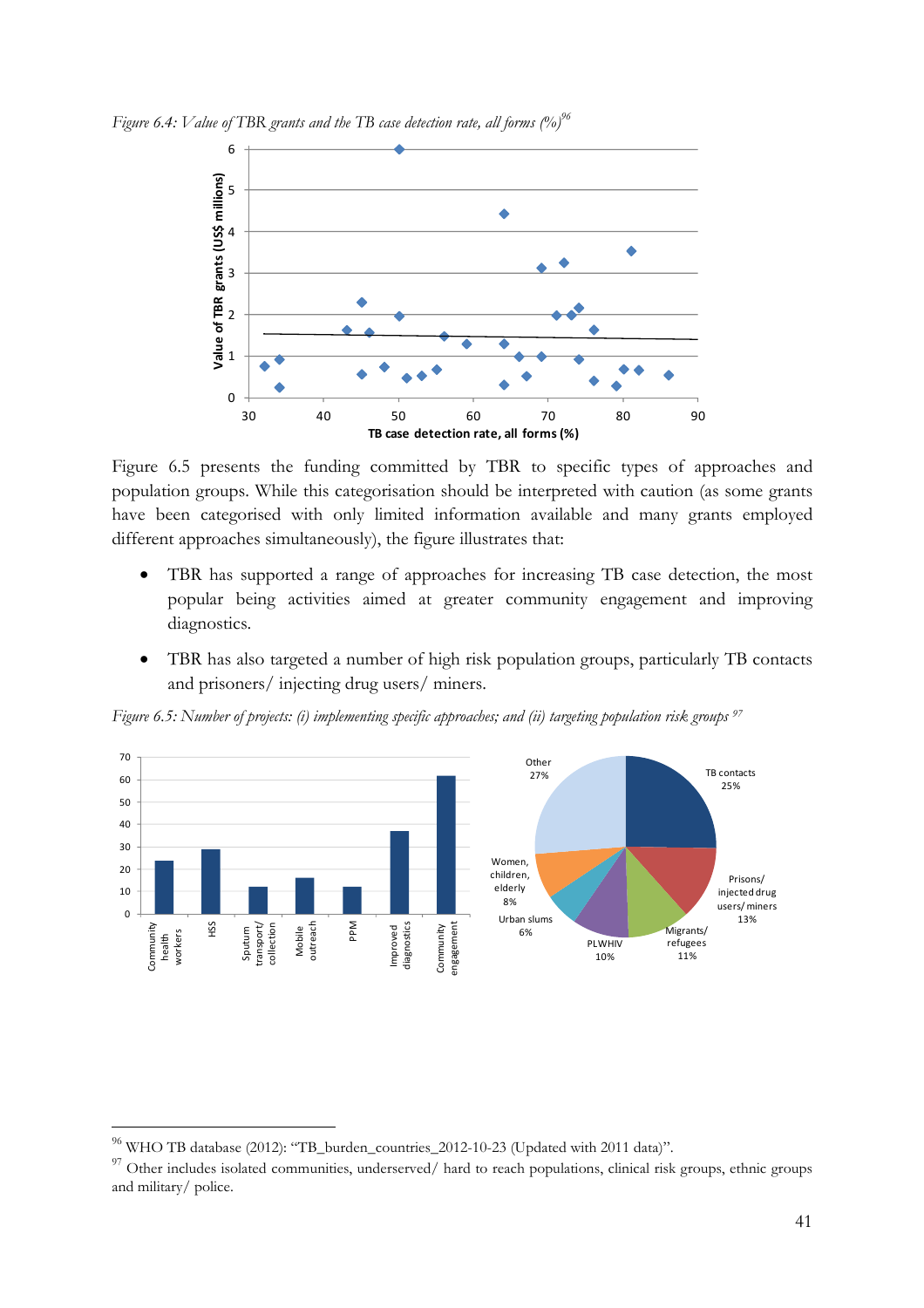TBR is making good progress towards identifying successful approaches to improving TB case detection. A key fall-out of enhanced case detection by TBR has however been the risk of inadequate/ timely treatment services, underscoring the continued need for effective coordination with national TB services. Notwithstanding its results to date, TBR's outcomes and impact could be better measured and reported if a suitable results framework is developed for the initiative.

### 6.2. Value add

 $\overline{a}$ 

This section examines the extent to which TBR and its funded activities have added value at the global and national levels, as compared to its counterfactual (i.e. what would have happened in the absence of TBR).<sup>98</sup>

Our assessment is that specific aspects of TBR's funding design have contributed to its value add. In addition, there have been some examples of value add in countries through the TBR funded activities. These are described in turn below.

In terms of TBR funding design, the following aspects have added value:

- Focus on new/ innovative approaches to case detection. TBR's main value add vis-à-vis other donors is its approach of funding/ supporting a range of innovative activities, that would not have (at least initially) received funding from other sources. Other donors like the Global Fund and USAID fund the more 'tried and tested interventions', for which there is adequate available evidence of success.
- Fast track grants. TBR is a fast track funding mechanism for case detection approaches. For example, in Uganda, TBR has funded the GeneXpert technology more quickly than other donors, and brought forward the country's adoption of the new diagnostic tool.
- Focus on vulnerable population groups. In our view and as validated during the country visits, TBR has added value by targeting vulnerable and high risk population groups, including TB contacts, prisoners, migrants, TB-HIV suspects, amongst others. These groups are often not the primary focus of other donor programmes and have limited/ no access to essential healthcare facilities. For example, case finding among household contacts of TB patients was ignored in Pakistan prior to TBR funding. Similarly, the IOM project targeting the migrant population in Cambodia would not have been funded in the absence of TBR funds. In Nigeria, the provision of TB services to slum dwellers in major cities using TBR funds had not been contemplated at the current scale.
- Independent  $M\ddot{\varphi}E$  agency. The M&E agency have developed a robust M&E approach, and built capacity in M&E among grantees. This has been very beneficial for the country, and is preferred over other donor approaches, where there is relatively less direct contact between donors and grantees.

<sup>&</sup>lt;sup>98</sup> We adopt the OECD DAC's definition of counterfactual as follows: "the situation or condition, which hypothetically may prevail for individuals, organisations, or groups were there no development intervention", OECD-DAC (2002): "Glossary of Key Terms in Evaluation and Results-based Management".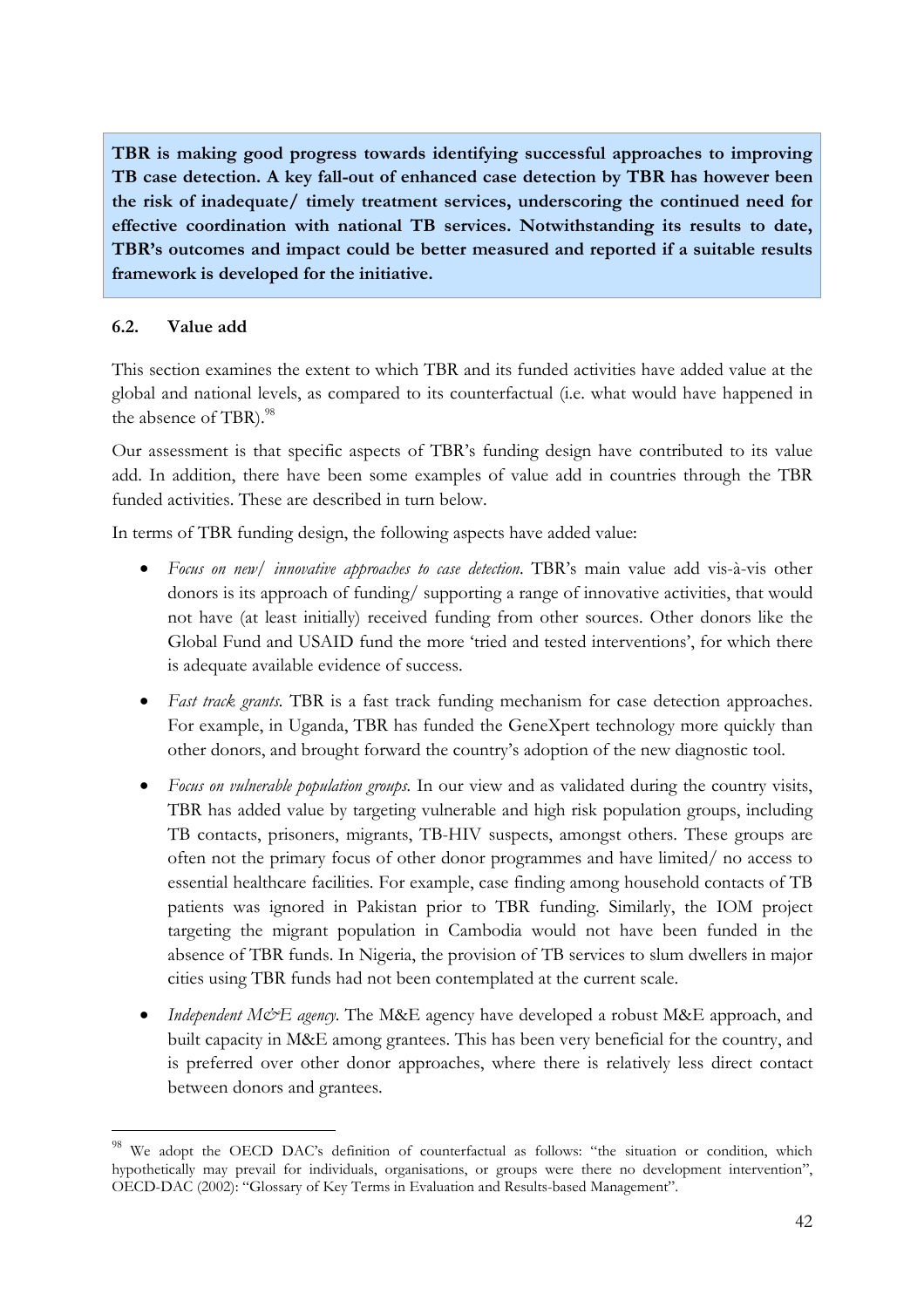Further, TBR is likely to impact on future policy development, through: the publication of a number of peer reviewed articles on the experiences of the initiative and grants<sup>99</sup>; country dialogue during the development of national strategic planning and programme reviews (such as in India and Myanmar); and the creation of information which has guided global policy guidance, for example in the development of guidelines on screening, active case finding, contact investigation and the use of GeneXpert tests.<sup>100</sup> The Stop TB Partnership's Operational Strategy for 2013-15 accords a high priority for these activities for TBR.

In addition, there have been a number of examples of added value at the country level through TBR grants.

- Focus on early case detection. Unanimous feedback from consultees is that TBR activities have been very valuable in promoting early case detection, by their unique focus on promoting ACF in countries (although we note that this aspect has not been scientifically measured as such). This is different from other donors who have generally funded passive case finding approaches. For example, in Cambodia, TBR's projects have helped put ACF on the NTP's radar, as a complement to routine case finding programmes of other donors. Similarly, grantees in Pakistan have been able to conduct ACF on a larger scale and in a more systematic manner than was earlier possible.
- Greater coordination amongst country stakeholders. We understand that TBR has facilitated greater coordination and collaboration among the country stakeholders (NTPs, CSOs, etc), which was not the case prior to TBR funding. Consultees noted that in many cases, NTP managers were not aware of the number of organisations engaged in TB control in their countries, and TBR has helped to facilitate contact between them.
- Increased resources for TB case detection. Based on our discussions with CIDA, we understand that their funding of TBR was part of a consolidation exercise, wherein they were keen to support selected large initiatives rather than multiple small initiatives focusing on TB. As such therefore our assumption is that CIDA funds to TBR do not represent 'additional' funds for TB control (although we cannot claim this with certainty). However additionality of funding may be viewed more from the perspective of TBR's focus on case detection and the channelling of additional donor resources towards this end in countries.

TBR's design and support to countries are regarded to be of high added-value in the current TB/ health aid architecture. Notable examples of its value add are illustrated through its funding design (focus on innovative approaches and vulnerable populations, fast track grants, independent M&E approach) as well as the grantee/ project experience in countries (focus on early case detection, facilitation of coordination amongst country stakeholders and additionality of funding for case detection).

 $\overline{a}$ 

 $^{99}$  We understand that these articles are being coordinated by the TBR Secretariat in collaboration with the M&E agency. One article has been published to date and another four to six are in the pipeline for publication in the next 6-9 months.

<sup>&</sup>lt;sup>100</sup> TB REACH (2012): "Stop TB Partnership Coordinating Board Meeting: 18-19 November 2012, Kuala Lumpur"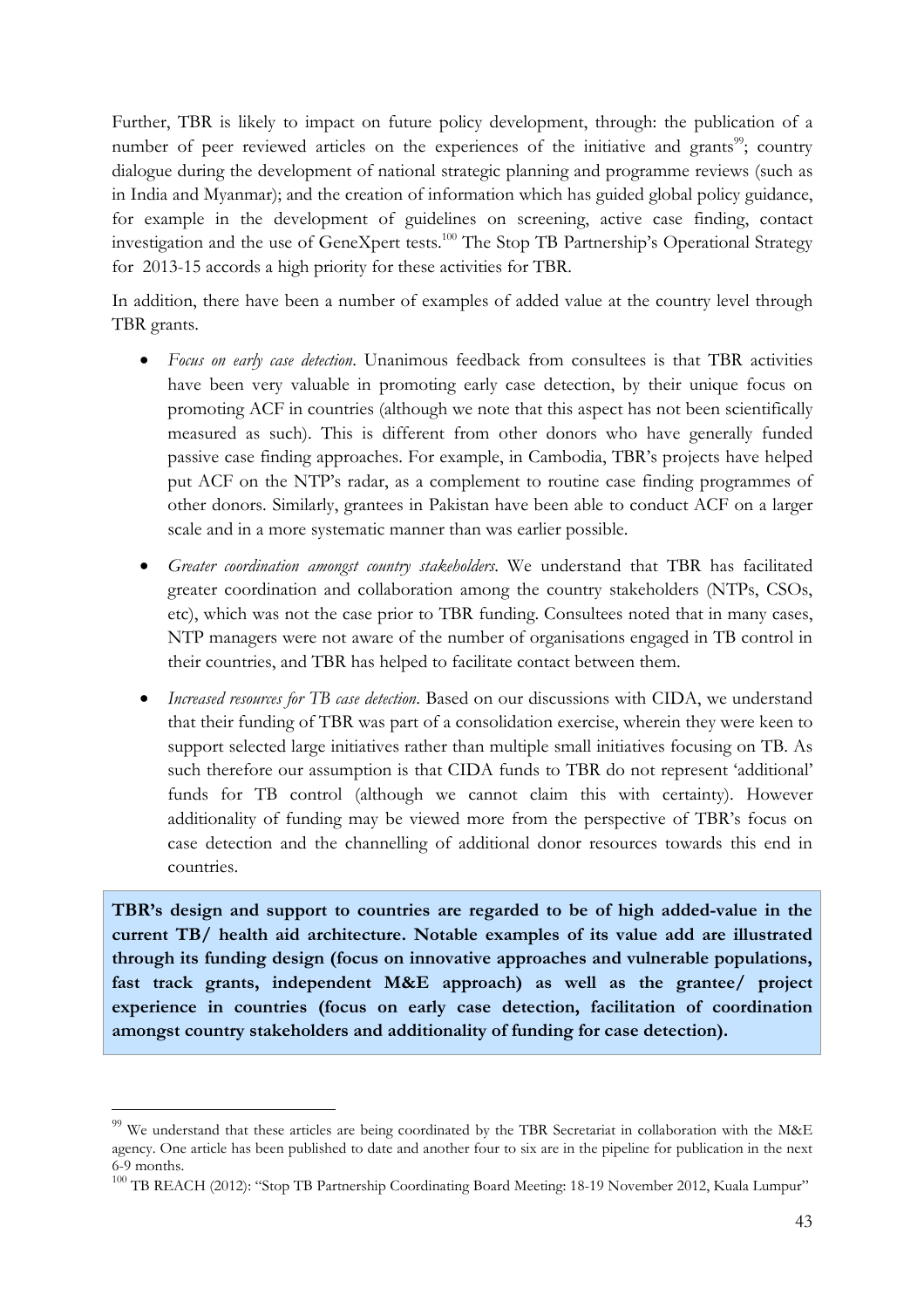# 7. CONCLUSIONS

## 7.1. Approach

The previous sections discuss our findings on the evaluation dimensions. In this section, we present our conclusions along four criteria, drawing on the definitions of the OECD DAC evaluation criteria and tailoring them to the TBR context, as follows:

- *Efficacy* refers to the extent to which planned objectives and outputs have been achieved. From the perspective of TBR, efficacy relates to the extent to which it has funded innovative approaches and the results achieved to date.
- *Efficiency*  $-$  is an economic term that relates to the ability to deliver desired outputs at the lowest possible cost (cost effectiveness) for a given quality. For TBR, efficiency relates to how well it has performed in terms of its funding design approach as well as governance and management arrangements.
- Sustainability of an intervention refers to the extent to which the grant activities are likely to be continued after donor funding ends. From the TBR perspective, we consider the extent to which grants and approaches have been as well as have the potential to be sustained and/ or scaled up.
- Accountability refers to the extent to which the initiative has delivered on its responsibilities/ commitments to its stakeholders (including donors, grantees and the broader TB community).

These criteria are assessed along a 'traffic-light' scale, as described in the table below.

| Traffic light           | <b>Description</b>                                                                                                                                        |
|-------------------------|-----------------------------------------------------------------------------------------------------------------------------------------------------------|
| G                       | Green indicates that TBR has performed well against the evaluation criteria. Some improvements/<br>refinements may however still be needed.               |
| $\overline{A}$          | Amber indicates that the initiative has performed reasonably well against the evaluation criteria,<br>although considerable improvements need to be made. |
| $\overline{\mathsf{R}}$ | Red indicates that TBR has performed poorly, and immediate and major changes to the initiative are<br>recommended.                                        |

Table 7.1: Traffic light system for performance monitoring

### 7.2. Summary assessment

# Efficacy Assessment: Green/ Amber



Our overall assessment is that TBR has performed well in terms of funding innovative approaches that have led to additional TB cases being detected. The development of a results framework for the initiative with specific targets and milestones will further aid a future review of progress.

Many TBR grants have supported approaches which: (i) represent a first-time introduction of an approach in the country/ population group; and/or  $(ii)$  have not been routinely practiced previously in the country and at scale; and/ or (iii) have improved access of services to otherwise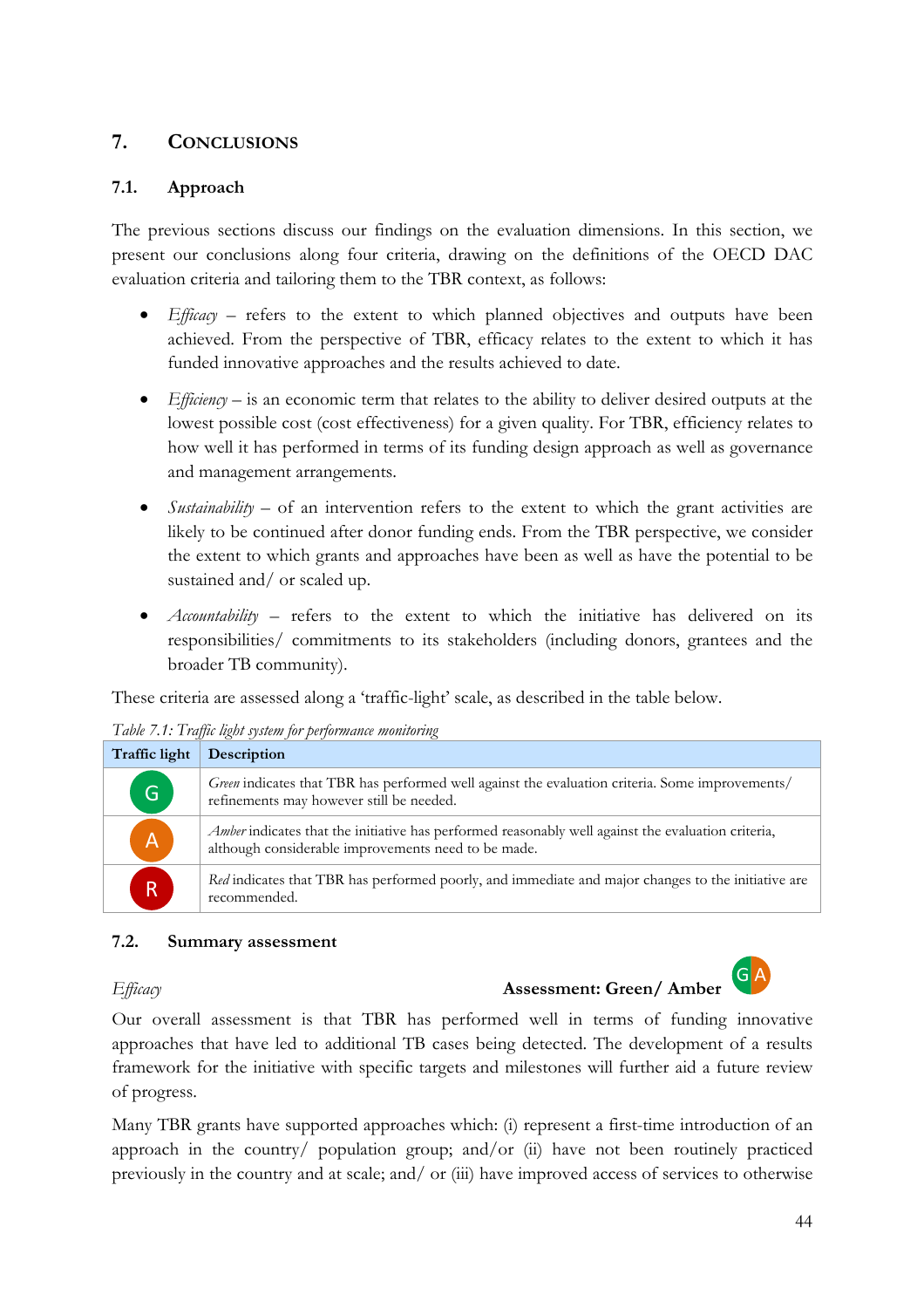deprived or high-risk population groups. However, the extent of TBR's innovation has varied across grants and countries, with some examples of projects that might be viewed as more innovative than others. In terms of the results achieved to date, there is some mixed but broadly positive evidence:

- TBR Wave 1 Year 1 grants have led to 17,223 additional TB cases detected and successfully put on treatment. For Wave 1 grants, the percentage adjusted increase in TB cases notified from baseline was 25.6% and the total intervention cost per TB case detected was US\$804.
- TBR grants have generally been aligned with the NTPs and national health systems, although this has varied across countries. There is a public health imperative to ensure that TBR projects are well coordinated with treatment programmes and services in a country.
- TBR grants have implemented a wide range of approaches and been relatively well targeted over Waves 1 and 2, with: over 70% allocated to 16 of the world's 22 HBCs; almost 60% of funds to the AFRO region; and relatively more funding allocated to countries with lower case detection rates.

## Efficiency **Assessment: Green**

G

R

TBR has improved its funding approach based on learning over successive waves, and this has contributed to its improved performance over time. Overall, the design of its funding to countries works well, especially in terms of the country and organisation eligibility criteria as well as the size and duration of funding.<sup>101</sup> Some efficiencies could however be realised in terms of streamlining or revising specific aspects of its proposal solicitation and review process in line with its budget envelope and structuring of its second year of support.

The initiative has performed well in cost-efficiently managing and delivering its programme. Its structure as a whole, with a lean but responsive Secretariat, is regarded as very efficient. There has been unanimous feedback that the Secretariat has delivered its functions effectively and that the outsourcing of the M&E function to a professional agency has worked well. However, in terms of the governance structure, the Coordinating Board and PSG have not engaged adequately with the initiative.

 $\overline{a}$ 

## Sustainability Assessment: Red

We have examined the sustainability of the TBR initiative as a whole as well as sustainability/ scalability of its projects in countries.

Given TBR's highly concentrated donor base (comprising CIDA and UNITAID), the future sustainability of the initiative is at high risk. Priority needs to be accorded to expanding and diversifying its donor and resource base, to be able to meet the high demand from countries.

Our review and consultations have highlighted relatively weak potential across grants and countries in terms of sustainability/ scalability (although we understand from the Secretariat that some grants have been scaled up/ sustained). More could be done to alter the design of TBR's

<sup>&</sup>lt;sup>101</sup> This conclusion is made in light of the extension of the duration of grants in Wave 3 to 18 months.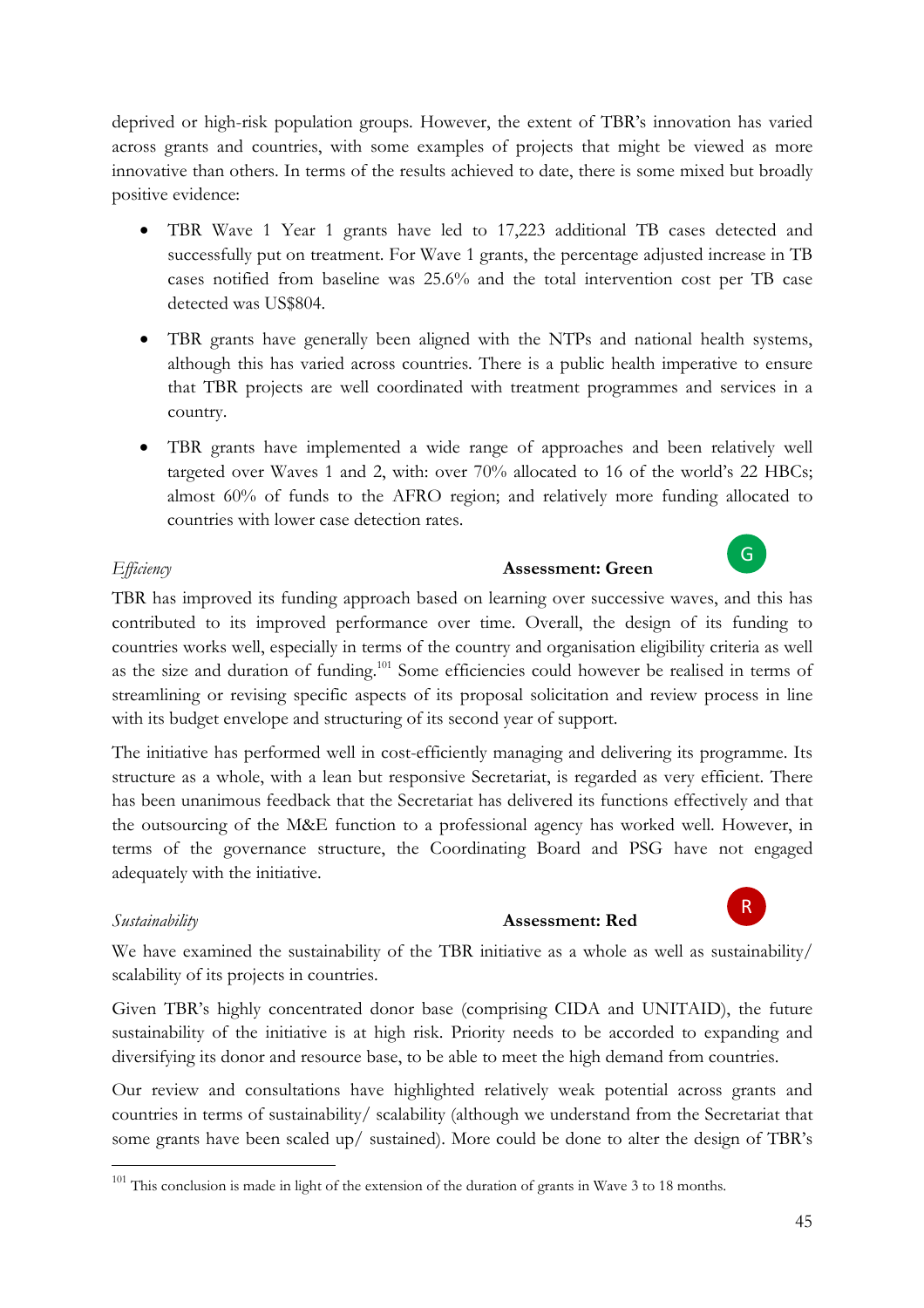funding approach (e.g. in terms of the structuring of second year support) and to raise awareness of the results of its grants among NTPs and other TB donors (e.g. Global Fund and USAID) to ensure that successful interventions are systematically sustained or scaled up.

### Accountability **Assessment: Green/ Amber**  $G|A$

TBR has performed well in terms of being accountable to CIDA, through its reporting mechanisms and CIDA's seat on the Coordinating Board and PSG. It has also performed well in terms of transparency in decision making (although greater clarity needs to be provided on the basis for approval for a second year of funding), and robust M&E system (although an overarching results framework needs to be defined). It could however do more to engage more actively with global and national TB stakeholders.

### Overall performance **Assessment: Green/ Amber**



TBR is a relevant and value-adding initiative in the context of the need to improve TB case detection rates through 'non-traditional' approaches and the current role/ focus of other donors for TB. It is an efficient mechanism that has funded innovative approaches that have led to increases in the number of TB cases detected and put on treatment – thereby contributing to its mandate. However, our review has highlighted the critical need to focus on, and invest in, promoting the future sustainability and scalability of TBR grants, as well as in diversifying/ expanding the initiative's resource base.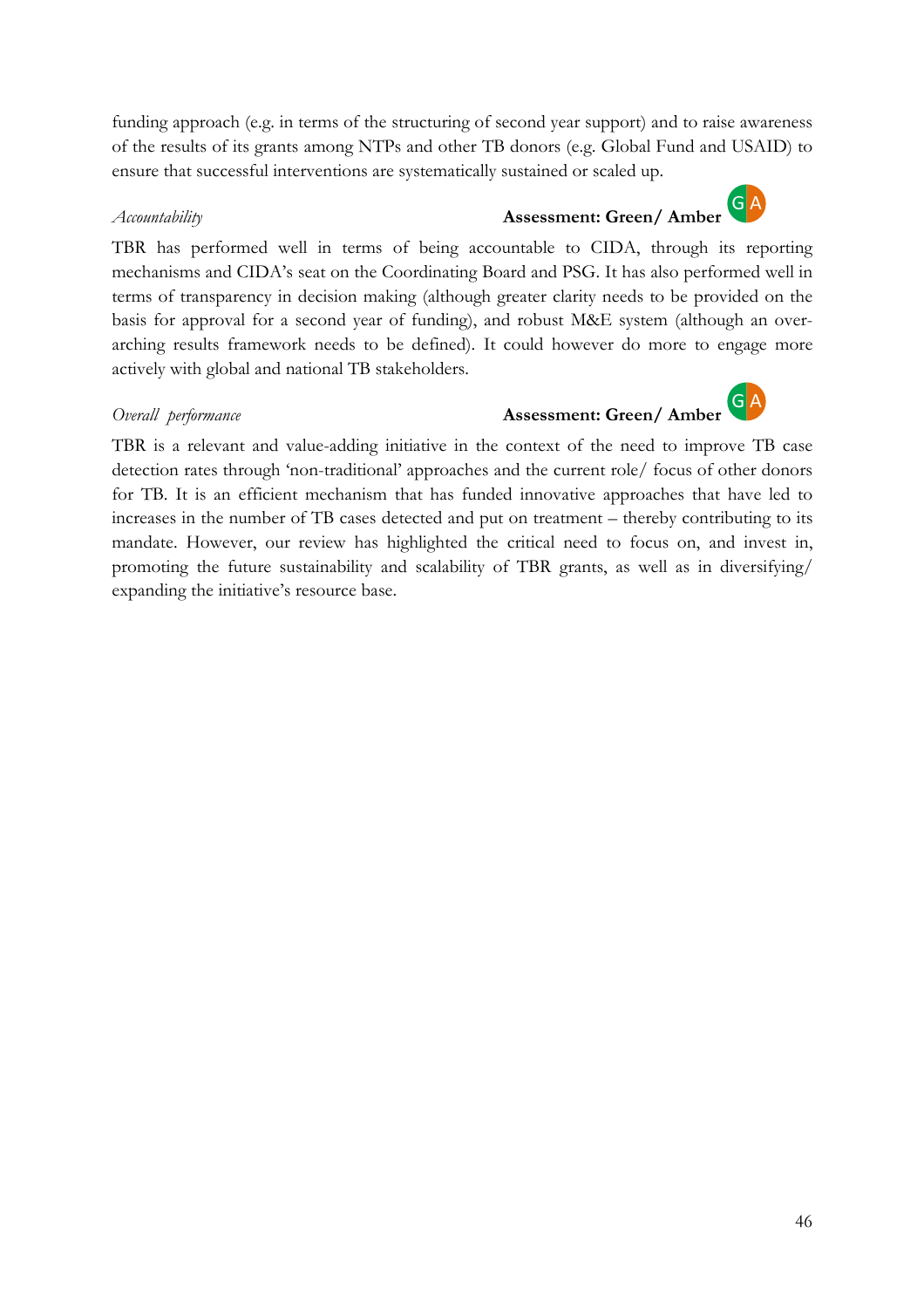# 8. RECOMMENDATIONS

In this section, we set out our recommendations for improving TBR's performance, drawing on the evaluation findings and our judgement.<sup>102</sup> In general, TBR's focus and approach are well designed and the initiative has performed effectively to date. Hence, our recommendations are in the nature of suggestions for incremental improvements to the initiative, rather than a substantial re-think of its strategy and operating model.

We first present some *strategic recommendations* on TBR's approach and funding design, followed by more detailed *operational recommendations*, relating to the governance and implementation of the initiative. For each, we summarise the key issue(s) that suggest the need for change, followed by a proposed course of action. We do not undertake a detailed appraisal of options, but have commented on why some alternatives may not be preferable, where relevant.<sup>103</sup>

## 8.1. Strategic recommendations

### 8.1.1. Design of funding waves and proposal process

### Issue identified in the evaluation

Whilst it is natural for only a proportion of funding proposals to be approved, the number of proposals received by TBR is substantially higher than it is able to fund. This results in some good proposals not being funded and wasted resources on the part of several applicants. The PRC and Secretariat is also burdened by the extensive review process, which has increased over successive waves, raising some questions as to whether this process is 'fit-for purpose' given TBR's budget envelope.

### CEPA recommendation

 $\overline{a}$ 

The issue of demand being far greater than supply underscores the need for TBR to raise additional resources – which is well recognised within the initiative. Beyond financing however, it questions whether alternate proposal solicitation approaches may be considered, specifically in relation to the eligibility criteria, design of waves and grant application processes.

In our view, restricting the eligibility criteria (in terms of countries and types of organisations) would reduce the potential to identify innovations. In the same vein, limiting the scope of the waves – e.g. by focusing on specific populations or approaches to case detection – would contradict the raison d'être of TBR, which is to identify innovative approaches that work in particular settings. We support the existing TBR approach of an 'open' call for proposals. However, structuring a specific track alongside the open call, such as the Wave 3 Xpert Track<sup>104</sup>, may make sense in certain circumstances, for example where additional donor funds can be

<sup>&</sup>lt;sup>102</sup> Some of the previous sections on the evaluation dimensions have included suggestions/ options for improvement and these are collated in this section. Also, given the focus of this section, we do not repeat (as elucidated in the previous sections) what has worked well about the initiative.

<sup>&</sup>lt;sup>103</sup> We also do not provide a detailed action plan for implementation of these recommendations, as we assume these would be determined by the Secretariat and the TBR governing bodies, subject to their approval of our suggestions. <sup>104</sup> This funding track focused on the introduction of the GeneXpert in sub-set of TBR's eligible countries.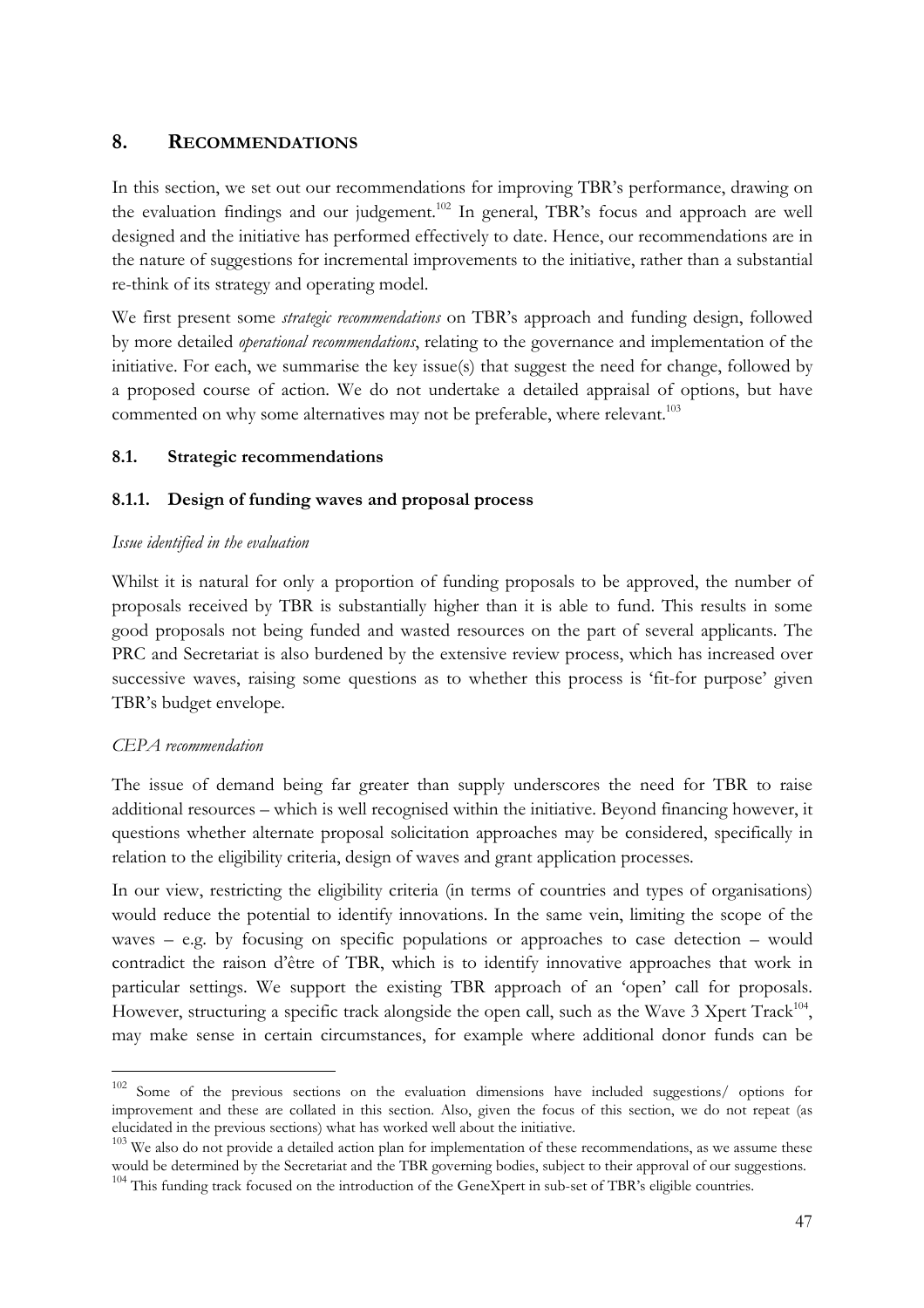solicited for a specific purpose or to focus on a particularly challenging or underserved area in TB case detection such as MDR-TB or paediatric TB detection (so long as this is aligned with the mandate and objectives of TBR and does not affect its regular open call).

Our recommendation for change is mainly in the application process. Some suggestions for consideration are as follows:

- Request for an intent to apply. As in a number of other donor programmes for competitive funding, TBR could require interested applicants to submit an 'intent to apply' within a specified time period of its call for proposals. This would provide TBR a better sense of how many proposals it will receive and from who, and help it plan how it might allocate its available resources, as well as the PRC's time. It would also help TBR identify relatively weaker applicants (e.g. smaller local NGOs) that could benefit from technical assistance in the proposal development process – see Section 8.2.3 below.
- *Adopt a two-stage proposal process*. TBR could require all applicants to submit a short concept note which sets out the purpose and basic design of the project, and confirms that the applicant is compliant with the minimum eligibility requirements (e.g. financial capacity). This would be a screening/ elimination stage, after which shortlisted applicants would be invited to submit a full and detailed proposal. While an additional step might introduce some complexity, it is likely to be more (time and resources) efficient for both the applicants and TBR.

It might also be good practice to decide and publish in advance for each wave (subject to the budget) the maximum number of applicants who would be shortlisted to submit a detailed proposal – this would make the process transparent to the proponents and ease the proposal review/ approval process for TBR.

## 8.1.2. Sustainability and scalability of grants/ approaches

## Issue identified in the evaluation

Evidence to date suggests that there appears to be limited potential for the sustainability and scalability of TBR's approaches/ interventions. These aspects need more attention and investment in terms of the design and implementation of TBR support across countries.

## CEPA recommendation

 $\overline{a}$ 

TBR has been set up to fund innovative approaches to case detection and should continue to maintain this focus. The majority of the e-survey respondents (75%) also agree/ strongly agree that "Going forward, TB REACH should maintain its focus on providing short term and fast-track grants for *innovative approaches to increasing case detection*", with only a few who disagreed  $(15%)$ .<sup>105</sup> At the same time, there are a number of areas where TBR could do more to support the sustainability and scaling up of grants/ approaches. This might require an enhancement of Secretariat capacity.

<sup>105</sup> An overwhelmingly large percentage of NTPs (94%) strongly agree/ agree with this statement, followed by members of the Stop TB Partnership Coordinating Board (90%); and the PSG members (89%).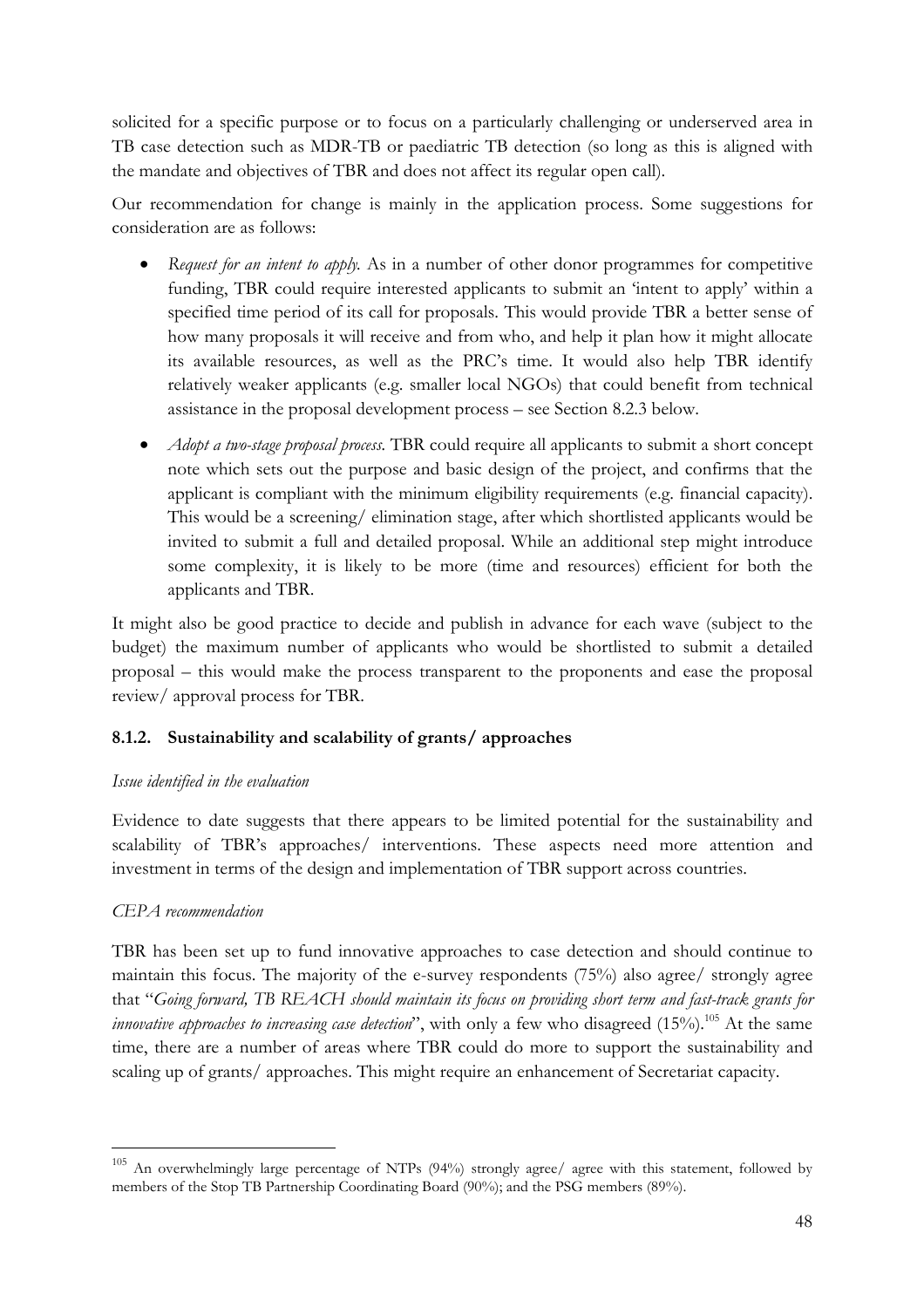TBR could approach the issue of sustainability and scalability in a more strategic and comprehensive manner, and our suggestions are as follows:

- *Consideration of high and poor performing grants*. Funding innovative approaches implies that not all projects will succeed in meeting their objectives and certain projects will exhibit greater levels of impact and potential than others. In the context of limited resources, our suggestion is to develop a framework that defines and identifies high and poor performing grants, to ensure that TBR focuses on the projects with the highest impact/ benefit and potential for scaling up. Clear parameters should be agreed on what constitutes a well-performing grant – for example, the number of additional cases detected, treatment rate, alignment with health systems, relevance of the activity in the context of country needs/ gaps.
- Linkages with other TB funders at the global and country level. TBR should be more proactive in raising awareness of its projects and their results among key TB donors (e.g. USAID, Global Fund, JICA). At the global level, donors could agree to better harmonise their interventions and support to ensure sustainability/ scaling up of high-impact approaches to TB case detection and treatment – e.g. through instituting a Memorandum of Understanding between donors for better coordination of their funding activities. At the country level, TBR could liaise more actively with NTPs and the country development partners (e.g. the WHO, UNDP, UNICEF and UNAIDS country offices, other partners and donors) to facilitate continued support for well performing TBR projects.<sup>106</sup>
- Greater alignment and coordination with the NTP. Given the objective of TBR is to support innovations that are not necessarily a part of national TB plans/ budgets, we view this alignment as critical to the sustainability and scalability of approaches. The requirement of a letter of support from the NTP in the application is an essential but not conclusive condition to ensure this. Our specific recommendations are:
	- o The PRC/ Secretariat could engage with the NTP managers (and other key country level partners) during the proposal review/ approval process (and also on an ongoing basis) to solicit feedback on: alignment of proposals with the country priorities; what might work well in the country context; and whether similar interventions have been tested previously (provided there is no conflict of interest for the NTP at the proposal stage).
	- o TBR could do more to clarify the roles and responsibilities of the NTP before, during and after the TBR grant. For example, some NTP managers have noted that they would like to be involved in the design of the M&E approach and this could be leveraged to provide NTPs with more information on projects.
	- o Towards the end of each grant, TBR may engage with the NTP and other country stakeholders to discuss options for project sustainability/ scalability – focussing on the high-performing grants (as defined above).

 $\overline{a}$ 

<sup>&</sup>lt;sup>106</sup> This is in line with the PSG's recommendation (of 10 November 2010) for TBR to collaborate with different donors, including members of the Global Fund Country Coordinating Mechanisms (CCM) and Technical Review Panel (TRP). This is also noted in the Stop TB Partnership Operational Strategy (2013-15).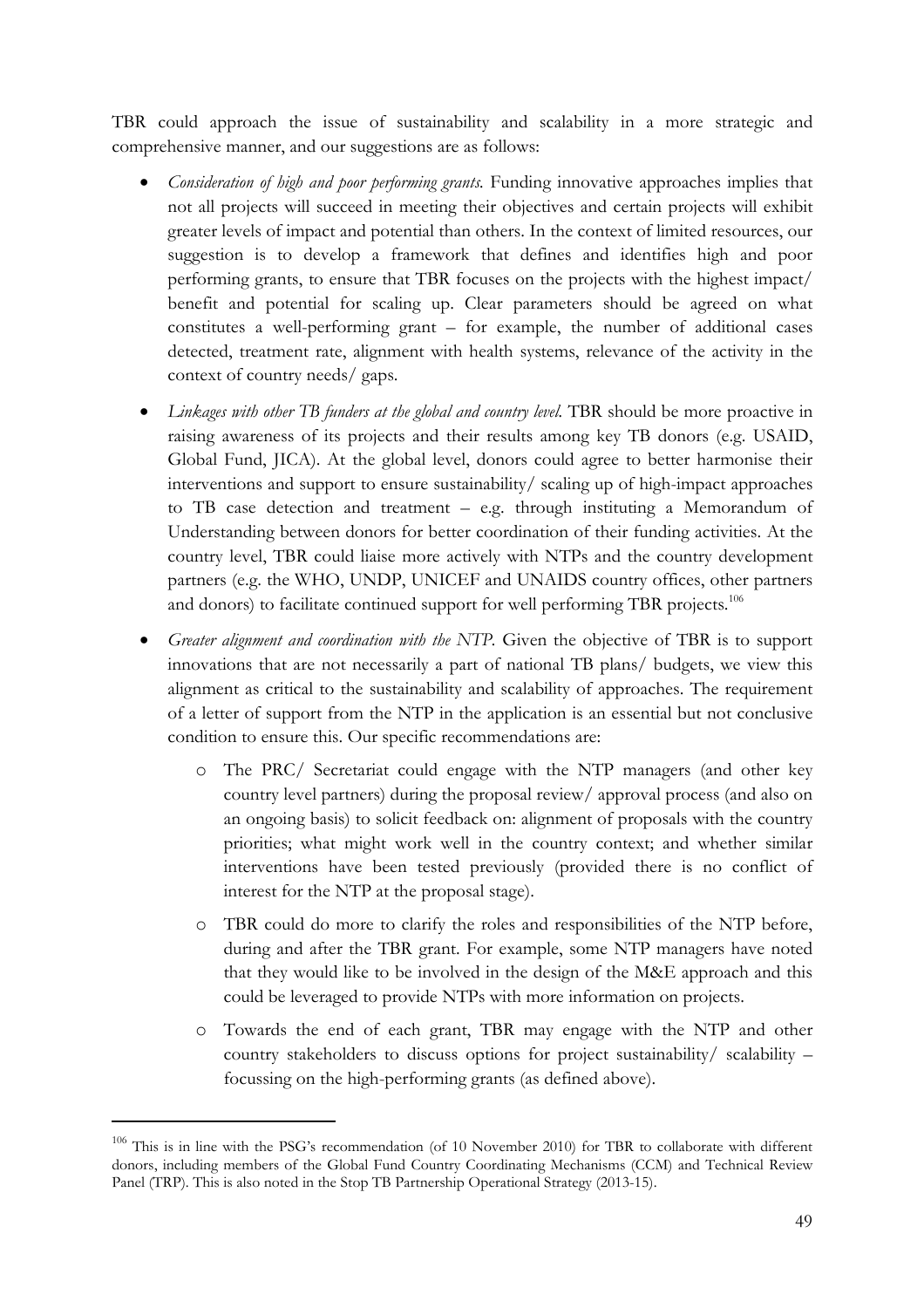• Dissemination of results and best practice. A key objective of TBR in funding innovations is to disseminate findings on the results of approaches, which can subsequently be sustained and/or scaled up. It is important to document successful innovations and models that could be replicated elsewhere, through, for example: peer reviewed publications, workshops. The primary responsibility for dissemination of information at the global level lies with the Secretariat, and it could leverage the large group of stakeholders on its governance bodies as well as the Stop TB Partnership and WHO structures (global and country) to share its experience wider and deliberate on options/ global lessons for sustaining/ scaling up similar projects.<sup>107</sup> At the country level, TBR could work through the NTP/ other donors with country presence to promote the organisation of review meetings/ workshops on an annual or semi-annual basis to share lessons and best practice (for example, the TBR Secretariat could plan to arrange some stakeholder meetings during its country visits). Final reports on successful project performance and key M&E indicators should be shared with the NTPs and other in-country donors.

Furthermore, the application and proposal review process could accord a higher priority to sustainability and scalability, particularly at the early stages of the project design. We recommend the following:

- All proposals should include a practical sustainability plan. While the current proposal format includes a section on a proposed sustainability plan, additional evidence and specific suggestions could be required, albeit recognising that the prospects for sustainability will evolve during grant implementation. For example, applicants could provide examples of any previous project funding received, that has been sustained/ scaled up. Applicants could also be encouraged to plan/ budget for dissemination of grant progress/ results at fora such as national review/ NTP meetings or stakeholder meetings.
- Second year grants should propose an 'exit strategy'. The second year of support could actively aim to increase the likelihood that approaches will be sustained or scaled up (refer Section 8.1.3 below). TBR could require that Year 2 funding proposals should have a detailed exit strategy which seeks to ensure a smooth transition and scale-up post-TBR support. $^{108}$
- *Co-financing*. While arranging co-financing is not possible for all applicants (particularly small local NGOs), more points could be awarded to applications that include credible co-financing (whether from their own or external resources). TBR has introduced this approach in Wave 3 (with a project on TB in mining communities being co-financed by private mining companies) and this is also adopted by many other funding organisations in global health. Co-financing could encourage a higher probability of continued funding, and arguably, it is more beneficial in the longer term to fund a project that can be sustained than say, a better innovation that is lost after TBR funding.
- Key criteria in the PRC review. The PRC considers sustainability as one of its review criteria. However, it was accorded a maximum of only 5 out of 100 points for Wave 1 proposals,

 $\overline{a}$ 

<sup>&</sup>lt;sup>107</sup> We understand that TBR is looking to emphasise this under its new Operational Strategy for 2013-15.

<sup>&</sup>lt;sup>108</sup> This is also in line with the discussion of the PSG (of 10<sup>th</sup> November 2010). We understand that the PRC considers the project sustainability plan when it decides on Year 2 funding, but this could be emphasised more.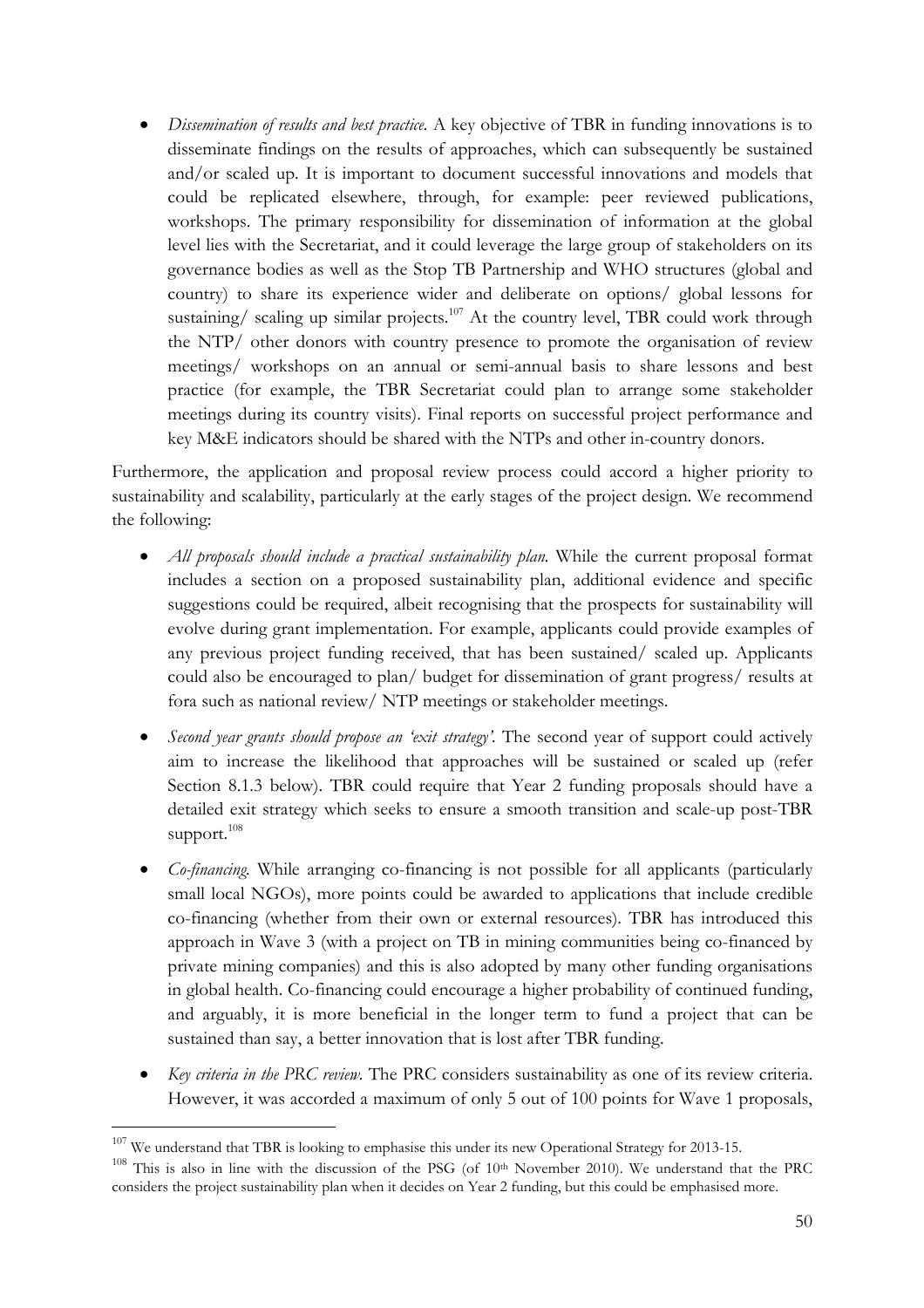and the potential for scalability is not specifically included. These could be emphasised to a greater degree, including when reviewing proposals for providing a second year of funding.

### 8.1.3. Second year of funding

### Issue identified in the evaluation

There have been a number of issues with the design of the second year of funding for TBR projects including a lack of clarity on the objectives and selection approach/ criteria. There is a need to consider the approach to the second year of funding in a more strategic manner.

### CEPA recommendation

One of the core features of TBR has been its fast track approach to funding innovative projects for a short duration – recently revised to 18 months, which we view as appropriate. In this context, a second year of funding would be useful to support: (i) the refinement of particular Year 1 activities/ approaches with a view to increase additional case finding and prove/ establish that the approach works (rather than funding new approaches or targeting new populations); and (ii) specific activities to foster the sustainability/ scalability of the approach after TBR support.

A suggested approach by some stakeholders has been to re-structure all its projects to span over two years, with the first year focusing on innovation and the second year on sustainability/ scalability. However in our view, such an approach could strain the already limited resources of TBR, and moreover, only the successful (rather than all) innovations need to be sustained/ scaled up (in line with our recommendations above).

To date, the second year of funding has not rather limited within TBR's portfolio – for example, in Wave 1, only 37% of projects have received a second year of funding, with the total allocated funds for year 2 being 25% of the first year of support; for Wave 2, these figures were 29% and 21% respectively). TBR might consider increasing the relative funding allocation for this followup support with a view to enhance the sustainability/ scalability of its proven and successful approaches, and particularly if it mobilises additional donor funding.

The approach to selecting projects for a second year of support should be performance based, with a clear focus on sustainability and scale-up. Presently, this has not worked strictly as a results-based financing which has caused some ambiguity for grantees in terms of its award. Hence, there is a need for TBR to:

- define and publish the selection/ performance criteria for the second year of support which would be in line with what it classifies as a 'high performing' project; and
- provide more information to grantees on the total funding available and number of projects expected to receive a second year of support.

It would be beneficial for TBR to request for and evaluate proposals for the second year of funding after the completion of at least three quarters of project implementation activities under year 1 funding, when more complete and stronger case finding data is available to assess the success of the project. Further, TBR could attempt to minimise any disruption of project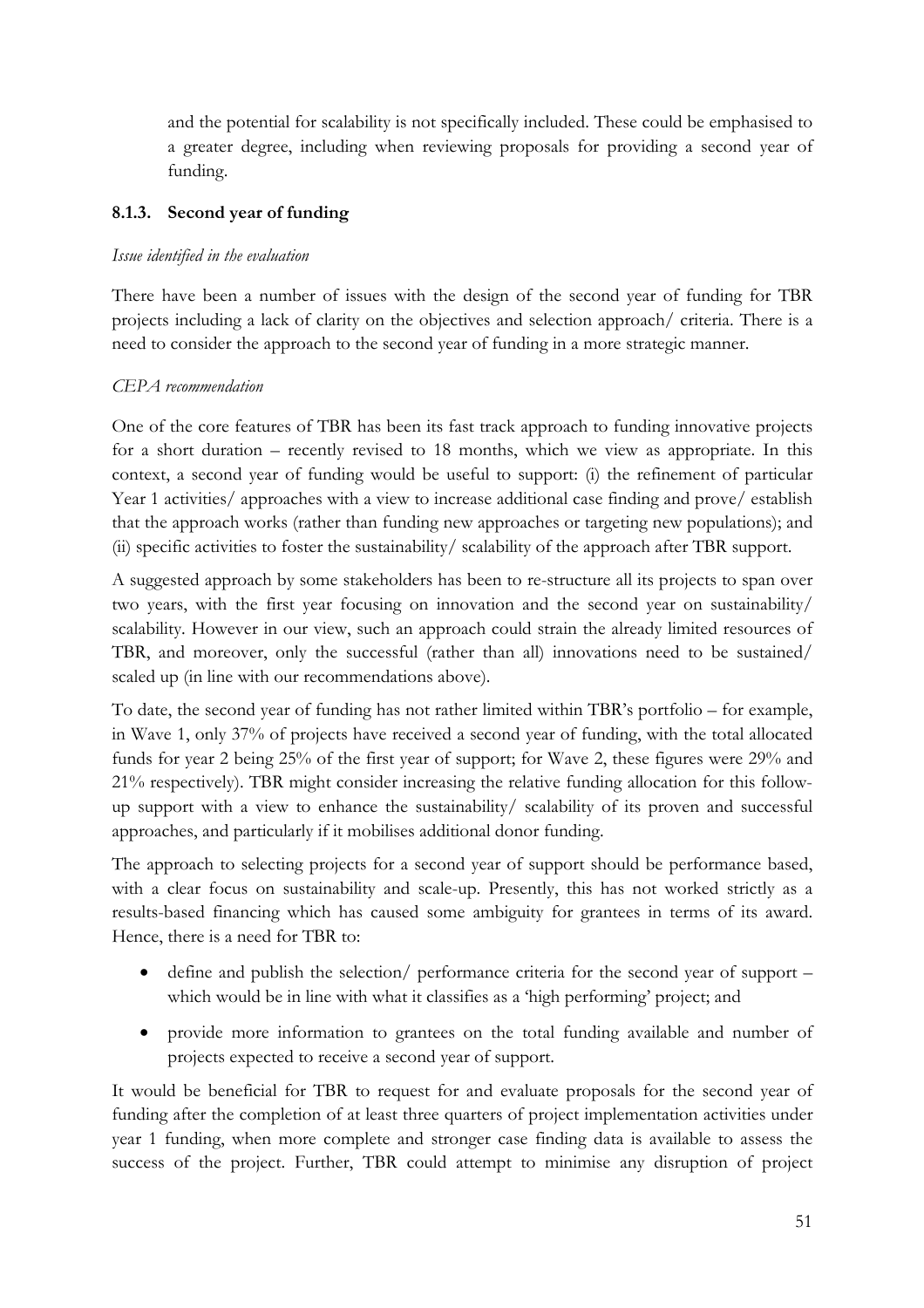activities by arranging focused and short PRC review meetings of these proposals (for example, through e-meetings to help expedite the process, as is practised now).

# 8.1.4. Results framework

# Issue identified in the evaluation

There is an absence of a prospectively designed results framework for the initiative, setting out the desired outputs, outcomes and impact of its support, and related targets and milestones. This makes it difficult to track and measure the progress/ achievements of the initiative to date. While this has been included in the new Stop TB Partnership Operational Strategy, in our assessment, a more comprehensive logical results framework needs to be developed for TBR.

# CEPA recommendation

TBR should establish a results framework, clearly defining its overall goals and objectives and a 'logical framework' of outputs, outcomes and impacts to achieve these. The framework should also specify achievable targets along with milestones for key results parameters. The results framework would then form the basis of the M&E plans suggested by grantees, underpin the M&E approach adopted by the agency, and inform the reporting to donors on results. This is all the more important as TBR seeks to expand/ diversify its donor base, and enhance accountability.

# 8.2. Operational recommendations

# 8.2.1. Governance roles

## Issue identified in the evaluation

There has been some engagement of the Coordinating Board and the PSG in providing strategic direction/ oversight and advisory support to TBR. However, there is a need for greater strategic direction for the initiative, especially as TBR seeks to expand its donor base and activities.

## CEPA recommendation

Both the Coordinating Board (or Executive Committee) and the PSG need to be encouraged to engage more with TBR and provide strategic guidance on various issues. It is generally good governance practice to nominate alternates for Board/ PSG members, albeit with a clear requirement that each member should participate in a defined minimum number of meetings per year. This would ensure adequate senior participation and input for the strategic discussions.

# 8.2.2. M&E approach

## Issue identified in the evaluation

The M&E approach rightly emphasises the estimation of the number of additional TB cases detected. However, there are some concerns that the approach does not adequately capture wider grantee performance.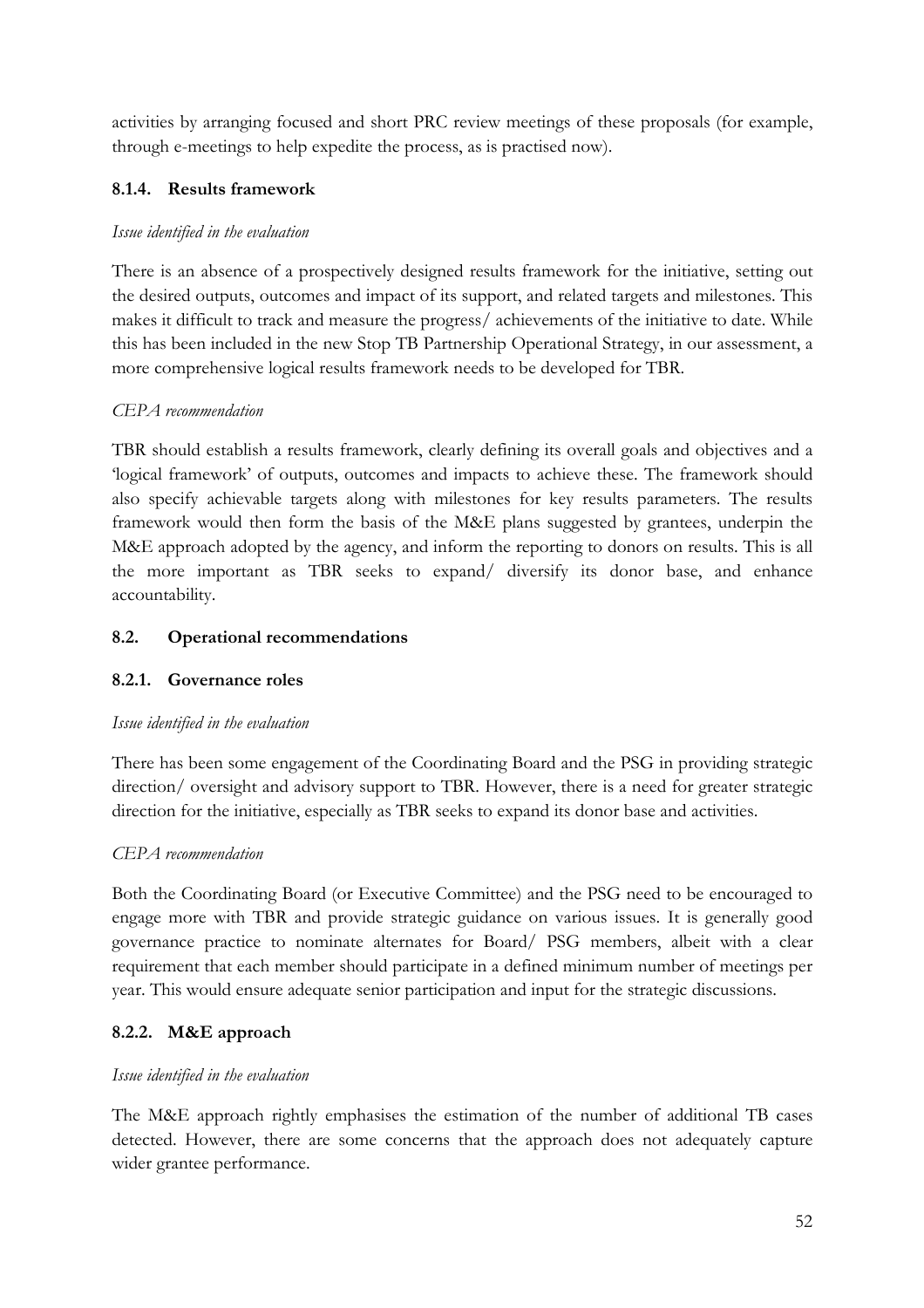### CEPA recommendation

The M&E approach should be extended to capture broader aspects of grantee performance and the results achieved. Areas which could be given greater emphasis include:

- Early case detection: While it is recognised that measuring early case detection is difficult to incorporate into a routine M&E approach, it is an important success factor for TBR and efforts should be made to ensure that data is collected.
- Treatment success rates: Despite difficulties/ time lags in the collection of this data and attributing changes to grantee performance, the calculation and reporting of treatment success rates is essential to measure the impact of TBR. $^{109}$
- *Quality assurance of data collected:* The M&E agency should assess the EQA of sputum smear microscopy where this lab test is used to diagnose TB. More generally, further attempts should be made (i.e. within the available time and budget) to conduct quality checks on the data provided by the grantees in their quarterly M&E reports.
- *Qualitative aspects:* Given the nature of the activities supported and their targeting of vulnerable population with limited access to care, it is unlikely that metrics alone will adequately capture project-level performance and challenges encountered. It is therefore imperative that qualitative aspects such as what worked well and less well and the reasons thereof are gathered from implementing agencies to learn lessons.

# 8.2.3. Funding for local NGOs/ CSOs

## Issue identified in the evaluation

Grassroots NGOs/ CSOs are typically well placed to support innovation, given their proximity to and close understanding of the target populations. However, they have not received much support from TBR to date.

## CEPA recommendation

 $\overline{a}$ 

There has been some discussion on whether TBR should set up a separate channel with reduced requirements and easier application processes to enable local grassroots organisations to access TBR funding. However, we do not recommend that approach given: (i) there are other organisations that specifically target local NGOs/ CSOs such as the Stop TB Partnership Challenge Facility; and (ii) such an approach would divert attention from the main mandate of TBR which is to find successful innovative approaches to case detection, rather than specifically fund or build the capacity of these types of organisations; and (iii) such a two-pronged approach may not provide the best 'value for money' for TBR's donor funds.

Our recommendation is that TBR could institute a number of incremental steps to ensure that local CSOs are able to access its funding where their capacity to implement grants merits it, including:

<sup>&</sup>lt;sup>109</sup> This is also in line with the Stop TB Partnership Operational Strategy (2013-15).